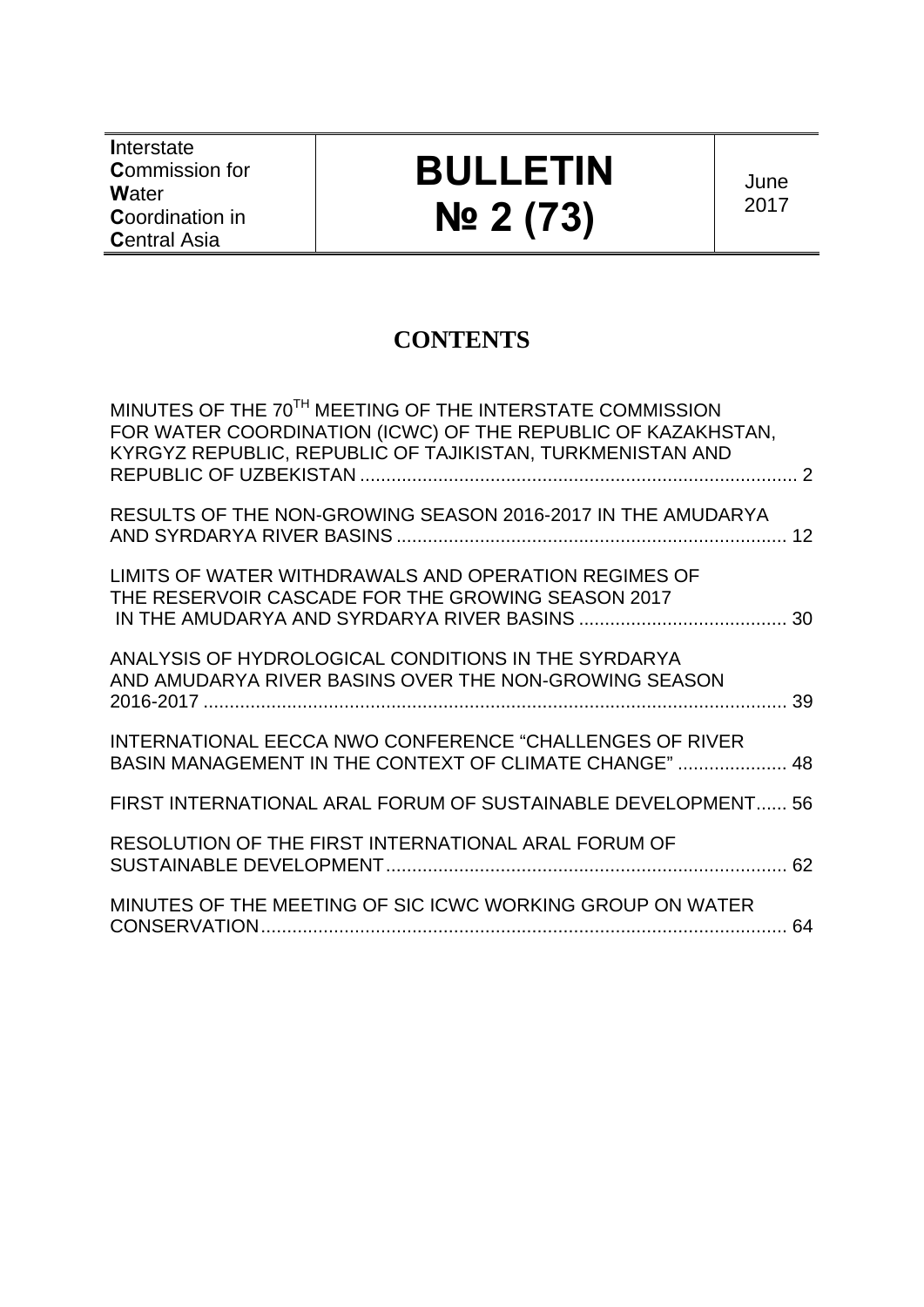

# **MINUTES OF THE 70TH MEETING OF THE INTERSTATE COMMISSION FOR WATER COORDINATION (ICWC) OF THE REPUBLIC OF KAZAKHSTAN, KYRGYZ REPUBLIC, REPUBLIC OF TAJIKISTAN, TURKMENISTAN AND REPUBLIC OF UZBEKISTAN**

April 11-12, 2017 Tashkent, Uzbekistan

| <b>Chairman:</b><br>Khamraev Shavkat |                                                                                                                                                |
|--------------------------------------|------------------------------------------------------------------------------------------------------------------------------------------------|
| Rakhimovich                          | Deputy Minister of Agriculture and Water Resources of<br>the Republic of Uzbekistan (MAWR RUz), Head of<br><b>Central Water Administration</b> |
| <b>ICWC</b> members:                 |                                                                                                                                                |
| Nysanbayev Yerlan<br>Nuralievich     | Vice Minister of Agriculture, Republic of Kazakhstan                                                                                           |
| Rakhimzoda Sulton<br>Nurmakhmadpur   | First Deputy Minister of Energy and Water Resources,<br>Republic of Tajikistan (MEWR RT)                                                       |
| Baydjanov Guyzgeldy                  | Deputy Minister of Agriculture and Water Resources,<br>Turkmenistan                                                                            |
| <b>ICWC</b> executive bodies:        |                                                                                                                                                |
| Dukhovniy Viktor<br>Abramovich       | Director, Scientific Information Center (SIC) of ICWC                                                                                          |
| Ziganshina Dinara<br>Ravilyevna      | Deputy Director, Scientific Information Center of<br><b>ICWC</b>                                                                               |
| Babadjanova Malika<br>Pulatovna      | Head, ICWC Secretariat                                                                                                                         |
| Kholkhuzhaev Odil<br>Akhmedovich     | Head, BWO Syrdarya                                                                                                                             |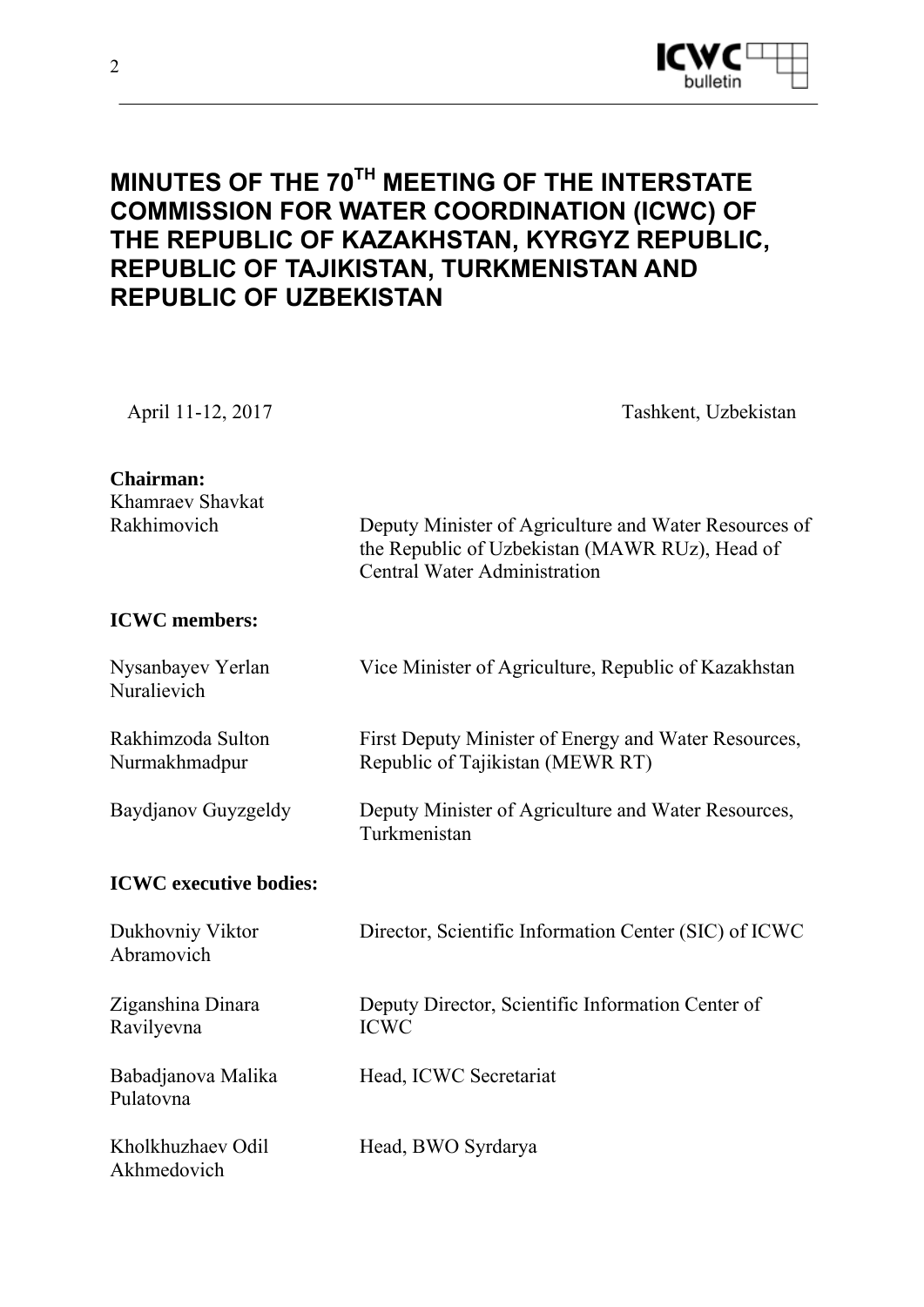

| Makhramov Makhmud<br>Yakhshibaevich                      | Head, BWO Amudarya                                                                                                                        |
|----------------------------------------------------------|-------------------------------------------------------------------------------------------------------------------------------------------|
| <b>Invited:</b><br>Kipshakbaev Nariman<br>Kipshakbaevich | Director of Kazakh branch of SIC ICWC                                                                                                     |
| Kenshimov Amirkhan<br>Kadyrbekovich                      | Deputy Director, Executive Direction of IFAS in the<br>Republic of Kazakhstan                                                             |
| Zhienbaev Musilim<br>Rysmakhanovich                      | Head of Transboundary Rivers Division of Water and<br>Biological Resources Department, Ministry of<br>Agriculture, Republic of Kazakhstan |
| Khasanov Khomidjon<br>Usmanovich                         | Deputy Director, Agency for Land Reclamation and<br>Irrigation at the Government of the Republic of<br>Tajikistan                         |
| Paschyev Yanov<br>Durdyevich                             | Head of Water Use Administration, Ministry of<br>Agriculture and Water Resources, Turkmenistan                                            |
| Kuchkarov Sharifjon<br>Zikrillayevich                    | Head, Water Balance and Advanced Water Saving<br>Technologies Division, MAWR of the Republic of<br>Uzbekistan                             |
| Beglov Iskander<br>Ferdinandovich                        | Head, Information Division of SIC ICWC                                                                                                    |

# **Agenda of the 70th ICWC Meeting**

1. The results of the non-growing season 2016-2017 in the Syrdarya and Amudarya River basins;

2. Consideration and approval of the water withdrawal limits and operation regimes of reservoir cascade for the growing season 2017 in the Syrdarya and Amudarya River basins;

3. Preliminary activities to celebrate the  $25<sup>th</sup>$  anniversary of ICWC;

4. Progress on the "Implementation Plan on strengthening ICWC activities in key directions";

5. Agenda and venue of the next  $71<sup>st</sup>$  ICWC meeting.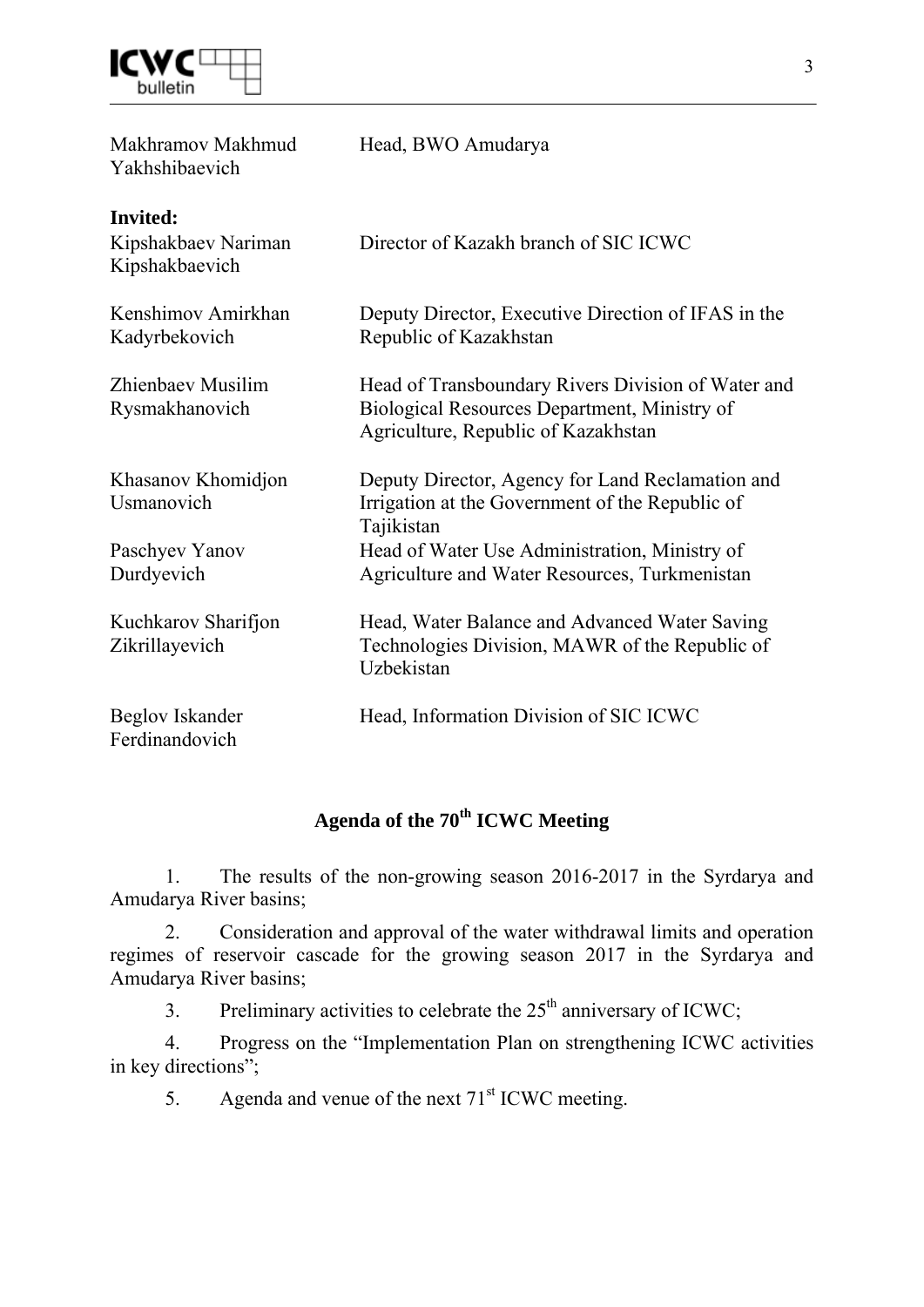

### **Decision on the first item:**

1. Take into account the reports by BWO Amudarya and BWO Syrdarya on the results of the non-growing season 2016-2017 in the Syrdarya and Amudarya River basins.

### **Decisions on the second item:**

1. Approve the forecast country water withdrawal limits and forecast operation regime of reservoir cascade for the growing season 2017 in the Amudarya River basin (Annex 1).

2. Entrust BWO Amudarya in coordination with Turkmen and Uzbek parties to control water releases from the Tuyamuyun reservoir based on the actual water content in the Amudarya River during the growing season 2017.

3. Kazakh and Uzbek parties have proposed an option of the forecast country water withdrawal limits and forecast operation regime of reservoir cascade for the growing season 2017 in the Syrdarya River basin (Annex 2).

4. Tajik party has proposed its own option of the operation regime for the Bakhri Tochik reservoir (Annex 3).

5. The parties have agreed to finalize acceptable operation regime of the Bakhri Tochik reservoir for the growing season 2017 through consultations on a routine basis.

6. Entrust BWO Syrdarya to ensure the work of its representatives in the Republic of Tajikistan to maintain water accounting along the North Fergana Canal and Big Fergana Canal and present information for each ten-day to the concerned parties.

7. Entrust BWO Syrdarya to coordinate, on a routine basis, with the Kyrgyz party the proposed country water withdrawal limits and forecast operation regime of the reservoir cascades for the growing season 2017 in the Syrdarya River basin.

### **Decisions on the third item:**

1. Take the "Program of celebration events dedicated to the 25th Anniversary of the Interstate Commission for Water Coordination in Central Asia" as a basis and start its implementation;

2. The parties have agreed upon the Uzbek side's proposal to hold the final ICWC Conference in Tashkent in November 2017;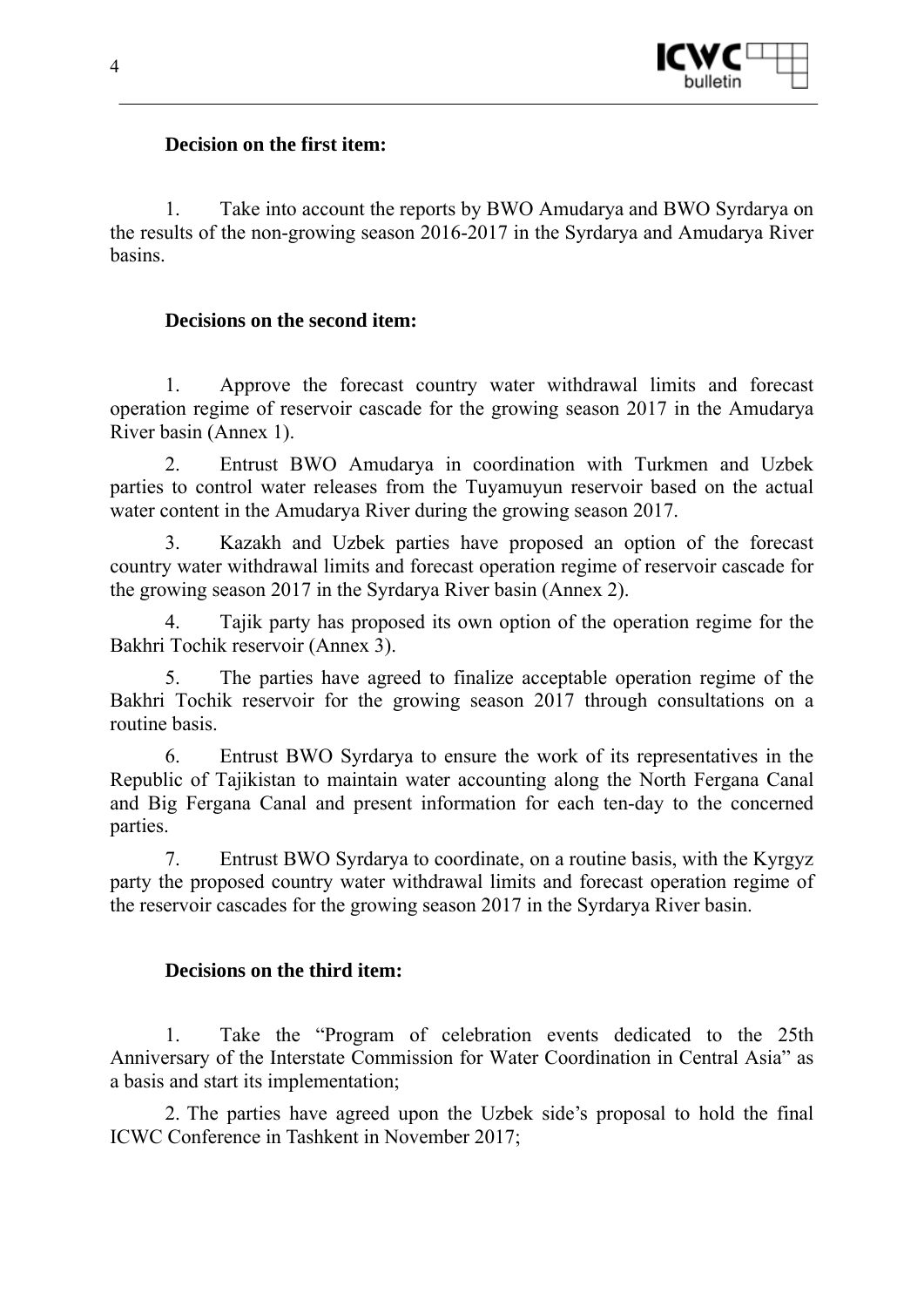

3. Entrust SIC and Secretariat of ICWC to address on behalf of ICWC to donors to attract funds for commemorative activities; and

4. Entrust SIC and Secretariat of ICWC to monthly inform ICWC members on preparatory activities.

### **Decisions on the fourth item:**

1. Until the end of April 2017, the parties should appoint their representatives for regional working groups on four main directions of the "Implementation Plan on strengthening ICWC activities in key directions".

2. Take into account that Tajik party temporarily refrains from participating in the Plan implementation.

3. Approve activity plan of the working groups for 2017 and the following schedule of their meetings:

- meeting of the Working Group on Water Conservation to be held on June 5, 2017 under the Central Asian International Ecological Forum in Ashgabat, Turkmenistan;
- meeting of the Working Group on Improvement of Water Accounting Quality and Accuracy to be held on July 19-20, 2017 under EXPO-2017 in Astana, Republic of Kazakhstan; and
- meeting of the Working Groups on Building Capacity of Regional and National Organizations and Implementation of IWRM and Adaptation to Climate Change to be held in September 2017 in Tashkent, Republic of Uzbekistan.
- 4. Entrust SIC ICWC to appeal to GIZ and CAREC with the request to fund meetings and preparation of reports of four regional groups, as previously agreed.

### **Decisions on the fifth item:**

1. Approve date and venue of the next  $71<sup>st</sup>$  ICWC meeting on a routine basis.

2. The following agenda should be proposed for the meeting:

1) Implementation of water withdrawal limits and operation regime of the reservoir cascade for the growing season 2017 in the Syrdarya and Amudarya River basins;

2) Progress on commemorative activities for the  $25<sup>th</sup>$  anniversary of ICWC; and

3) Agenda and venue of the next  $72<sup>nd</sup>$  ICWC meeting.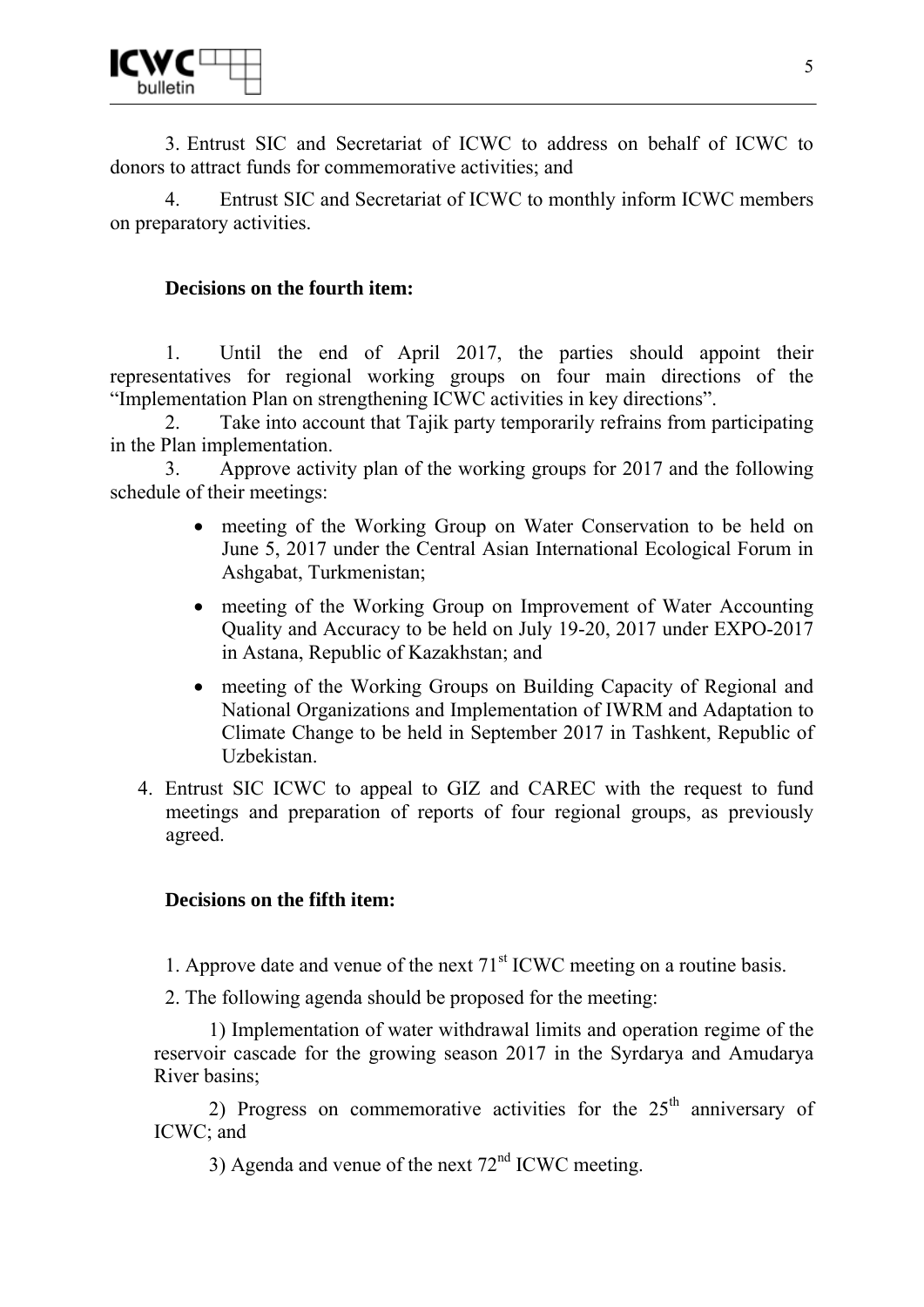

**Republic of Kazakhstan** *Y.N.Nysanbayev* **Kyrgyz Republic Republic of Tajikistan S.N.Rakhimzoda Turkmenistan G.Baydjanov** 

**Republic of Uzbekistan Sh.R.Khamraev**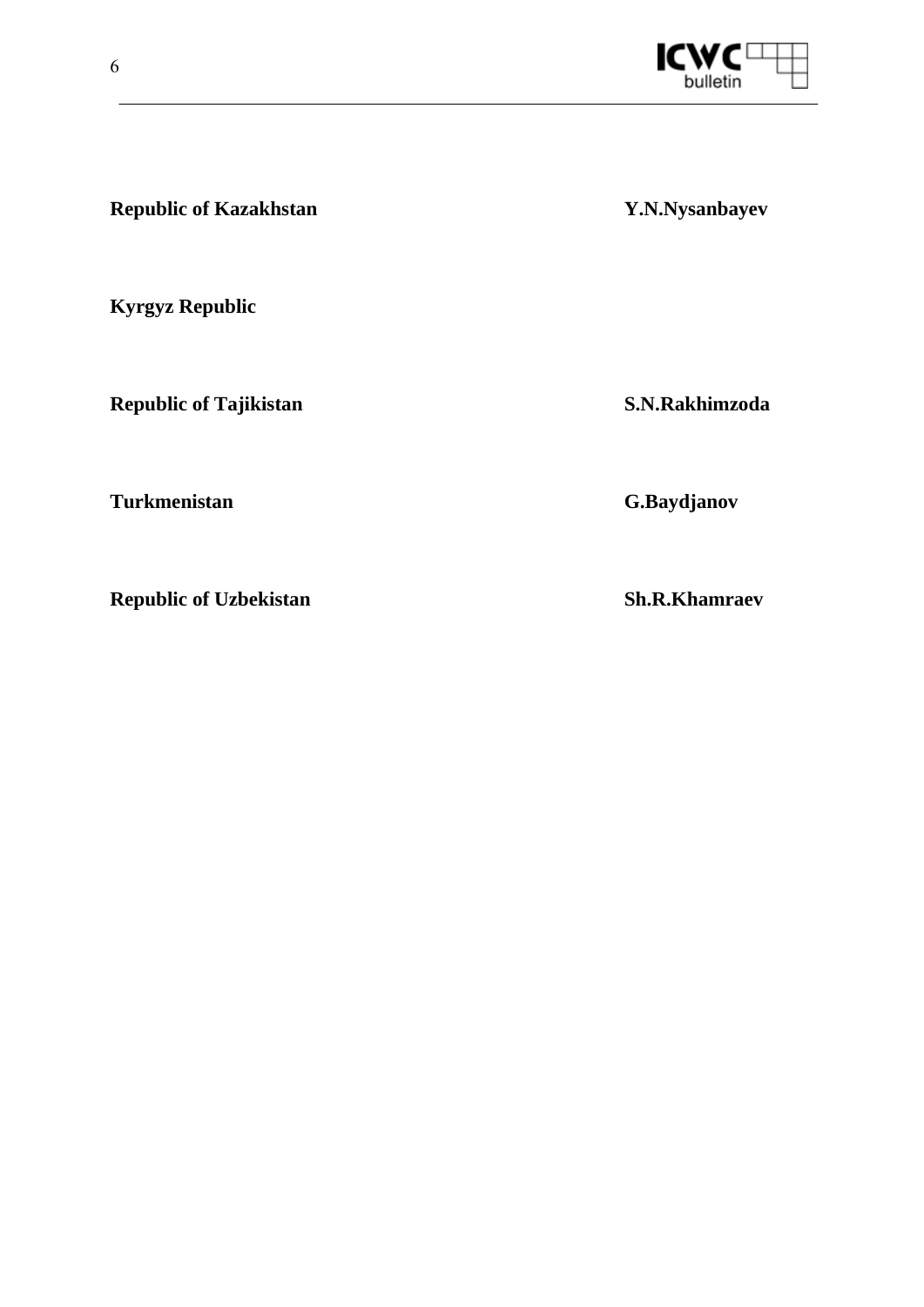

Volume: end of the season mcm

Nurek reservoir and unit april May Forecast Forecast Total Total Total Total Volume: beginning of the season mcm | 6,733 | 6,811 | 7,338 | 8,375 | 9,714 | 10,500 | 6,733 Inflow to reservoir  $\frac{m^3/s}{mcm}$   $\frac{733}{1,901}$   $\frac{1,132}{3,033}$   $\frac{1,467}{3,802}$   $\frac{1,968}{5,270}$   $\frac{1,590}{4,260}$   $\frac{833}{2,160}$   $\frac{20,425}{2,425}$ Water releases from the reservoir  $\frac{m^3/s}{mcm}$  703 935 1,067 1,468 1,297 817 817 mcmm | 1,823 | 2,506 | 2,765 | 3,931 | 3,473 | 2,117 | 16,615 Volume: end of the season mcm m | 6,811 | 7,338 | 8,375 | 9,714 | 10,500 | 10,543 | 10,543 Accumulation (+), drawdown (-) mcm | 78 | 527 | 1,037 | 1,339 | 786 | 43 | 3,810 Tuyamuyun reservoir unit **April May Forecast** Forecast Total Total Total Volume: beginning of the season mcm 2,585 3,111 3,992 4,396 5,355 5,742 2,585 <sup>m</sup>³/s 1,010 1,745 2,672 4,615 2,363 1,056 Inflow to reservoir mcm 2,617 4,673 6,925 12,360 6,330 2,737 35,643 Water releases from the reservoir  $\frac{m^3/s}{s}$  807 1,416 2,516 4,257 2,219 928 mcm2,091 3,793 6,521 11,401 5,943 2,405 32,154

Accumulation (+), drawdown (-) mcm | 526 | 881 | 404 | 959 | 387 | 332 | 3,489

m | 3,111 | 3,992 | 4,396 | 5,355 | 5,742 | 6,074 | 6,074

#### **Forecast operation regime of the Nurek and Tuyamuyun reservoirs (from April 2017 to September 2017)**

7

Annex 1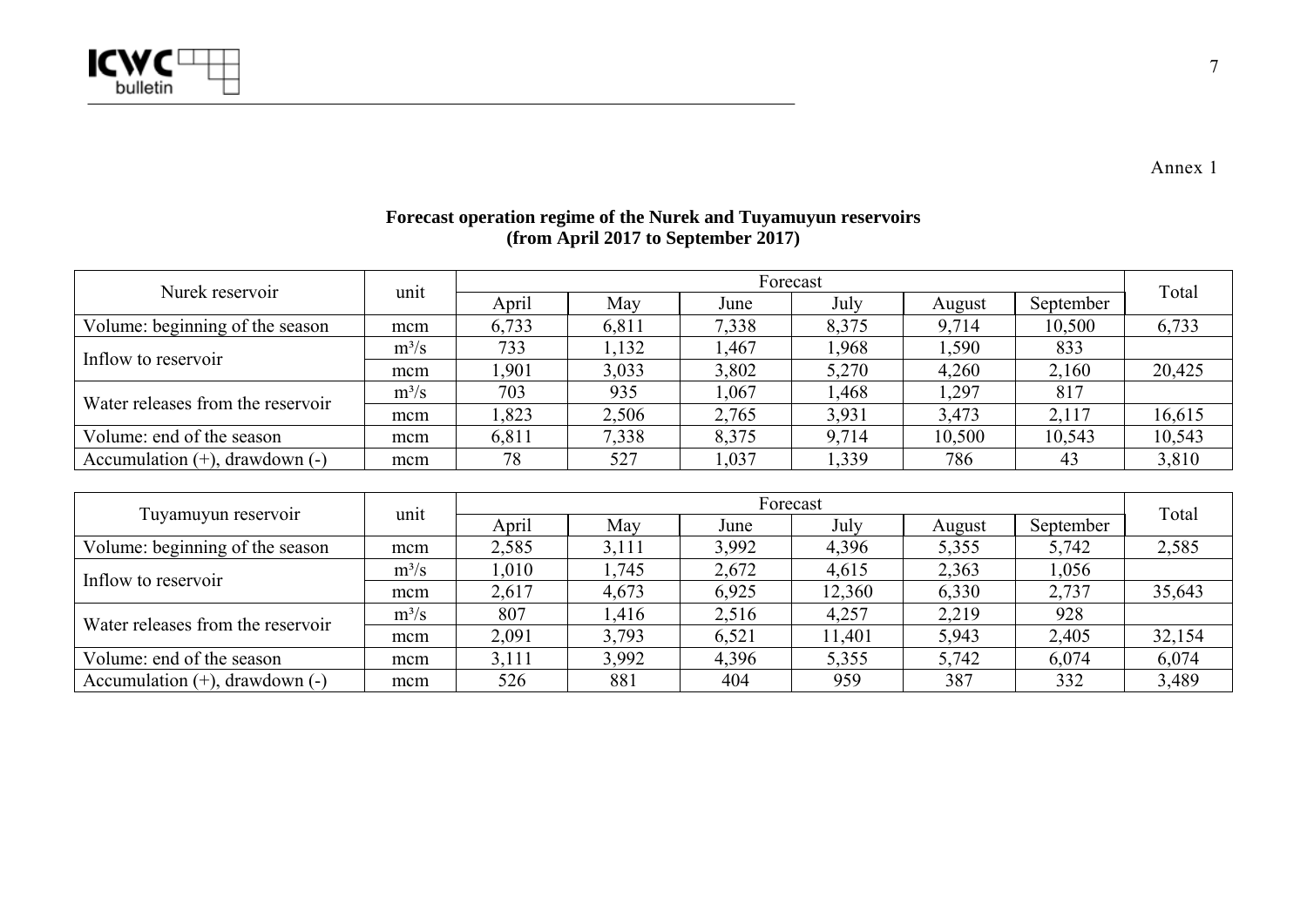

**Schedule-forecast of the Naryn-Syrdraya reservoir cascade from April 1, 2017 to September 30, 2017** 

|                                     |         | April     | <b>May</b> | June      | <b>July</b> | <b>August</b> | <b>September</b> | Total,<br>mcm |  |  |
|-------------------------------------|---------|-----------|------------|-----------|-------------|---------------|------------------|---------------|--|--|
| <b>Toktogul reservoir</b>           |         |           |            |           |             |               |                  |               |  |  |
| Inflow to the reservoir             | $m^3/s$ | 350.00    | 785.00     | 1,370.00  | 1,045.00    | 487.74        | 400.00           |               |  |  |
|                                     | mcm     | 907.20    | 2,102.54   | 3,551.04  | 2,798.93    | 1,306.37      | 1,036.80         | 11,702.88     |  |  |
| Volume: beginning of the season     | mcm     | 12,777.00 | 12,773.92  | 14,256.95 | 1,7027.12   | 19,011.60     | 19,498.32        |               |  |  |
| End of the season                   | mcm     | 12,773.92 | 14,256.95  | 17,027.12 | 19,011.60   | 19,498.32     | 194,54.52        |               |  |  |
| Water releases from the reservoir   | $m^3/s$ | 350.00    | 230.00     | 300.00    | 300.00      | 300.00        | 410.00           |               |  |  |
|                                     | mcm     | 907.20    | 616.03     | 777.60    | 803.52      | 803.52        | 1,062.72         | 4,970.59      |  |  |
| <b>Bakhri Tochik reservoir</b>      |         |           |            |           |             |               |                  |               |  |  |
| Inflow to the reservoir             | $m^3/s$ | 555.56    | 430.97     | 300.00    | 300.00      | 380.00        | 450.00           |               |  |  |
| (Akdjar GS)                         | mcm     | 1,440.00  | 1,154.31   | 777.61    | 803.53      | 1,017.80      | 1,166.40         | 6,359.65      |  |  |
| CDF inflow                          | $m^3/s$ | 29.26     | 29.26      | 21.59     | 19.15       | 14.16         | 16.10            |               |  |  |
|                                     | mcm     | 75.84     | 78.37      | 55.96     | 51.29       | 37.93         | 41.73            | 341.12        |  |  |
| Volume: beginning of the season     | mcm     | 3,330.10  | 3,403.05   | 3,408.13  | 2,742.41    | 1,969.10      | 1,784.05         |               |  |  |
| End of the season                   | mcm     | 3,403.05  | 3,408.13   | 2,742.41  | 1,969.10    | 1,784.05      | 2,099.15         |               |  |  |
| Water releases from the reservoir   | $m^3/s$ | 530.00    | 400.00     | 500.00    | 500.00      | 385.48        | 300.00           |               |  |  |
|                                     | mcm     | 1,373.76  | 1,071.36   | 1,296.00  | 1,339.20    | 1,032.48      | 777.60           | 6,890.40      |  |  |
| Water diversion from the reservoir  | $m^3/s$ | 17.67     | 37.33      | 51.43     | 52.87       | 41.77         | 26.53            |               |  |  |
| (pumping station from Akdjar to the | mcm     | 45.81     | 99.99      | 133.31    | 141.62      | 111.87        | 68.77            | 601.37        |  |  |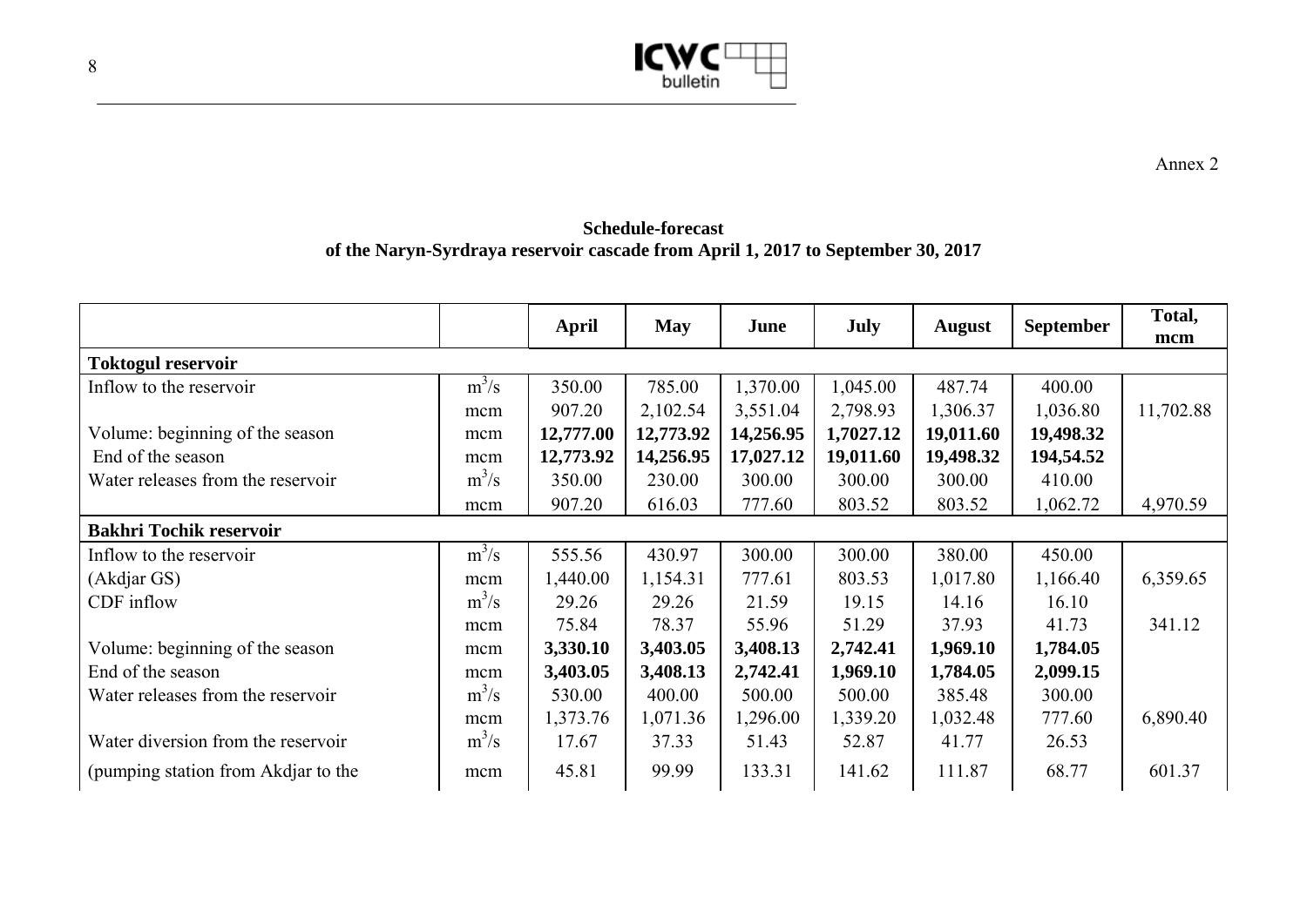

|                                          |         | <b>April</b> | <b>May</b> | June     | July     | <b>August</b> | <b>September</b> | Total,<br>mcm |
|------------------------------------------|---------|--------------|------------|----------|----------|---------------|------------------|---------------|
| reservoir+ pumping station from the      |         |              |            |          |          |               |                  |               |
| reservoir)                               |         |              |            |          |          |               |                  |               |
| Shardara reservoir                       |         |              |            |          |          |               |                  |               |
| Inflow to the reservoir                  | $m^3/s$ | 576.88       | 412.90     | 257.89   | 256.93   | 174.81        | 390.87           |               |
|                                          | mcm     | 1,495.28     | 1,105.92   | 668.45   | 688.16   | 468.21        | 1,013.14         | 5,439.16      |
| Volume: beginning of the season          | mcm     | 4,633.00     | 4,679.35   | 4,312.15 | 3,339.87 | 2,099.58      | 1,000.93         |               |
| End of the season                        | mcm     | 4,679.35     | 4,312.15   | 3,339.87 | 2,099.58 | 1,000.93      | 1,127.60         |               |
| Water releases from the reservoir        | $m^3/s$ | 500.00       | 400.00     | 470.00   | 550.00   | 470.00        | 300.00           |               |
|                                          | mcm     | 1,296.00     | 1,071.36   | 1,218.24 | 1,473.12 | 1,258.85      | 777.60           | 7,095.17      |
| Water releases to the Kzylkum canal      | $m^3/s$ | 20.00        | 100.00     | 110.00   | 110.00   | 90.00         | 25.00            |               |
|                                          | mcm     | 51.84        | 267.84     | 285.12   | 294.62   | 241.06        | 64.80            | 1,205.28      |
| Water releases to the Arnasay            | $m^3/s$ | 0.00         | 0.00       | 0.00     | 0.00     | 0.00          | 0.00             |               |
| depression                               | mcm     | 0.00         | 0.00       | 0.00     | 0.00     | 0.00          | 0.00             | 0.00          |
| Supply to the Aral Sea                   | $m^3/s$ | 175.50       | 93.90      | 42.70    | 44.70    | 44.30         | 118.70           |               |
|                                          | mcm     | 454.90       | 251.50     | 110.68   | 119.72   | 118.65        | 307.67           | 1,363.12      |
| <b>Charvak reservoir</b>                 |         |              |            |          |          |               |                  |               |
| Inflow to the reservoir                  | $m^3/s$ | 278.53       | 497.33     | 647.15   | 483.89   | 270.07        | 163.02           |               |
| (4 rivers in total)                      | mcm     | 721.95       | 1,332.05   | 1,677.41 | 1,296.05 | 723.36        | 422.55           | 6,173.37      |
| Volume: beginning of the season          | mcm     | 564.00       | 767.03     | 1,293.95 | 1,931.46 | 1,991.16      | 1,852.60         |               |
| End of the season                        | mcm     | 767.03       | 1,293.95   | 1,931.46 | 1,991.16 | 1,852.60      | 1,753.38         |               |
| Water releases from the reservoir        | $m^3/s$ | 200.00       | 300.00     | 400.00   | 460.00   | 320.00        | 200.00           |               |
| (water releases from the Gazalkent HEPS) | mcm     | 518.40       | 803.52     | 1,036.80 | 1,232.06 | 857.09        | 518.40           | 4,966.28      |
| <b>Andizhan reservoir</b>                |         |              |            |          |          |               |                  |               |
| Inflow to the reservoir                  | $m^3/s$ | 200.00       | 305.71     | 329.52   | 215.56   | 103.60        | 74.60            |               |
|                                          | mcm     | 518.40       | 818.81     | 854.12   | 577.36   | 277.48        | 193.36           | 3,239.53      |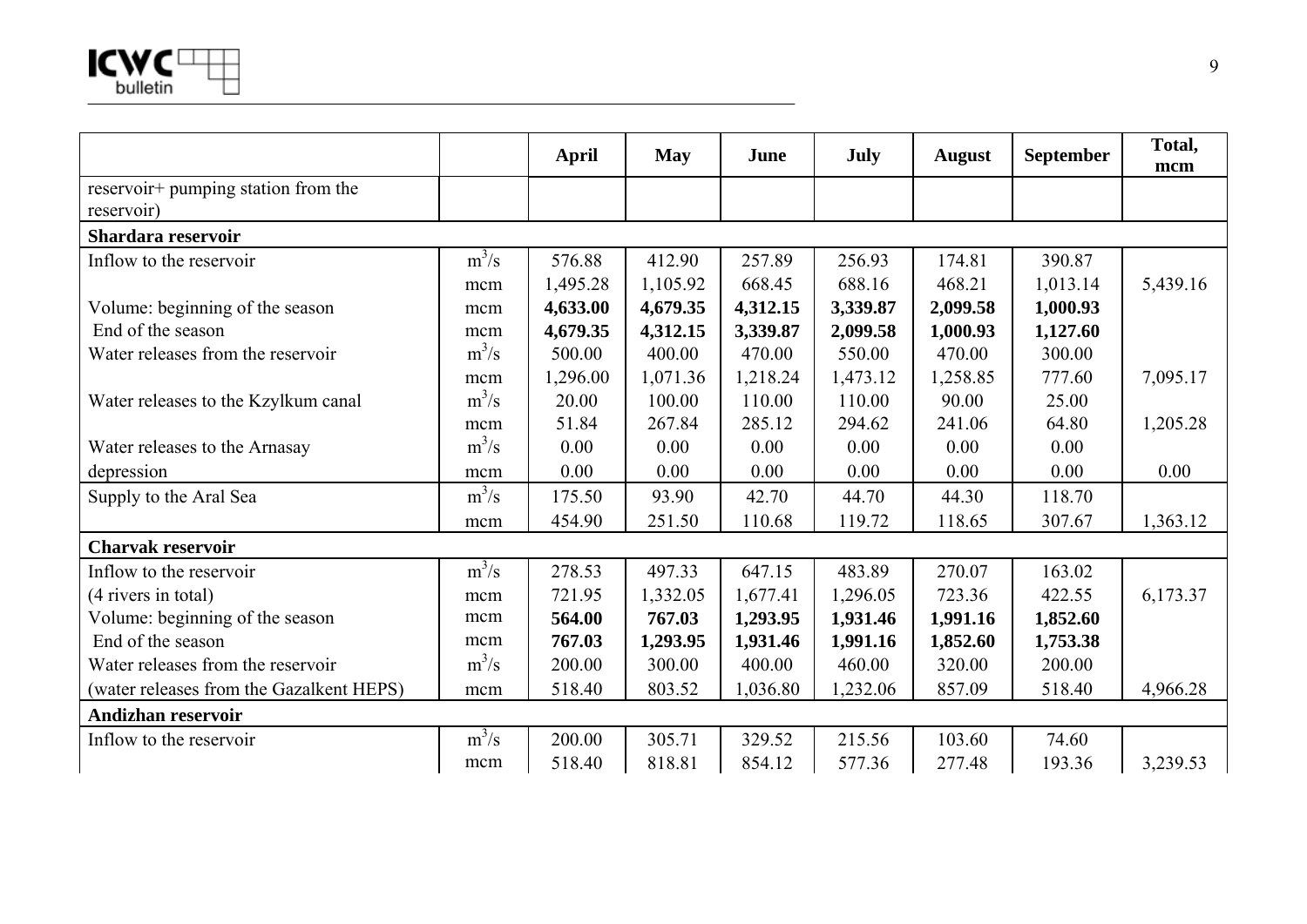

|                                   |         | April    | <b>May</b> | June      | July      | <b>August</b> | <b>September</b> | Total,<br>mcm |
|-----------------------------------|---------|----------|------------|-----------|-----------|---------------|------------------|---------------|
| Volume: beginning of the season   | mcm     | 1,099.60 | 1,228.27   | 1,594.00  | 1,787.48  | 1,424.66      | 1,029.81         |               |
| End of the season                 | mcm     | 1,228.27 | 1,594.00   | 1,787.48  | 1,424.66  | 1,029.81      | 1,039.09         |               |
| Water releases from the reservoir | $m^3/s$ | 150.00   | 250.00     | 350.00    | 350.00    | 250.00        | 70.00            |               |
|                                   | mcm     | 388.80   | 669.60     | 907.20    | 937.44    | 669.60        | 181.44           | 3,754.08      |
|                                   |         |          |            |           |           |               |                  |               |
| Water deficit                     |         |          |            |           |           |               |                  |               |
| <b>Toktogul-Uchkurgan HS</b>      | $m^3/s$ |          |            |           | $-15.06$  | $-3.31$       |                  |               |
|                                   | mcm     |          |            |           | $-40.34$  | $-8.87$       |                  | $-49.21$      |
| <b>Bakhri Tochik-Shardara</b>     | $m^3/s$ |          |            | $-64.70$  | $-124.03$ | $-36.52$      |                  |               |
|                                   | mcm     |          |            | $-167.70$ | $-332.20$ | $-97.80$      |                  | $-597.71$     |
| <b>Total</b>                      |         |          |            |           |           |               |                  | $-646.92$     |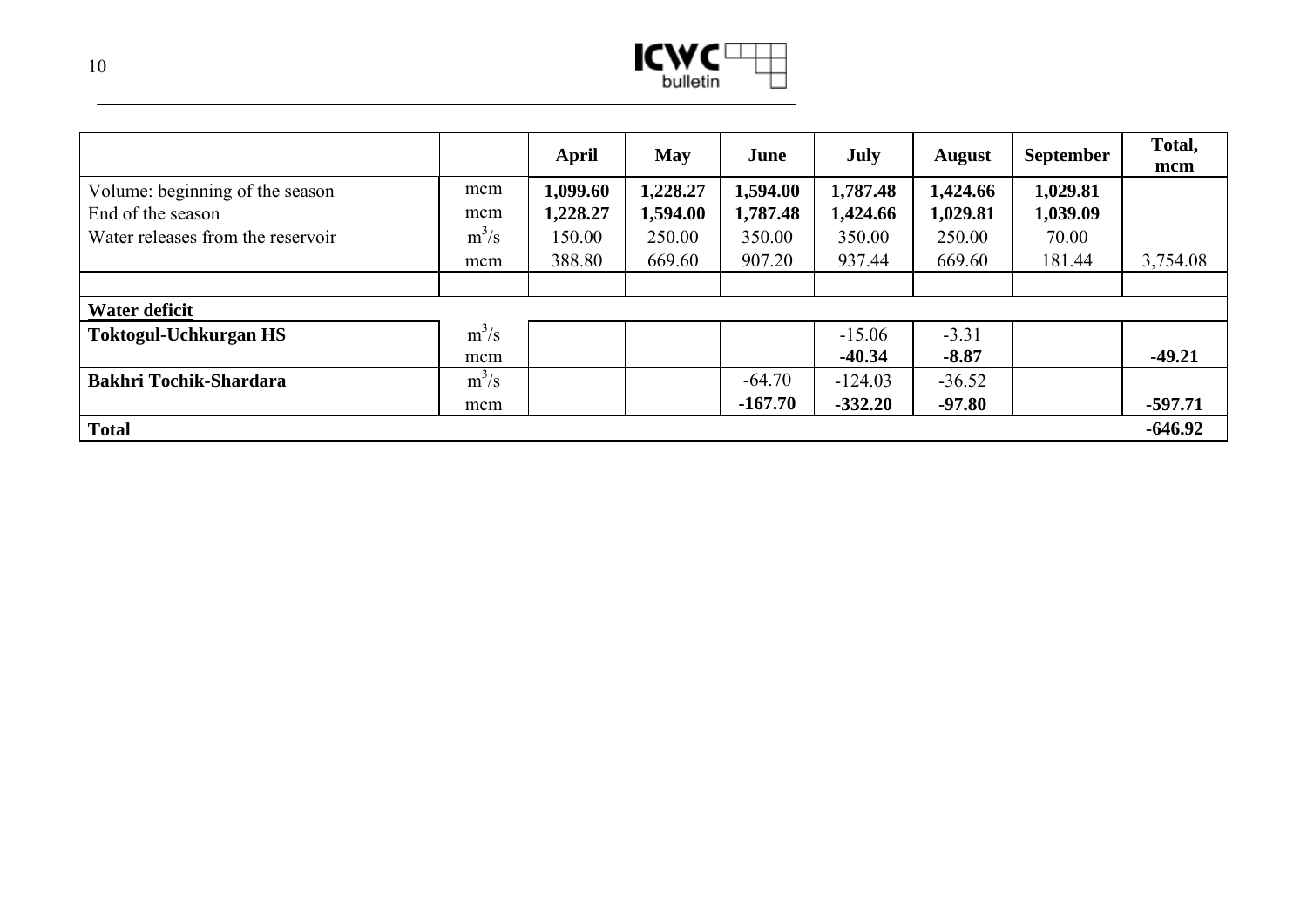

**Annex 3** 

# **Operation schedule of the Bakhri Tochik reservoir for the growing season 2017**

| <b>Month</b>                                                                |         | June     |            |     | <b>July</b> |     |    | <b>August</b> |     |  |
|-----------------------------------------------------------------------------|---------|----------|------------|-----|-------------|-----|----|---------------|-----|--|
| <b>Ten-day</b>                                                              |         | C.       |            |     | ◠           |     |    |               |     |  |
| Difference between<br>inflow to and water<br>releases from the<br>reservoir | $-6.00$ | $-42.00$ | 71         | 159 | 214         | 225 | 90 | 155           | 114 |  |
| Average per month                                                           |         |          | <b>200</b> |     |             | 119 |    |               |     |  |
| Average per season                                                          | 109     |          |            |     |             |     |    |               |     |  |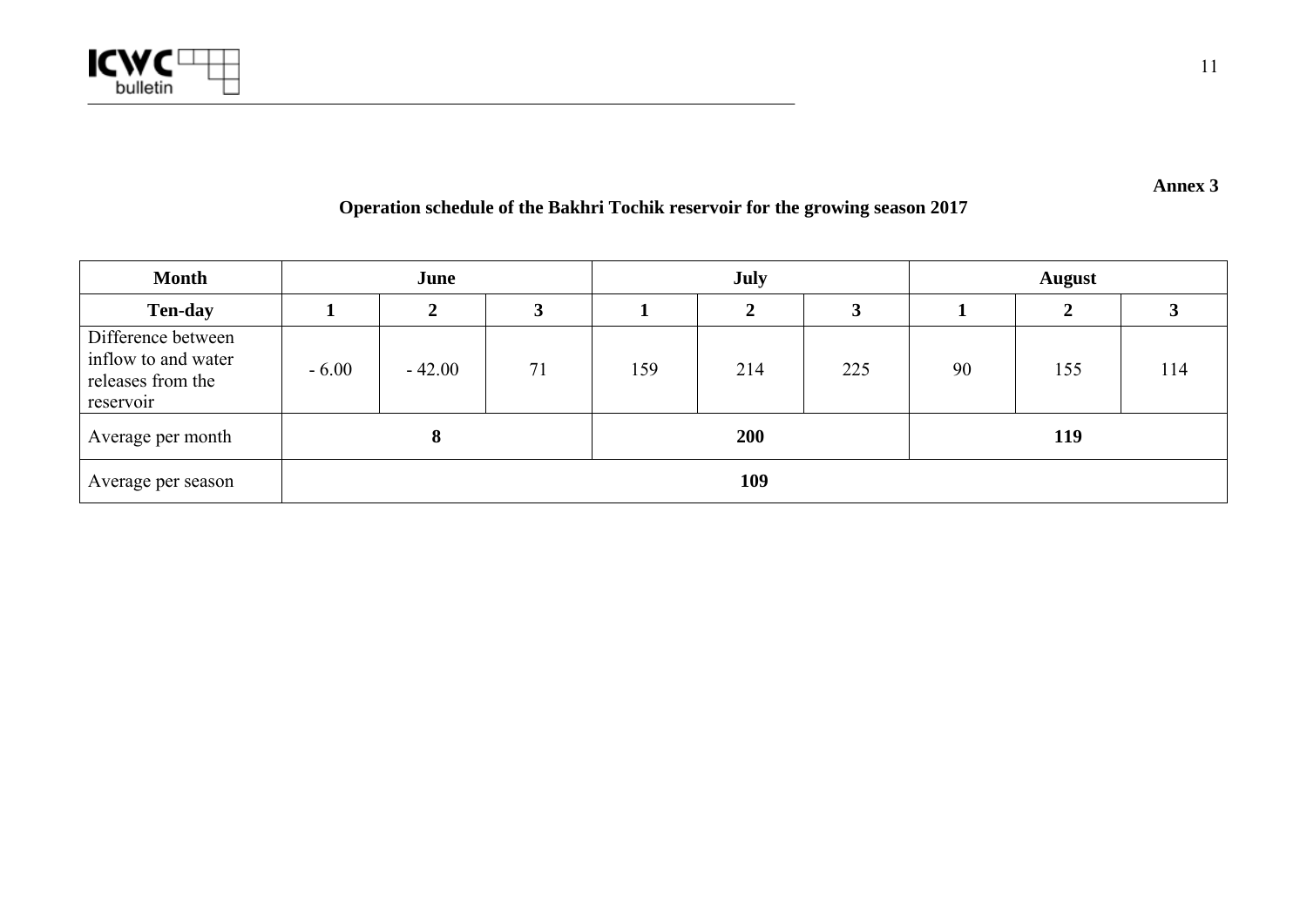# **RESULTS OF THE NON-GROWING SEASON 2016-2017 IN THE AMUDARYA AND SYRDARYA RIVER BASINS1**

### **I. Amudarya River basin**

The actual water availability in the Amudarya River basin at the conditional Atamurat gauging station upstream of Garagumdarya was 64.3 % of the norm in the non-growing season 2016-2017. Given the norm 14,555 mcm, the actual water content amounted to 9,352 mcm. In the past season, water content was 88.9%.

The use of the approved water withdrawal limits during the period under consideration, with a breakdown by states is as follows:

Totally, in the basin, 92.7 % of the approved water withdrawal limits were used. While the limit was 15,729.9 mcm, actually used volume was 14, 583 mcm, of which:

Given the limit 2,879.9 mcm, the Republic of Tajikistan actually used 2,114.2 mcm (73.4 % of the total limit);

Given the limit 6,350 mcm, the Republic of Uzbekistan actually used 6,228.4 mcm (98.1 % of the total limit);

Given the limit 6,500 mcm, Turkmenistan actually used 6,240.4 mcm (96 % of the total limit).

| Water user state       | Limit, mcm | Actual,<br>mcm | $\frac{0}{0}$ % |
|------------------------|------------|----------------|-----------------|
| Republic of Tajikistan | 2,879.9    | 2,114,2        | 73.4            |
| Turkmenistan           | 6,500,0    | 6,240.4        | 96.0            |
| Republic of Uzbekistan | 6,350,0    | 6,228.4        | 98,1            |
| Total                  | 15,729.9   | 14,583,0       | 92.7            |

The use of water limits downstream of conditional Atamurat gauging station upstream of Garagumdarya was 98.0% of the total limit, of which:

Republic of Uzbekistan actually used 5,860.5 mcm (98.0 % of the total limit)

Turkmenistan actually used 6,240.4 mcm (96.0 % of the total limit)

<sup>&</sup>lt;sup>1</sup> Information on the first item of the 70th ICWC Meeting Agenda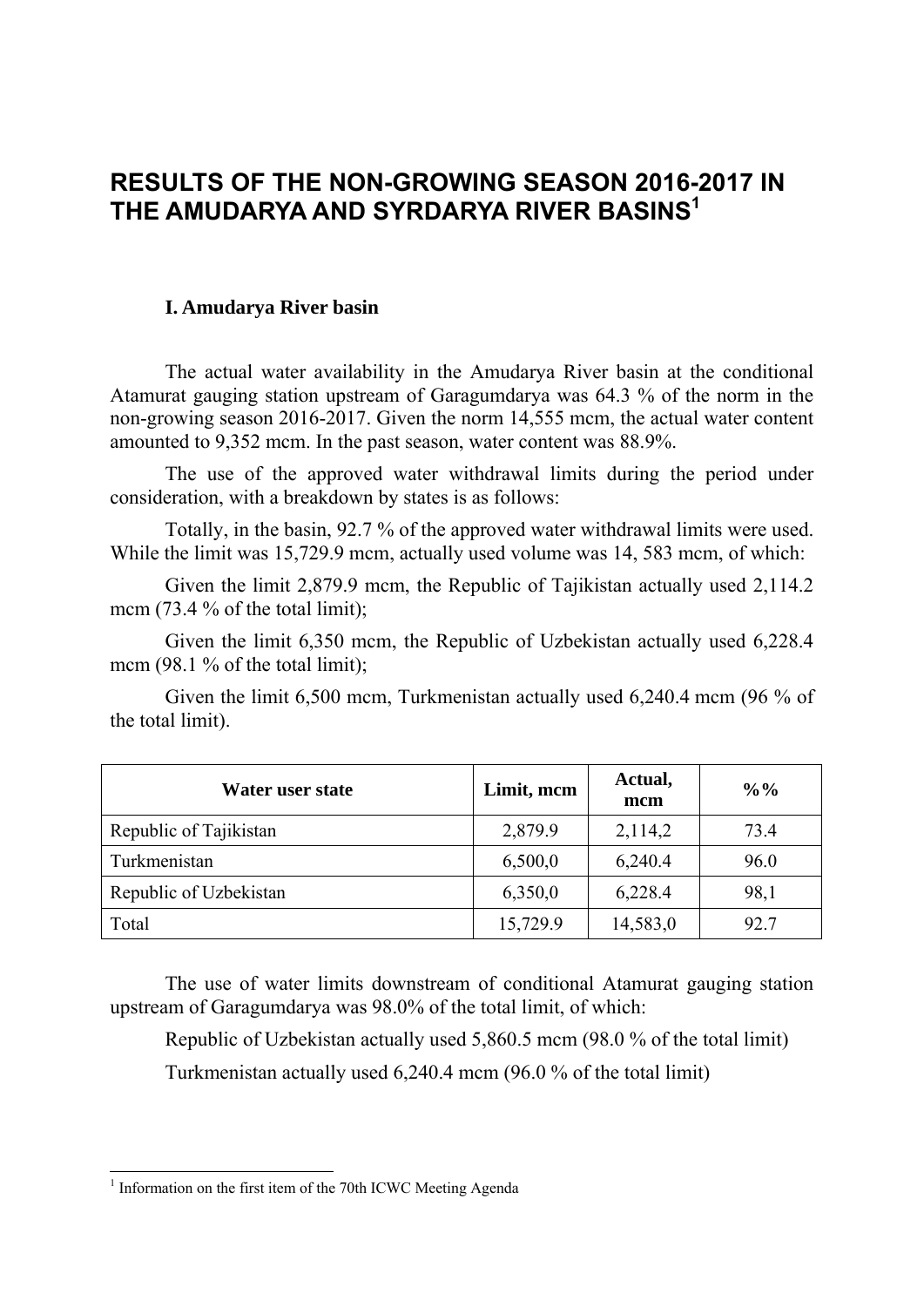

| <b>River reach</b><br>Water user state | Limit, mcm | Actual,<br>mcm | $\frac{0}{0}$ % |
|----------------------------------------|------------|----------------|-----------------|
| Downstream of conditional Atamurat GS  | 12,480.0   | 12,100.8       | 97.0            |
| Turkmenistan                           | 6,500.0    | 6,240.4        | 96.0            |
| Republic of Uzbekistan                 | 5,980.0    | 5,860.5        | 98.0            |

The actual use of the approved water withdrawal limits broken down by river reach is as follows:

Upper reaches – 76.4 %, of which 73.4 % - Republic of Tajikistan, 99.4 % - Republic of Uzbekistan.

Middle reaches – 99.5 %, of which 100.0 % - Republic of Uzbekistan, 99.2 % - Turkmenistan.

Lower reaches  $-91.2\%$ , of which 95.0 % - Republic of Uzbekistan, 84.5 % -Turkmenistan.

| <b>River reach</b><br>Water user state | Limit, mcm | Actual,<br>mcm | $\frac{0}{0}$ % |
|----------------------------------------|------------|----------------|-----------------|
| <b>Upper reaches</b>                   | 3,249.9    | 2,482.1        | 76.4            |
| Republic of Tajikistan                 | 2,879.9    | 2,114.2        | 73.4            |
| Republic of Uzbekistan                 | 370.0      | 367.9          | 99.4            |
| <b>Middle reaches</b>                  | 8,655.0    | 8,613.2        | 99.5            |
| Turkmenistan                           | 5,100.0    | 5,057.3        | 99.2            |
| Republic of Uzbekistan                 | 3,555.0    | 3,555.9        | 100.0           |
| <b>Lower reaches</b>                   | 3,825.0    | 3,487.7        | 91.2            |
| Turkmenistan                           | 1,400.0    | 1,183.1        | 84.5            |
| Republic of Uzbekistan                 | 2,425.0    | 2,304.6        | 95.0            |

In the Amudarya River delta and Aral Sea, water supply was planned to be 2,100 mcm. Actually, it was 1,505 mcm or 71.7 % during the non-growing season.

The inflow to the Nurek reservoir was expected to be 3,607 mcm; actually, it was 3,800 mcm. Water releases from the reservoir were planned to be 7,902 mcm; actual releases were 7,659 mcm. By the end of the non-growing season 2016-2017, water volume in the reservoir was planned to be 6,289 mcm; the actual volume was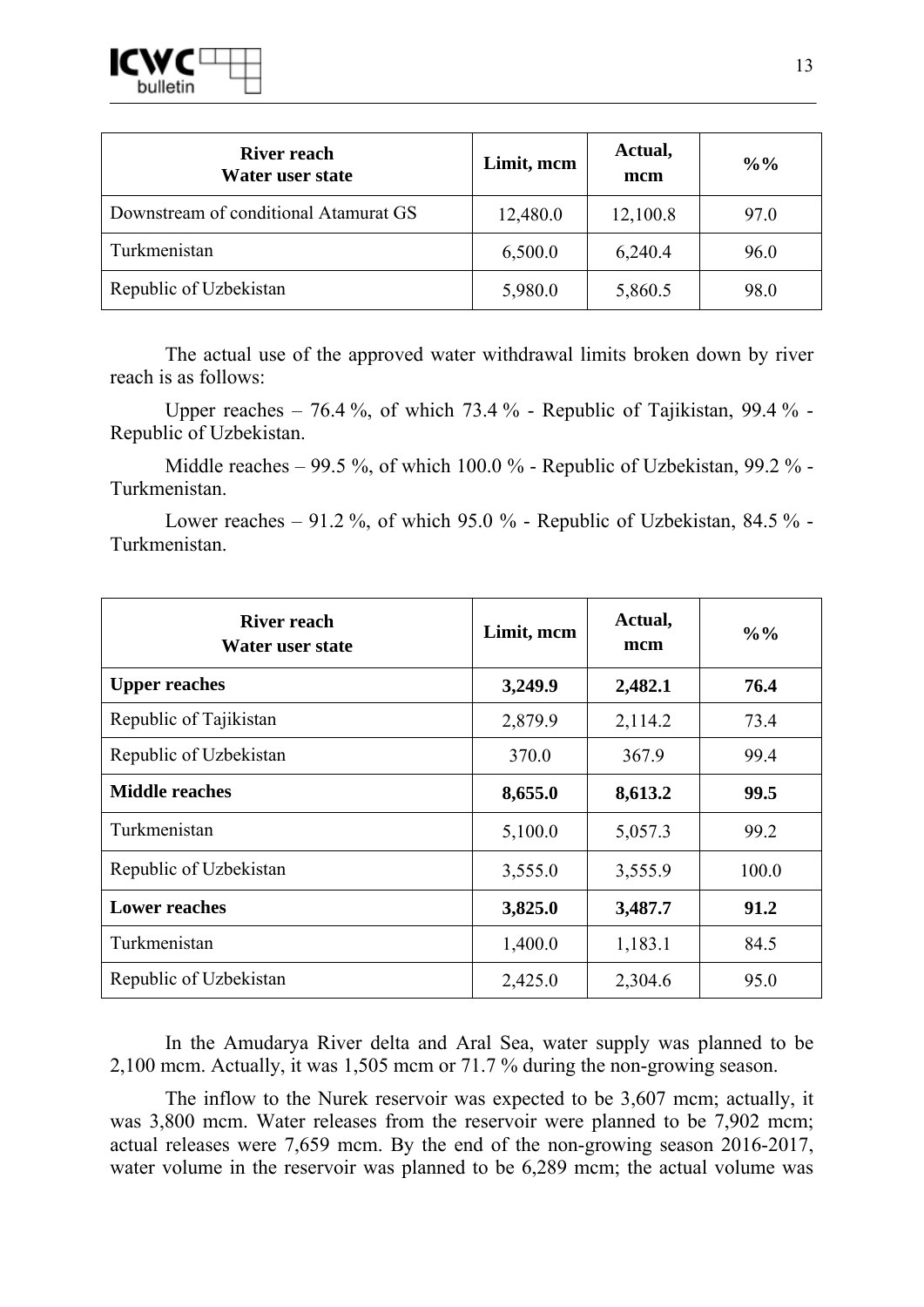

6,733 mcm.

During the non-growing season, the forecast inflow to the Tuyamuyun reservoir was expected to be 6,128 mcm; actually, it was 5,973 mcm. Water releases from the reservoir were planned to be 6,111 mcm, actual releases were 6,139 mcm.

By the end of the non-growing season 2016-2017, water volume in the reservoir was planned to be 2,769 mcm; actually, it was 2,585 mcm.

| <b>Parameter</b>                      |          | unit            | <b>Nurek</b><br>reservoir | Tuyamuyun<br>reservoir |
|---------------------------------------|----------|-----------------|---------------------------|------------------------|
| Volume: beginning of the<br>season    |          | mcm             | 10,571                    | 2,751                  |
|                                       | forecast | mcm             | 3,607                     | 6,128                  |
| Inflow to the reservoir               | actual   | mcm             | 3,800                     | 5,973                  |
|                                       |          | $\frac{0}{0}$   | 105.4                     | 97.5                   |
|                                       | forecast | mcm             | 7,902                     | 6,111                  |
| Water releases from the<br>reservoir  | actual   | mcm             | 7,659                     | 6,139                  |
|                                       |          | $\frac{0}{0}$ % | 96.9                      | 100.5                  |
|                                       | forecast | mcm             | 6,289                     | 2,769                  |
| Volume: end of the season             | actual   | mcm             | 6,733                     | 2,585                  |
|                                       |          | $\frac{0}{0}$ % | 107.1                     | 93.4                   |
| Accumulation $(+)$ ,<br>$drawdown(-)$ | forecast | mcm             | $-4,295$                  | 17                     |
|                                       | actual   | mcm             | $-3,838$                  | $-166$                 |
|                                       |          | $\frac{0}{0}$   | 89.4                      | 97.6                   |

It should be mentioned that water releases from the Nurek reservoir were 96.9% of the planned ones, whereas the inflow was 105.4% of the forecast one.

More detailed information is provided in tables (Annexes 1.1-1.4).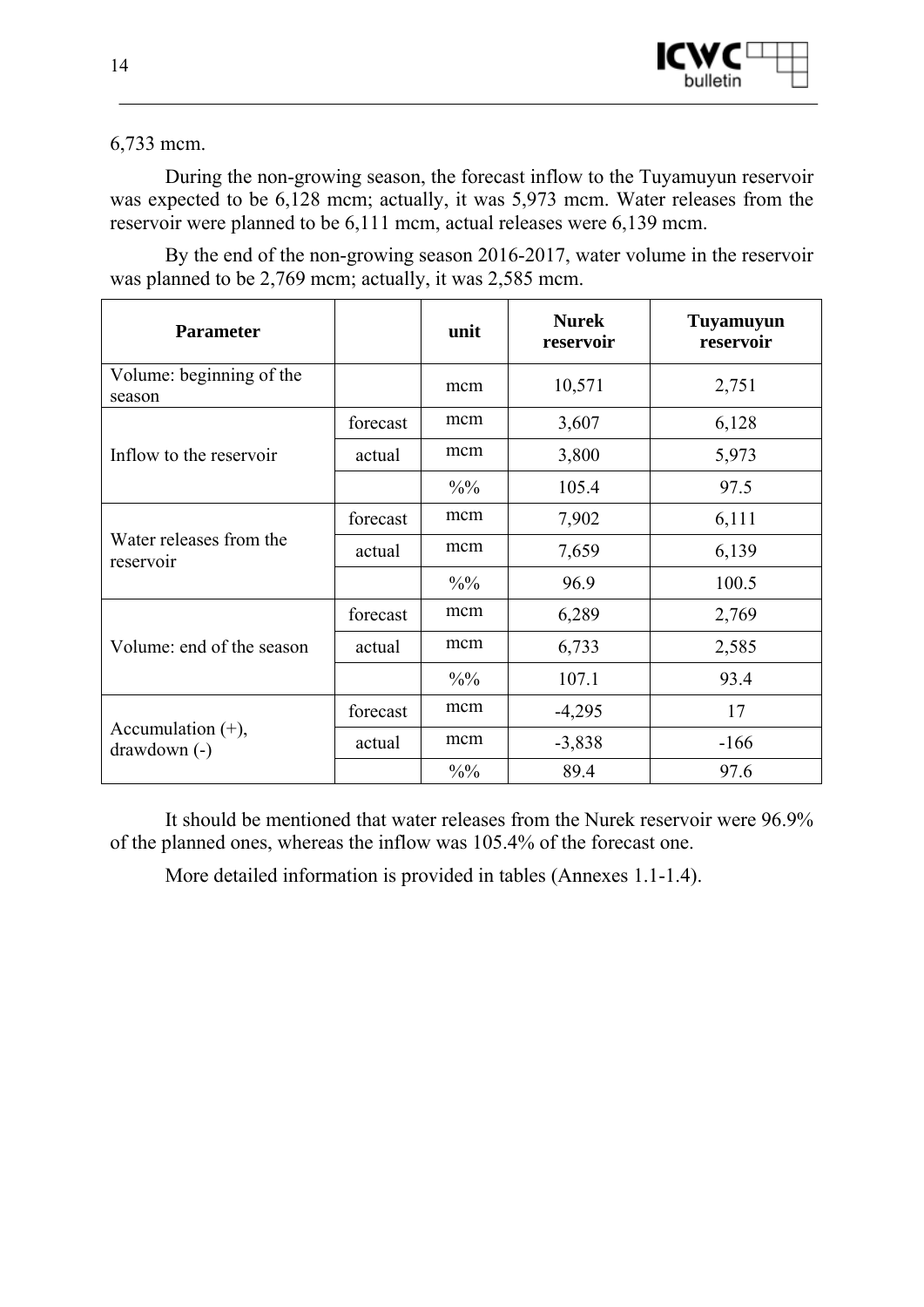

Annex 1.1

### **Analysis of the use of withdrawal limits in the Amudarya River basin for the non-growing season 2016-2017**

| Name                                                                                            | Water<br>withdrawal<br>limits for the<br>non-growing<br>season 2016-<br>2017, mcm | Actual,<br>mcm | $\frac{0}{0}$ % |
|-------------------------------------------------------------------------------------------------|-----------------------------------------------------------------------------------|----------------|-----------------|
| <b>Upper-Amudarya Administration</b>                                                            | 3,249.9                                                                           | 2,482.1        | 76.4            |
| (upper reaches) of which:                                                                       |                                                                                   |                |                 |
| Tajikistan                                                                                      | 2,879.9                                                                           | 2,114.2        | 73.4            |
| Uzbekistan                                                                                      | 370                                                                               | 367.9          | 99.4            |
| Water withdrawals from the Amudarya River<br>at conditional Atamurat gauging station<br>(Kerki) | 12,480                                                                            | 12,100.9       | 97.0            |
| of which:                                                                                       |                                                                                   |                |                 |
| Turkmenistan                                                                                    | 6,500.0                                                                           | 6,240.4        | 96.0            |
| Uzbekistan                                                                                      | 5,980.0                                                                           | 5,860.5        | 98.0            |
| Middle-Amudarya Administration                                                                  | 8,655                                                                             | 8,613.2        | 99.5            |
| (middle reaches) of which:                                                                      |                                                                                   |                |                 |
| Turkmenistan                                                                                    | 5,100                                                                             | 5,057.3        | 99.2            |
| Uzbekistan                                                                                      | 3,555                                                                             | 3,555.9        | 100.0           |
| <b>Lower reaches:</b>                                                                           | 3,825                                                                             | 3,487.7        | 91.2            |
| of which:                                                                                       |                                                                                   |                |                 |
| Turkmenistan                                                                                    | 1,400.0                                                                           | 1,183.1        | 84.5            |
| Uzbekistan:                                                                                     | 2,425.0                                                                           | 2,304.6        | 95.0            |
| In addition, total sanitary releases, including                                                 | 800                                                                               | 722.3          | 90.3            |
| Karakalpakstan                                                                                  | 500                                                                               | 423.3          | 84.7            |
| Dashoguz province                                                                               | 150                                                                               | 149.8          | 99.9            |
| Khorezm province                                                                                | 150                                                                               | 149.2          | 99.5            |
| <b>Total for the basin:</b>                                                                     | 15,729.9                                                                          | 14,583.0       | 92.7            |
| of which                                                                                        |                                                                                   |                |                 |
| Tajikistan                                                                                      | 2,879.9                                                                           | 2,114.2        | 73.4            |
| Turkmenistan                                                                                    | 6,500.0                                                                           | 6,240.4        | 96.0            |
| Uzbekistan                                                                                      | 6,350.0                                                                           | 6,228.4        | 98.1            |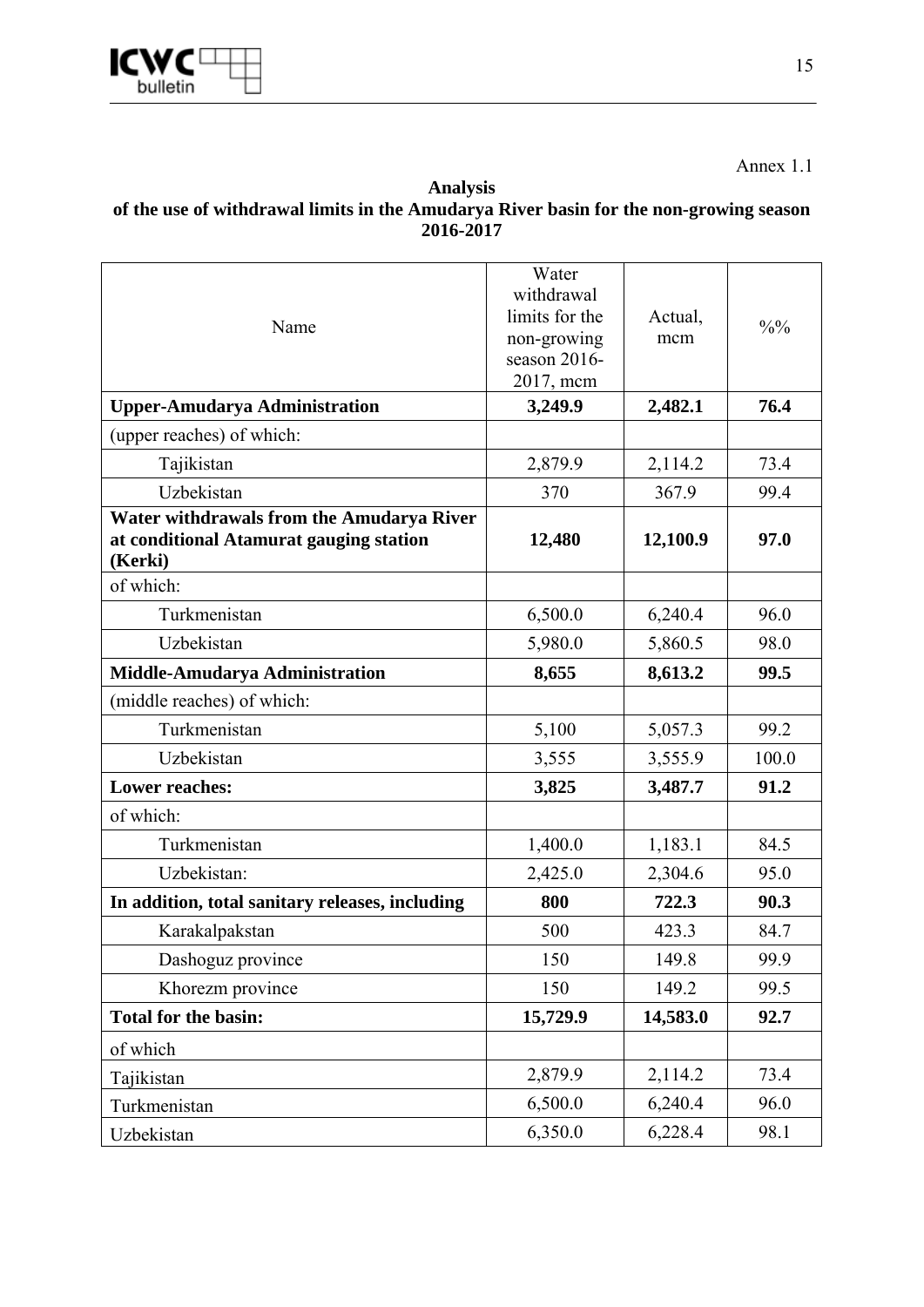| Parameter                                          | unit          | October | November | December       | January      | February       | March  | Total  |
|----------------------------------------------------|---------------|---------|----------|----------------|--------------|----------------|--------|--------|
|                                                    |               |         |          |                | actual       |                |        | mcm    |
| Inflow to the Nurek reservoir                      | m3/s          | 350     | 245      | 226            | 195          | 198            | 232    | 3,800  |
| Water volume in the Nurek reservoir                | mcm           | 10,500  | 10,466   | 10,081         | 9,537        | 8,691          | 7,744  | 6,733  |
| Water releases from the Nurek reservoir            | m3/s          | 395     | 393      | 428            | 513          | 588            | 612    | 7,659  |
| Atamurat GS, actual                                | m3/s          | 415     | 335      | 361            | 400          | 514            | 638    | 6,966  |
| norm                                               | m3/s          | 881     | 760      | 870            | 876          | 834            | 823    | 13,227 |
| $\frac{0}{0}$ %                                    | $\frac{0}{0}$ | 47.1    | 44.0     | 41.5           | 45.6         | 61.6           | 77.5   | 52.7   |
| Upstream of Garagumdarya (actual                   |               |         |          |                |              |                |        |        |
| water content)                                     | m3/s          | 826     | 548      | 459            | 392          | 509            | 824    | 9352   |
| norm                                               | m3/s          | 1,133   | 952      | 896            | 813          | 796            | 952    | 14,555 |
| $\frac{0}{0}$                                      | $\frac{0}{0}$ | 72.9    | 57.5     | 51.3           | 48.2         | 63.9           | 86.6   | 64.3   |
| Cumulative, actual                                 | mcm           | 2,213   | 3,632    | 4,862          | 5913         | 7,144          | 9352   | 9,352  |
| Norm                                               | mcm           | 3,034   | 5,503    | 7,902          | 10,080       | 12,006         | 14,624 | 14,555 |
| $\frac{0}{0}$                                      | $\frac{0}{0}$ | 72.9    | 66.0     | 61.5           | 58.7         | 59.5           | 63.9   | 64.3   |
| Surkhandarya province                              | m3/s          | 49      | 43       | $\overline{3}$ | $\mathbf{0}$ | $\overline{2}$ | 42     | 368    |
| Water diversions upstream of Atamurat<br><b>GS</b> | m3/s          | 402     | 319      | 299            | 309          | 385            | 521    | 5,856  |
| Water inflow at Kelif GS                           | m3/s          | 817     | 653      | 659            | 708          | 899            | 1,159  | 12,822 |
| Water diversion at Kelif-Birata                    | m3/s          | 586     | 447      | 455            | 489          | 590            | 720    | 8,612  |
| Return water at Kelif-Birata                       | m3/s          | 77      | 66       | 63             | 76           | 118            | 130    | 1,384  |
| Losses at Kelif-Birata                             | m3/s          | $-133$  | $-15$    | $-58$          | 8            | $-31$          | 145    | $-213$ |
| Inflow to the Birata GS, actual                    | m3/s          | 440     | 287      | 326            | 286          | 458            | 425    | 5,807  |
| Norm                                               | m3/s          | 685     | 665      | 729            | 616          | 492            | 546    | 9,815  |
| Cumulative, actual                                 | mcm           | 1,179   | 1,922    | 2,795          | 3,561        | 4,670          | 5,807  | 5,807  |
| Norm                                               | mcm           | ,835    | 3,558    | 5,511          | 7,161        | 8,352          | 9,815  | 9,815  |

# **Actual hydrological conditions in the Amudarya River over the non-growing season 2016-2017**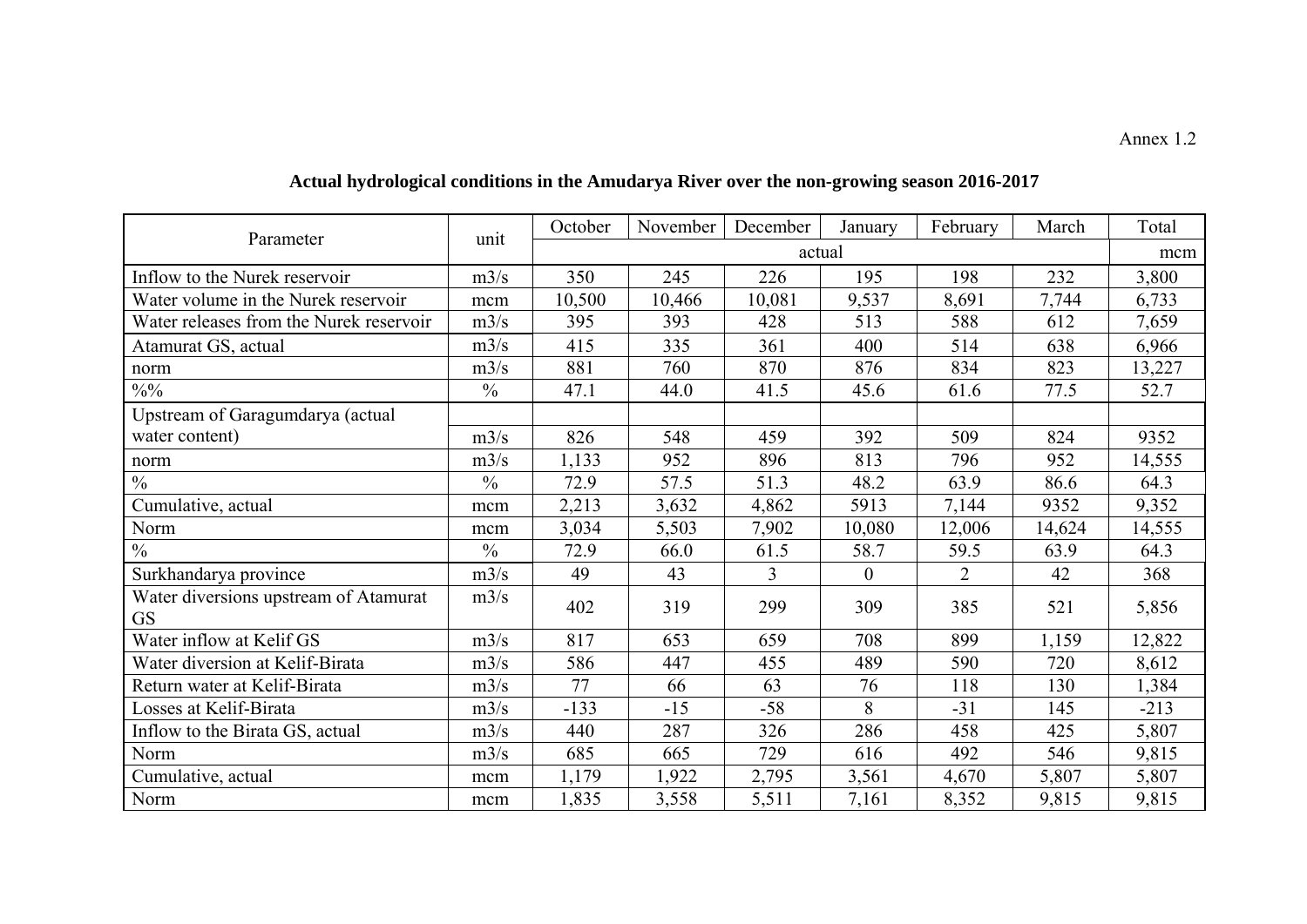| M<br>I   |  |
|----------|--|
| bulletin |  |

| Parameter                                                           | unit          | October | November | December | January | February | March  | Total  |  |
|---------------------------------------------------------------------|---------------|---------|----------|----------|---------|----------|--------|--------|--|
|                                                                     |               |         | actual   |          |         |          |        |        |  |
| $\frac{0}{0}$                                                       | $\frac{0}{0}$ | 64.3    | 54.0     | 50.7     | 49.7    | 55.9     | 59.2   | 59.2   |  |
| Losses at Birata-Tuyamuyun                                          | m3/s          | 14      | 16       | $-2$     | $-14$   | $-3$     | $-73$  | $-165$ |  |
| Water volume in the Tuyamuyun<br>reservoir; beginning of the season | mcm           | 2,751   | 2,909    | 3,110    | 2,876   | 3,223    | 3,450  |        |  |
| Inflow to the Tuyamuyun reservoir                                   | m3/s          | 426     | 271      | 327      | 300     | 461      | 497    | 5,973  |  |
| Water releases from the Tuyamuyun<br>reservoir                      | m3/s          | 367     | 193      | 415      | 171     | 367      | 820    | 6,139  |  |
| Water volume in the Tuyamuyun<br>reservoir; end of the season       | mcm           | 2,909   | 3,110    | 2,876    | 3,223   | 3,450    | 2585   |        |  |
| Accumulation $(+)$ , drawdown $(-)$                                 | mcm           | 158     | 201      | $-234$   | 347     | 227      | $-865$ | $-166$ |  |
| Water diversions of the Tuyamuyun<br>reservoir                      | m3/s          | 126     | 27       | 41       | 21      | 117      | 309    | 1,687  |  |
| Water diversion at Tuyamuyun-<br>Samanbay                           | m3/s          | 121     | 41       | 284      | 21      | 87       | 396    | 2,514  |  |
| Losses at Tuyamuyun-Samanbay                                        | m3/s          | 68      | 84       | 71       | 84      | 133      | 86     | 1,368  |  |
| Water releases through Takhiatash                                   | m3/s          | 52      | 41       | 18       | 45      | 30       | 30     | 570    |  |
|                                                                     |               |         |          |          |         |          |        |        |  |
| Water diversion at Kelif-Samanbay                                   | m3/s          | 833     | 516      | 780      | 531     | 793      | 1424   | 12,814 |  |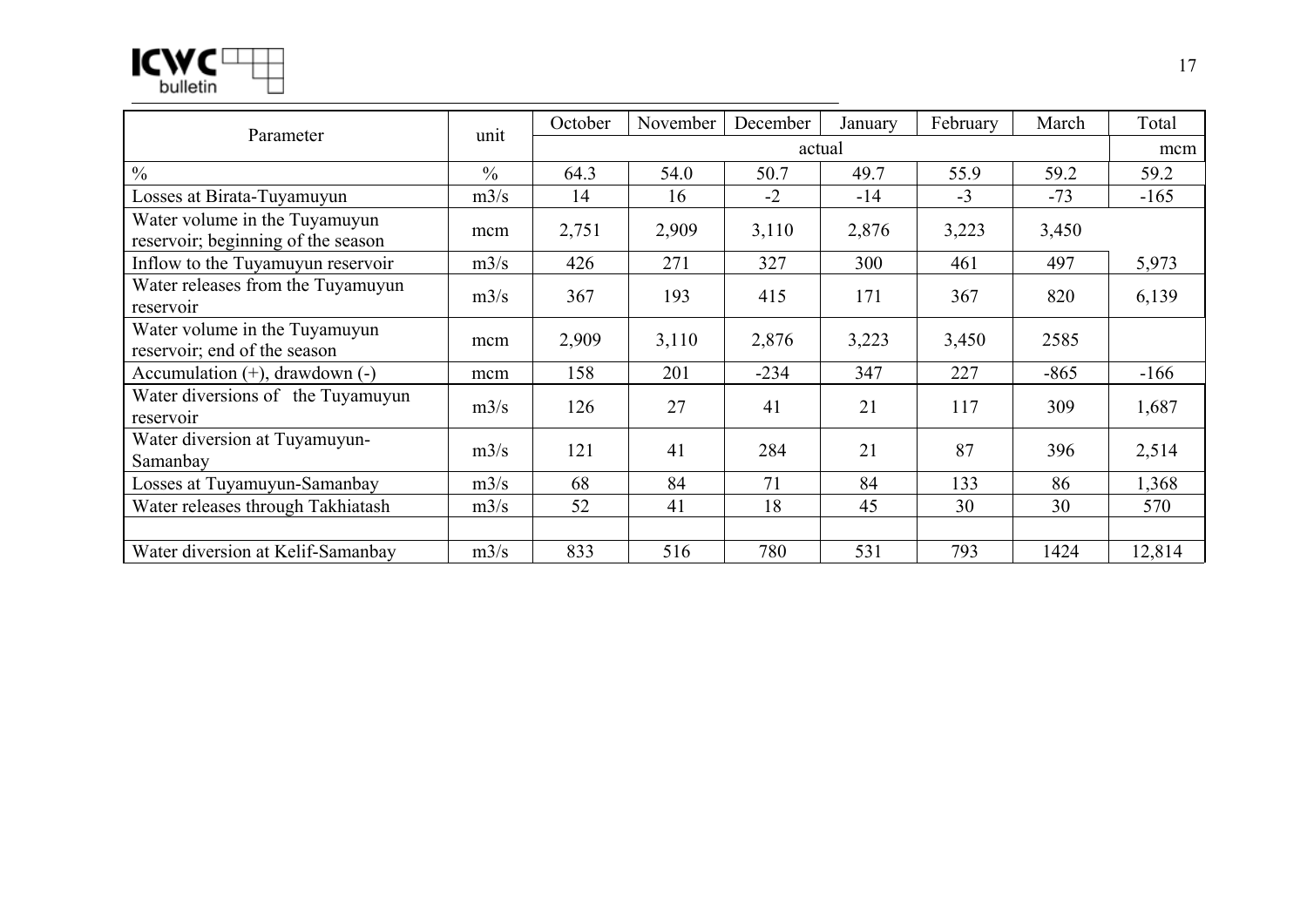

Annex 1.3

**Information on water supply to the Amudarya River delta and Aral Sea in the non-growing season 2016-2017** 

|                         |         |          |          |         |          |       | mcm                  |
|-------------------------|---------|----------|----------|---------|----------|-------|----------------------|
|                         |         |          |          |         |          |       | Water supply from    |
| Name                    | October | November | December | January | February | March | 01.10.16 to 31.03.17 |
|                         |         |          |          |         |          |       | Actual               |
| From the Amudarya       |         |          |          |         |          |       |                      |
| River, at Samanbay GS   |         |          |          |         |          |       |                      |
|                         | 138     | 117      | 75       | 118     | 83       | 75    | 606                  |
| Total water discharge   |         |          |          |         |          |       |                      |
| from Dostlyk and Suenli |         |          |          |         |          |       |                      |
| canal systems           |         |          |          |         |          |       |                      |
| <b>CDF</b>              | 64      | 39       | 72       | 85      | 61       | 114   | 435                  |
| TOTAL:                  | 394     | 409      | 159      | 203     | 147      | 193   | 1,505                |
| Cumulative              | 394     | 803      | 962      | 1,165   | 1,312    | 1,505 |                      |

Note: Data on water supply to Prearalie are agreed with the State Hydrometeorological Service (Hydromet) of the Republic of Uzbekistan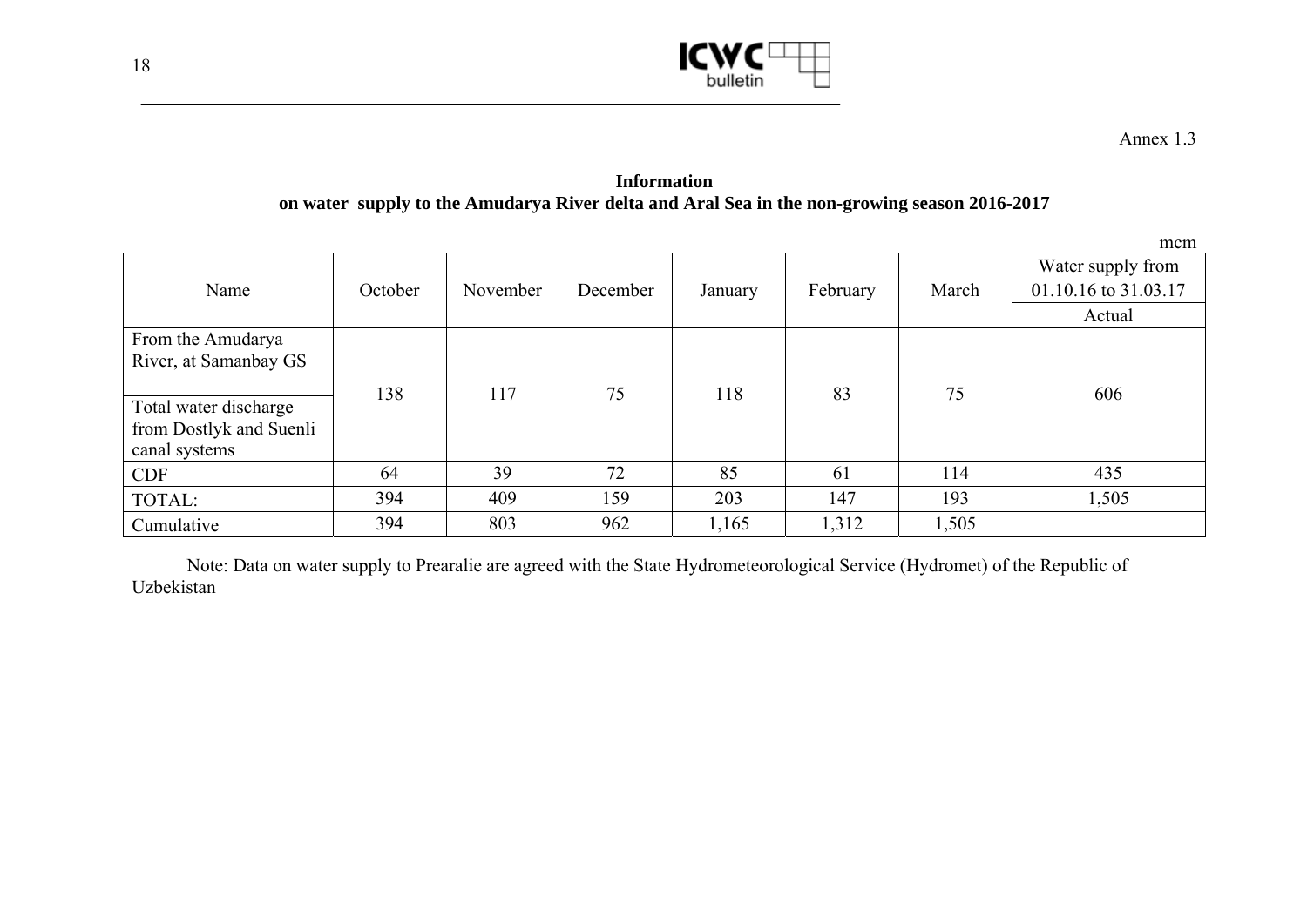

Annex 1.4

| Actual operation regimes of the Nurek and Tuyamuyun reservoirs |
|----------------------------------------------------------------|
| (from October 2016 to March 2017)                              |

| Nurek reservoir                       | unit | actual  |          |          |         |          |          |              |
|---------------------------------------|------|---------|----------|----------|---------|----------|----------|--------------|
|                                       |      | October | November | December | January | February | March    | <b>TOTAL</b> |
| Volume: beginning of the<br>season    | mcm  | 10,571  | 10,466   | 10,081   | 9,537   | 8,691    | 7,744    | 10,571       |
| Inflow to the reservoir               | m3/s | 350     | 245      | 226      | 195     | 198      | 232      |              |
|                                       | mcm  | 937     | 635      | 605      | 522     | 479      | 621      | 3,800        |
| Water releases from the               | m3/s | 395     | 393      | 428      | 513     | 588      | 612      |              |
| reservoir                             | mcm  | 1,058   | 1.019    | 1,146    | ,374    | 1,422    | 1,639    | 7,659        |
| Volume: end of the season             | mcm  | 10,466  | 10,081   | 9,537    | 8,691   | 7,744    | 6,733    | 6,733        |
| Accumulation $+)$ , drawdown<br>$(-)$ | mcm  | $-105$  | $-385$   | $-544$   | $-846$  | $-947$   | $-1,011$ | $-3,838$     |

|                                                   | unit | actual  |          |          |         |          |        | <b>TOTAL</b> |
|---------------------------------------------------|------|---------|----------|----------|---------|----------|--------|--------------|
| Tuyamuyun reservoir                               |      | October | November | December | January | February | March  |              |
| Volume: beginning of the<br>season                | mcm  | 2,751   | 2,909    | 3,110    | 2,876   | 3,223    | 3,450  | 2,751        |
|                                                   | m3/s | 426     | 271      | 327      | 300     | 461      | 497    |              |
| Inflow to the reservoir                           | mcm  | 1,141   | 702      | 876      | 804     | 1,115    | 1331   | 5,973        |
| Water releases from the                           | m3/s | 367     | 193      | 415      | 171     | 367      | 820    |              |
| reservoir                                         | mcm  | 983     | 500      | 1,112    | 458     | 888      | 2,196  | 6,139        |
| Volume: end of the season                         | mcm  | 2,909   | 3,110    | 2,876    | 3,223   | 3,450    | 2,585  | 2,585        |
| Accumulation $+$ ), drawdown<br>$\left( -\right)$ | mcm  | 158     | 201      | $-234$   | 347     | 227      | $-865$ | $-166$       |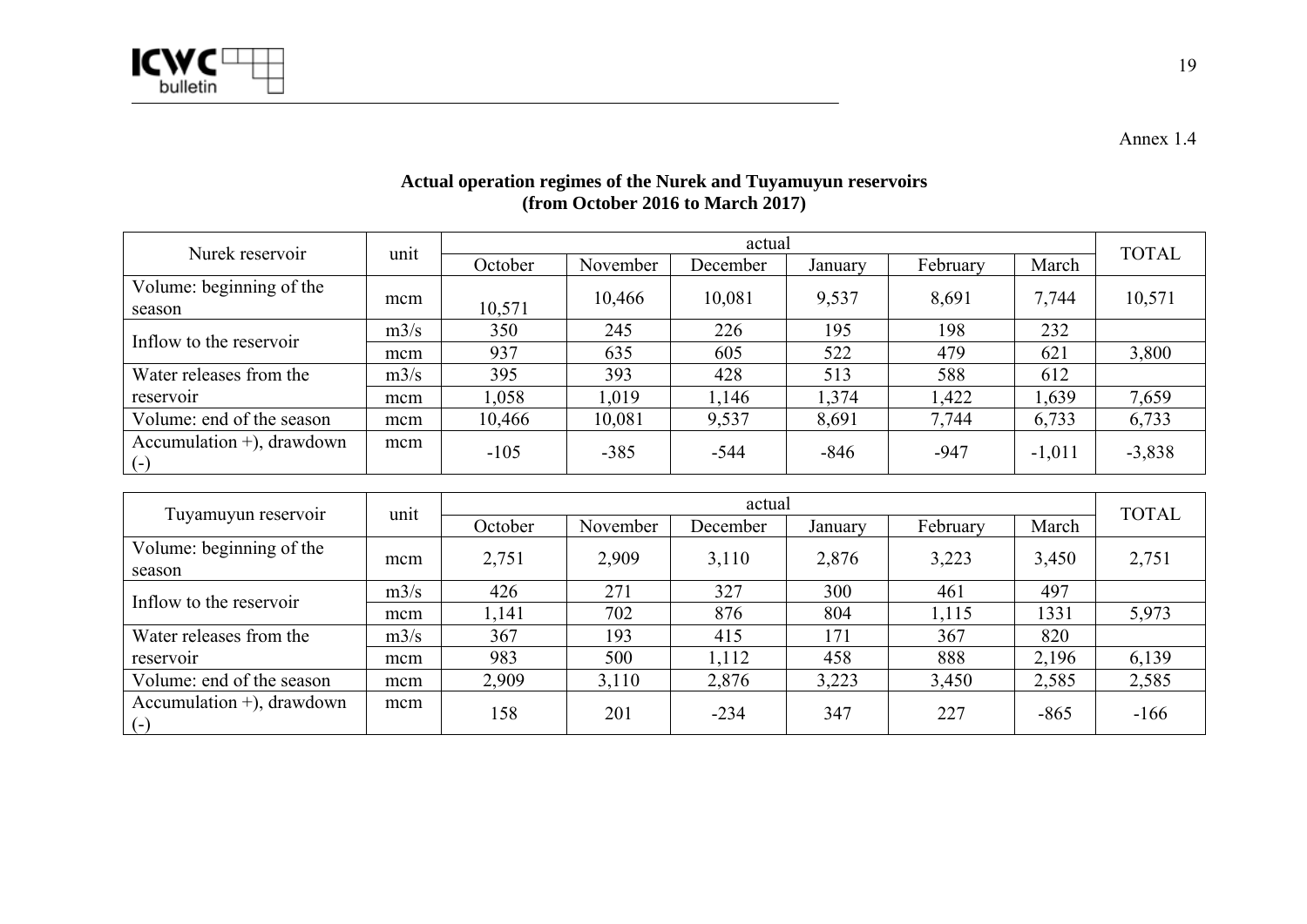#### **II. Syrdarya River basin**

On September 27, 2016, Hydromet provided forecasts for the non-growing season 2016-2017 and adjusted forecast for the  $4<sup>th</sup>$  quarter. According to them, the inflow to the Toktogul reservoir was expected to be 97%, to the Andizhan reservoir – 101%, to the Charvak reservoir  $-106%$ , and the lateral inflow  $-98%$  of the norm.

In general, water content in the Syrdarya basin was expected to be 100% of the norm.

The results of the non-growing season are as follows.

#### *Inflow to the upstream reservoirs*

The normal inflow to the upstream Naryn-Syrdarya reservoir cascade is 5,233 mcm during the non-growing season.

According to the Hydromet's forecast, the inflow was expected to be 5,247 mcm.

Actually, the inflow to the upstream reservoir cascade was 6,640 mcm or 1,393 mcm more than the forecast one (Table 2.1).

#### *Lateral inflow*

The lateral inflow to the Syrdarya River up to the Shardara reservoir is 11,075 bcm of the norm.

According to the Hydromet's forecast, the lateral inflow was expected to be 10,835 mcm.

The actual lateral inflow was 12, 213 mcm or 1, 378 mcm more than the forecast one (Table 2.1).

#### *Total inflow*

The total inflow in the basin is 16,308 mcm of the norm during the non-growing season.

According to the Hydromet's forecast, the total inflow was expected to be 16,082 mcm.

Actually, the total inflow was 18,853 mcm or 2,771 mcm more than the forecast one (Table 2.1).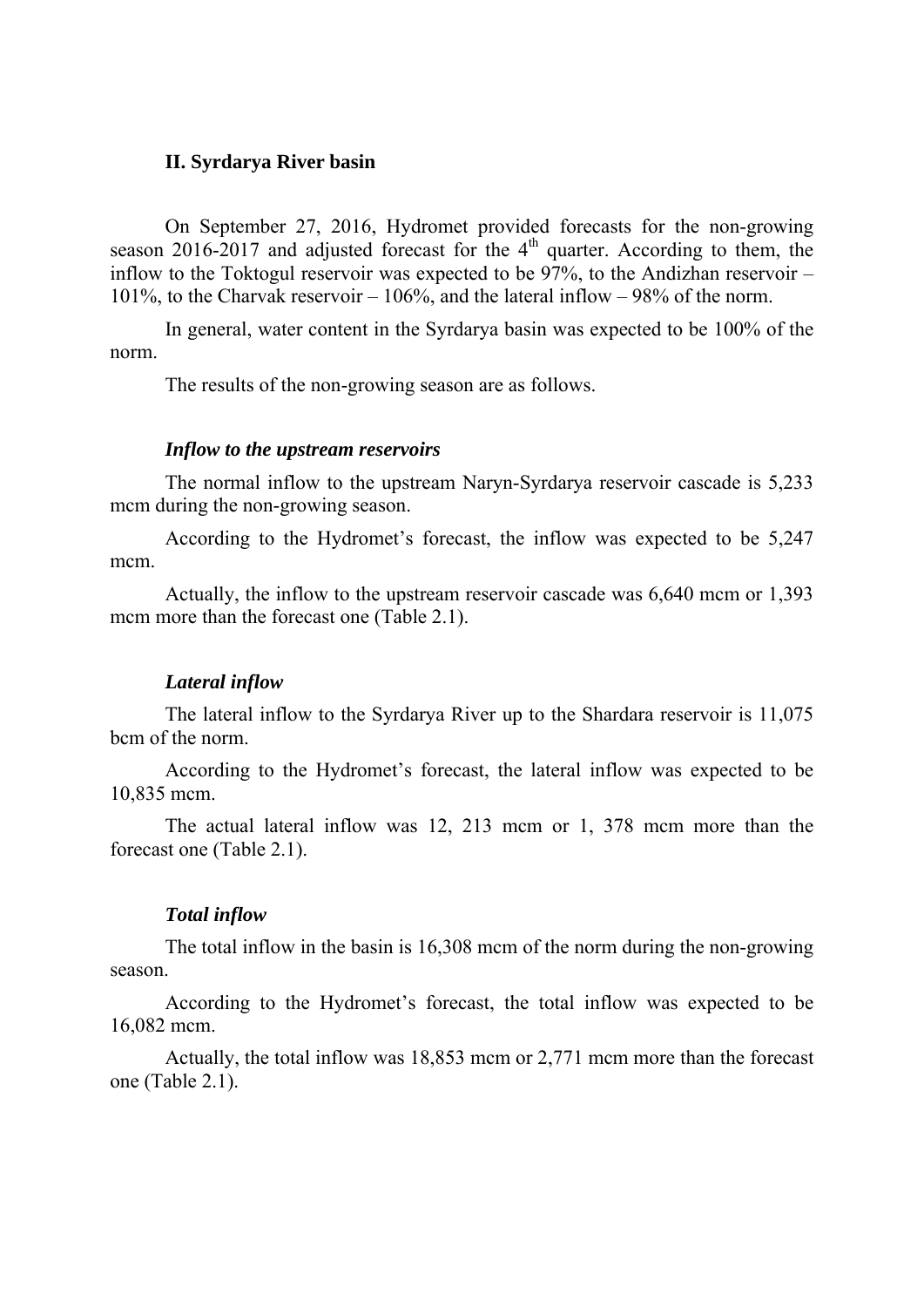

Table 2.1

|                                       | Non-growing season, mcm |          |                                        |                                |                           |          |           |  |  |
|---------------------------------------|-------------------------|----------|----------------------------------------|--------------------------------|---------------------------|----------|-----------|--|--|
|                                       |                         |          | From October 1, 2016 to March 31, 2017 |                                |                           |          | 2015-2016 |  |  |
| Name                                  | norm                    | forecast | actual                                 | actual/<br>foreca<br>st $(\%)$ | actual/<br>norm<br>$(\%)$ | forecast | actual    |  |  |
|                                       |                         |          | Inflow to the upstream reservoir       |                                |                           |          |           |  |  |
| Toktogul                              | 2,891                   | 2,804    | 3,643                                  | 130                            | 126                       | 2,798    | 3,381     |  |  |
| Andizhan                              | 934                     | 945      | 1,124                                  | 119                            | 120                       | 950      | 909       |  |  |
| Charvak (4 rivers in total)           | 1,408                   | 1,498    | 1,873                                  | 125                            | 133                       | 1,426    | 1,960     |  |  |
| <b>Total</b>                          | 5,233                   | 5,247    | 6,640                                  | 127                            | 127                       | 5,174    | 6,250     |  |  |
|                                       |                         |          | <b>Lateral inflow</b>                  |                                |                           |          |           |  |  |
| Toktogul – Uchkurgan                  | 398                     | 386      | 423                                    | 109                            | 106                       | 400      | 559       |  |  |
| Andizhan - Uchtepe                    | 2,517                   | 2,675    | 2,857                                  | 107                            | 113                       | 2,689    | 2,669     |  |  |
| Uchkurgan, Uchtepe -<br>Bakhri Tochik | 4,365                   | 4,317    | 5,435                                  | 126                            | 125                       | 4,265    | 5,301     |  |  |
| Bakhri Tochik -<br>Shardara           | 2,954                   | 2,750    | 2,477                                  | 90                             | 84                        | 2,687    | 2,453     |  |  |
| Gazalkent- Chinaz<br>(excluding Ugam) | 841                     | 707      | 1,021                                  | 144                            | 121                       | 790      | 1,294     |  |  |
| <b>Total</b>                          | 11,075                  | 10,835   | 12,213                                 | 113                            | 110                       | 10,831   | 12,276    |  |  |
| <b>Overall (total inflow)</b>         | 16,308                  | 16,082   | 18,853                                 | 117                            | 116                       | 16,005   | 18,526    |  |  |

### *Water releases from the reservoirs*

The total water releases from the reservoirs were scheduled to be 30,214 mcm.

Actually, they were 34,106 mcm or 3,892 mc more than the schedule (Table 2.2).

According to the operation schedule of the Naryn-Syrdarya reservoir cascade for the non-growing season, water releases from the Toktogul reservoir were planned to be 7,769 mcm. Actually, they were 8,351 mcm or 582 more than the schedule.

Scheduled water releases from the Andizhan reservoir were to be 553 mcm. Actually, they were 741 mcm or 188 mcm more than the schedule.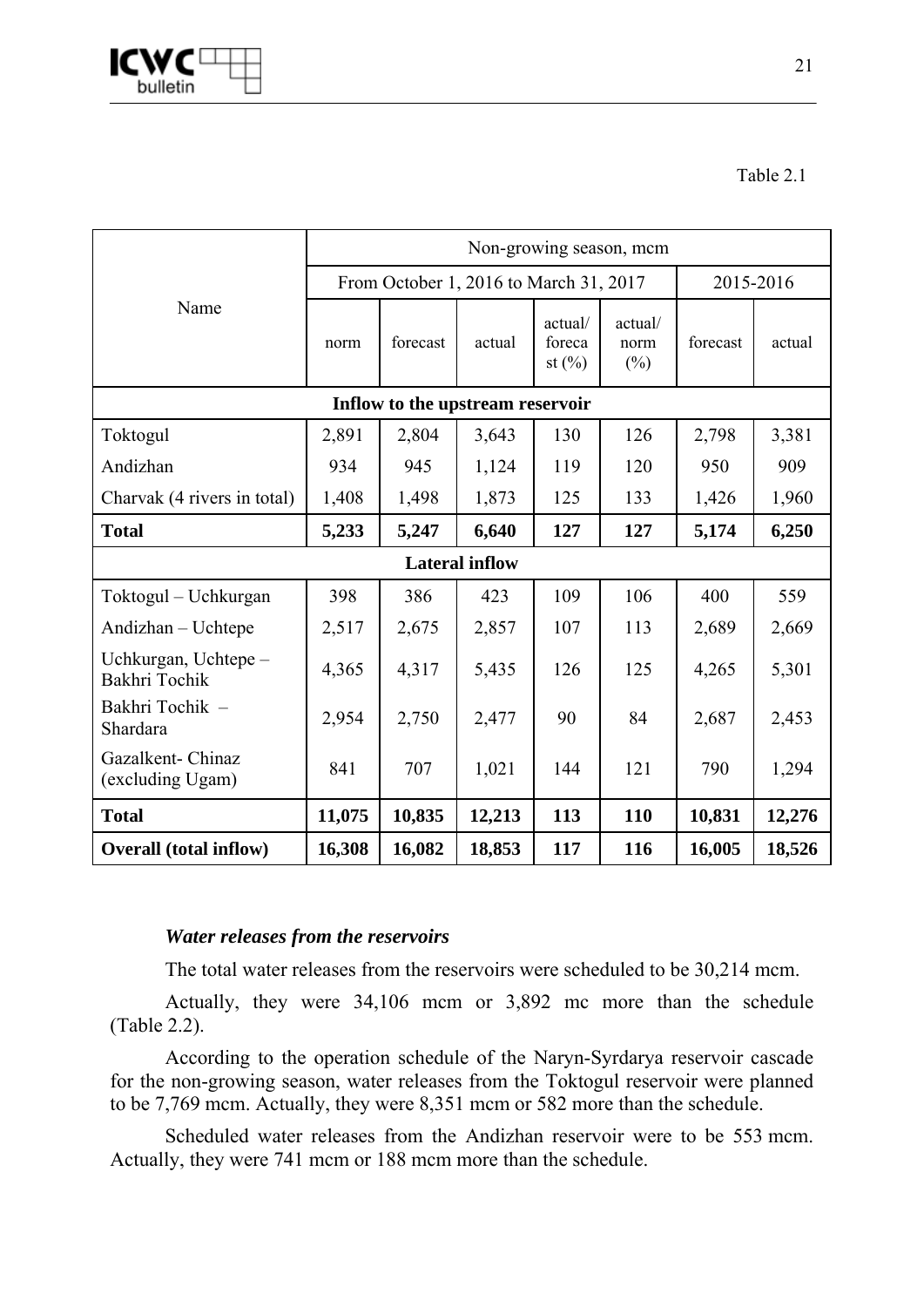

Scheduled water releases from the Charvak reservoir were to be 2,321 mcm. Actually, they were 2,746 mcm or 425 mcm more than schedule.

Scheduled water releases from the Bakhri Tochik reservoir were to be 11,073 mcm. Actually, they were 12,390 mcm or 1,317 mcm more than schedule.

Scheduled water releases from the Shardara reservoir were to be 8,498. Actually, they were 9,878 mcm or 1,380 mcm more than schedule.

| able |  |  |
|------|--|--|
|      |  |  |

| Reservoir                                     | Water releases from October 1,<br>2016 to March 31, 2017, mcm |        | actual/<br>schedule | Actual, from<br>October 1,<br>$2015$ to |
|-----------------------------------------------|---------------------------------------------------------------|--------|---------------------|-----------------------------------------|
|                                               | operation<br>schedule of<br><b>NSRC</b>                       | actual | $(\% )$             | March 31,<br>2016                       |
| Toktogul                                      | 7,769                                                         | 8,351  | 107                 | 7,442                                   |
| Andizhan                                      | 553                                                           | 741    |                     | 667                                     |
| Charvak (releases from<br>the Gazalkent HEPS) | 2,321                                                         | 2,746  | 118                 | 2,702                                   |
| Bakhri Tochik                                 | 11,073                                                        | 12,390 | 112                 | 9,801                                   |
| Shardara                                      | 8,498                                                         | 9,878  | 116                 | 7,196                                   |
| <b>TOTAL:</b>                                 | 30,214                                                        | 34,106 | 113                 | 27,808                                  |

### *Water storage in the reservoirs by the end of the non-growing season 2016- 2017*

By April 1, 2017, scheduled water volume was 14, 476 bcm in the upstream reservoirs. Actually, it was 14,441 bcm by the end of the non-growing season (Table 2.3).

Water accumulation in the upstream reservoirs was as follows:

| Toktogul | $12,777$ mcm, |
|----------|---------------|
| Andizhan | $1,100$ mcm,  |
| Charvak  | 564 mcm.      |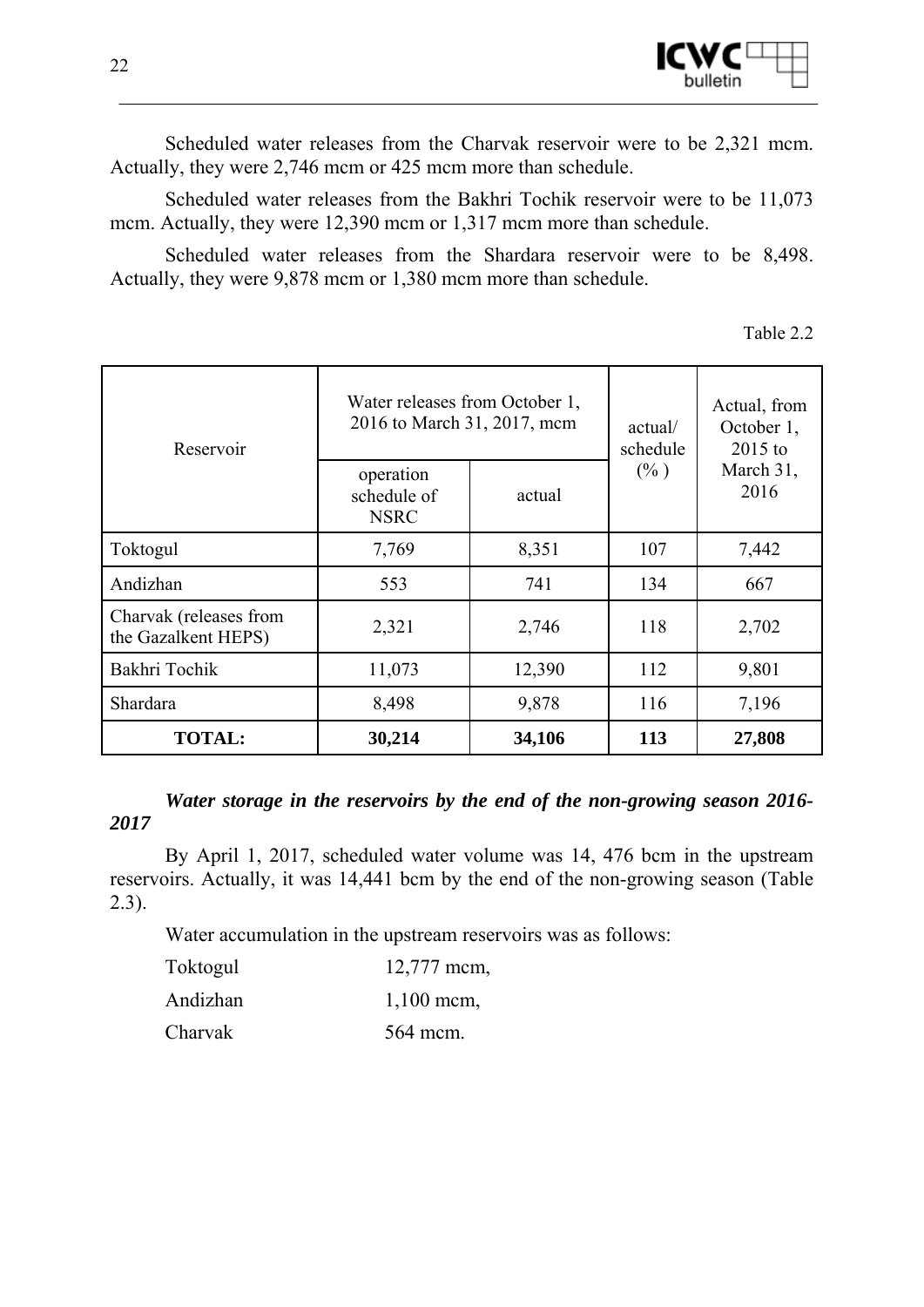

### Table 2.3

|                 | Water volume, mcm                                                      |        |                               |                               |  |  |  |  |
|-----------------|------------------------------------------------------------------------|--------|-------------------------------|-------------------------------|--|--|--|--|
| Reservoir       | Actual as of<br>Scheduled as of<br>October 1,<br>April 1, 2017<br>2016 |        | Actual as of<br>April 1, 2017 | Actual as of<br>April 1, 2016 |  |  |  |  |
| Toktogul        | 17,487                                                                 | 12,509 | 12,777                        | 8,934                         |  |  |  |  |
| Andizhan        | 731                                                                    | 1,121  | 1,100                         | 1,013                         |  |  |  |  |
| Charvak         | 1,679                                                                  | 846    | 564                           | 791                           |  |  |  |  |
| <b>TOTAL:</b>   | 19,897                                                                 | 14,476 | 14,441                        | 10,738                        |  |  |  |  |
| Bakhri Tochik   | 2,270                                                                  | 3,471  | 3,330                         | 3,380                         |  |  |  |  |
| Shardara        | 1,077                                                                  | 5,125  | 4,633                         | 4,850                         |  |  |  |  |
| <b>TOTAL:</b>   | 3,347                                                                  | 8,596  | 7,963                         | 8,230                         |  |  |  |  |
| <b>OVERALL:</b> | 23,244                                                                 | 23,072 | 22,404                        | 18,968                        |  |  |  |  |

### *Water supply to states*

During the non-growing season, water supply to the user states, taking into account submitted water requests, was as follows (Table 2.4):

- Given the limit 527 mcm, 450 mcm were supplied to the Republic of Kazakhstan;

- Given the limit 37 mcm, 24.5 mcm were supplied to the Kyrgyz Republic;

- Given the limit 365 mcm, 27 mcm were supplied to the Republic of Tajikistan;

- Given the limit 2,484 mcm, 2,396 mcm were supplied to the Republic of Uzbekistan.

Table 2.4

| Water user state                          | Water withdrawals, mcm, from October 1, 2016 to March<br>31, 2017 |        |               |  |  |  |  |
|-------------------------------------------|-------------------------------------------------------------------|--------|---------------|--|--|--|--|
|                                           | limit                                                             | actual | $\frac{0}{0}$ |  |  |  |  |
| Republic of Kazakhstan<br>(Dustlik canal) | 527                                                               | 450    | 85            |  |  |  |  |
| Kyrgyz Republic                           | 37                                                                | 24.5   | 66            |  |  |  |  |
| Republic of Tajikistan                    | 365<br>27                                                         |        |               |  |  |  |  |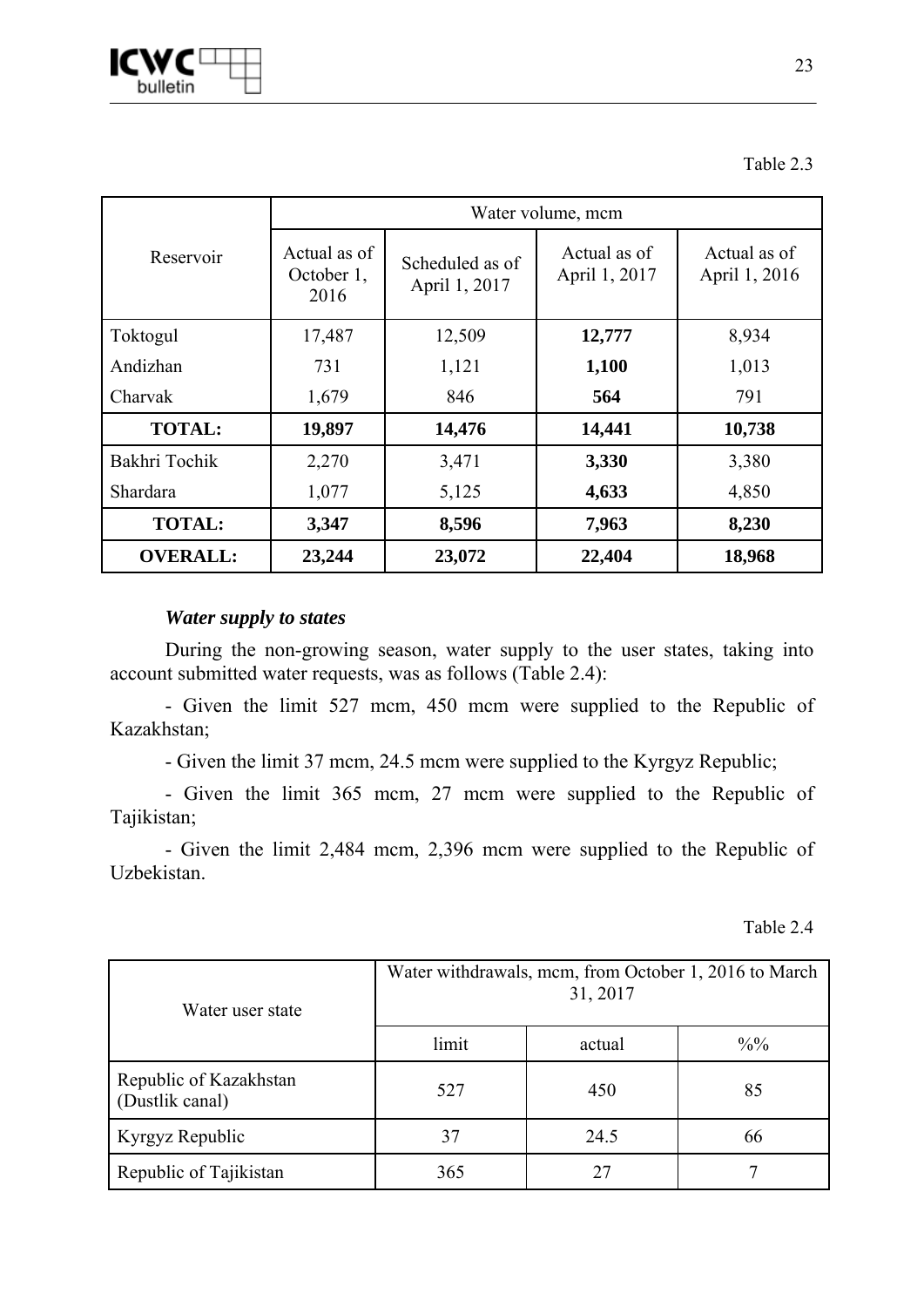

| Republic of Uzbekistan | 2,484 | 2,396 |    |
|------------------------|-------|-------|----|
| <b>Total</b>           | 3,413 | 2,898 | oз |

#### *Inflow to in-stream reservoirs and water supply to the Aral Sea*

Scheduled inflow to the Bakhri Tochik reservoir was to be 12,051 mcm. Actually, it was 13,460 mcm or 1,409 mcm more than the schedule.

Scheduled inflow to the Shardara reservoir was to be 13,120 mcm. Actually, it was 13,796 mcm or 676 mcm more than the schedule.

Scheduled water discharge to the Arnasay depression was to be 402 mcm over the non-growing season 2016-2017. Actually, it was 946 mcm (according to the Coordination Dispatch Center "Energy") or 544 mcm more than the schedule.

Scheduled inflow to the Aral Sea and Prearalie was to be 3,317 mcm. The actual inflow at the Karateren GS was 3,595 mcm or 278 mcm more than the schedule (Table 2.5).

Hydromet provided actual data for the Karateren GS for October and November 2016. Due to icing in the lower reaches of the river, Hydromet does not have data for the rest of period. That's why, these data for the period from December 2016 to March 2017 were provided by the Committee for Water Resources of the Republic of Kazakhstan.

| `able |  |  |
|-------|--|--|
|       |  |  |

| Parameter                                | Scheduled, mcm,<br>from October 1,<br>2016 to March 31,<br>2017 | Actual, mcm,<br>from October<br>1, 2016 to<br>March 31,<br>2017 | Actual, mcm,<br>from October 1,<br>2015 to March<br>31, 2016 |
|------------------------------------------|-----------------------------------------------------------------|-----------------------------------------------------------------|--------------------------------------------------------------|
|                                          | <b>Inflow to in-stream reservoirs</b>                           |                                                                 |                                                              |
| Inflow to the Bakhri Tochik<br>reservoir | 12,051                                                          | 13,460                                                          | 11,845                                                       |
| Inflow to the Shardara reservoir         | 13,120                                                          | 13,796                                                          | 11,030                                                       |
|                                          | Discharge to Arnasay and supply to the Aral Sea                 |                                                                 |                                                              |
| Discharge to Arnasay                     | 402                                                             | 946                                                             | $\theta$                                                     |
| Supply to the Aral Sea                   | 3,317                                                           | 3,595                                                           | 3,353                                                        |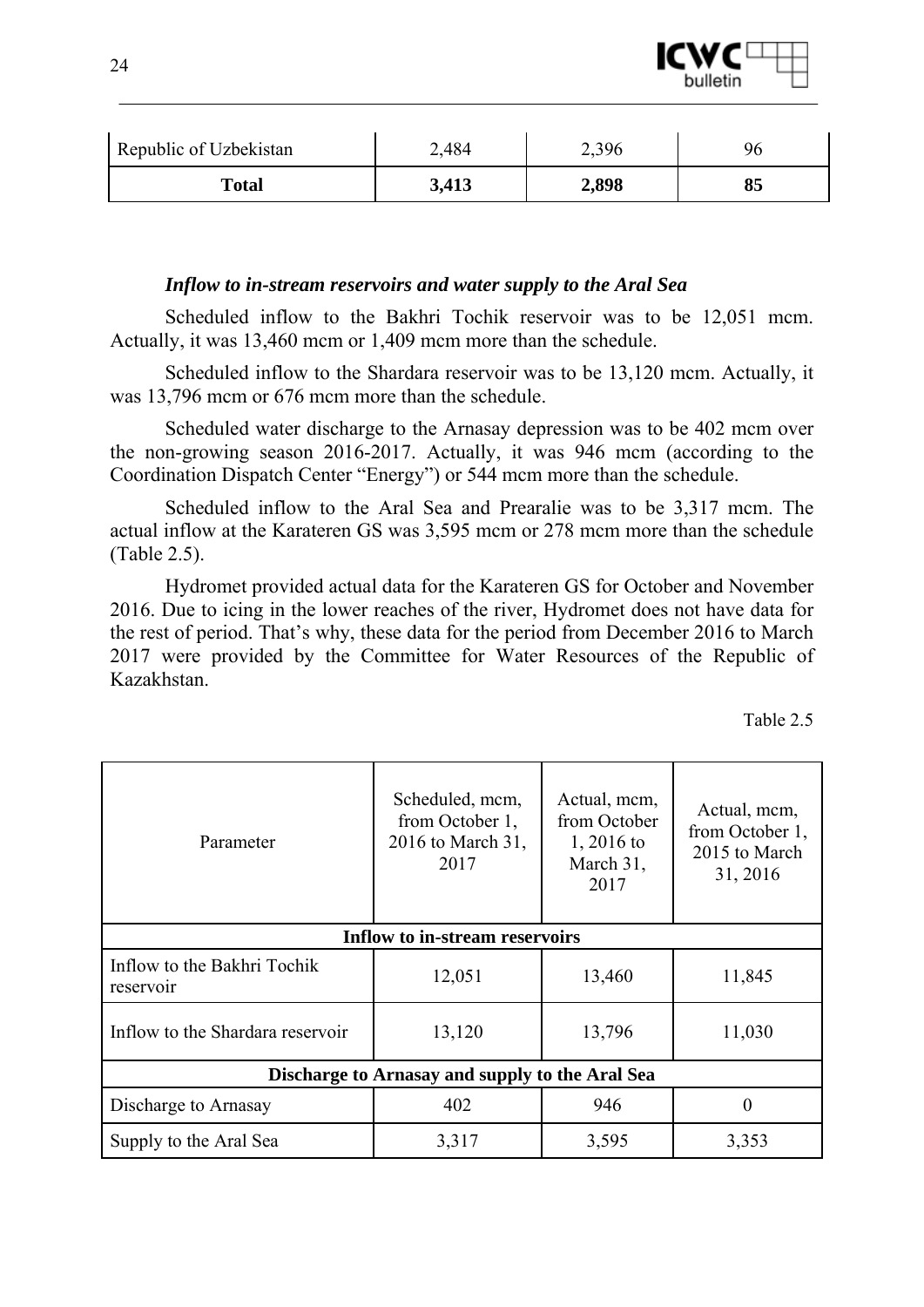

Operation schedule of the Naryn-Syrdarya reservoir cascade is given in Table 2.6 for the period from October 1, 2016 to April 1, 2017.

The actual operation regime of the Naryn-Syrdarya reservoir cascade is given in Table 2.7 for the period from October 1, 2016 to March 31, 2017.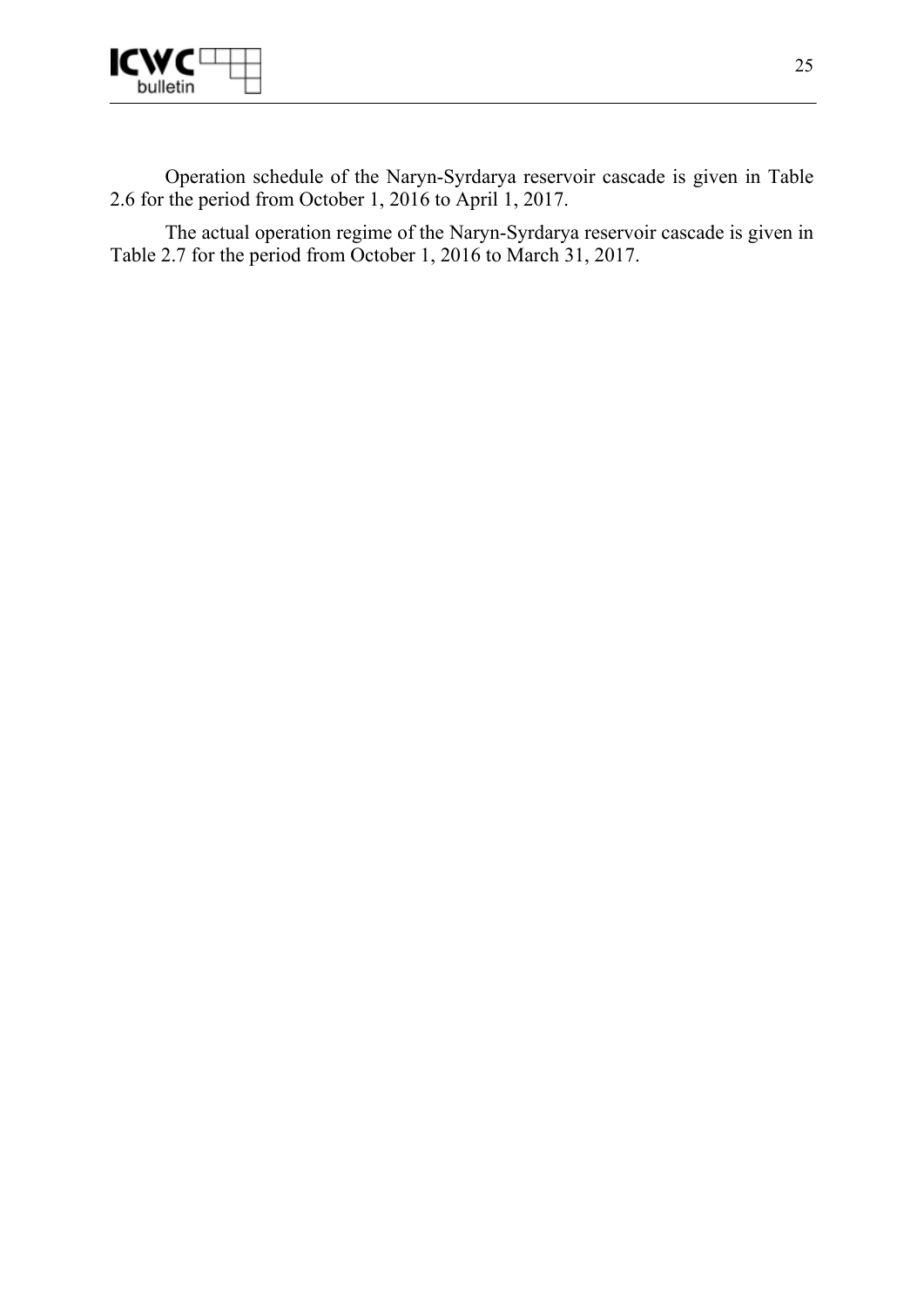|                                   |         | October   | <b>November</b> | <b>December</b> | <b>January</b> | February  | <b>March</b> | Total,<br>mcm |
|-----------------------------------|---------|-----------|-----------------|-----------------|----------------|-----------|--------------|---------------|
| <b>Toktogul reservoir</b>         |         |           |                 |                 |                |           |              |               |
| Inflow to the reservoir           | $m^3/s$ | 230.51    | 200.31          | 166.09          | 156.02         | 153.00    | 162.06       |               |
|                                   | mcm     | 617.40    | 519.20          | 444.86          | 417.88         | 370.14    | 434.06       | 2,804         |
| Volume: beginning of the season   | mcm     | 17,487.00 | 17,189.19       | 16,408.50       | 15,243.16      | 14,053.63 | 13,092.92    |               |
| end of the season                 | mcm     | 17,189.19 | 16,408.50       | 15,243.16       | 14,053.63      | 13,092.92 | 12,508.86    |               |
| Water releases from the reservoir | $m^3/s$ | 340.00    | 500.00          | 600.00          | 600.00         | 550.00    | 380.00       |               |
|                                   | mcm     | 910.66    | 1,296.00        | 1,607.04        | 1,607.04       | 1,330.56  | 1,017.79     | 7,769         |
| <b>Bakhri Tochik reservoir</b>    |         |           |                 |                 |                |           |              |               |
| Inflow to the reservoir           | $m^3/s$ | 504.09    | 841.27          | 976.70          | 877.55         | 831.57    | 575.93       |               |
|                                   | mcm     | 1,350.14  | 2,180.58        | 2,616.00        | 2,350.43       | 2,011.74  | 1,542.58     | 12,051        |
| Volume: beginning of the season   | mcm     | 2,269.90  | 2,945.68        | 3,268.66        | 3,387.08       | 3,387.66  | 3,396.92     |               |
| end of the season                 | mcm     | 2,945.68  | 3,268.66        | 3,387.08        | 3,387.66       | 3,396.92  | 3,470.63     |               |
| Water releases from the reservoir | $m^3/s$ | 250.00    | 730.00          | 950.00          | 900.00         | 850.00    | 560.00       |               |
|                                   | mcm     | 669.60    | 1,892.16        | 2,544.48        | 2,410.56       | 2,056.32  | 1,499.90     | 11,073        |
| Shardara reservoir                |         |           |                 |                 |                |           |              |               |
| Inflow to the reservoir           | $m^3/s$ | 335,62    | 811,50          | 1084,55         | 1036,22        | 993,58    | 759,37       |               |
|                                   | mcm     | 898,92    | 2103,40         | 2904,87         | 2775,42        | 2403,67   | 2033,89      | 13120         |
| Volume: beginning of the season   | mcm     | 1077,00   | 1501,84         | 2011,16         | 3014,37        | 4301,94   | 4595,89      |               |
| end of the season                 | mcm     | 1501,84   | 2011,16         | 3014,37         | 4301,94        | 4595,89   | 5125,13      |               |
| Water releases from the reservoir | $m^3/s$ | 160,00    | 600,00          | 700,00          | 550,00         | 700,00    | 550,00       |               |
|                                   | mcm     | 428,54    | 1555,20         | 1874,88         | 1473,12        | 1693,44   | 1473,12      | 8498          |
| Water releases to Kzylkum canal   | $m^3/s$ | 5,00      | 5,00            | 5,00            | 5,00           | 5,00      | 6,77         |               |

# **Schedule-forecast of the Naryn-Syrdarya reservoir cascade from October 1, 2016 to March 31, 2017**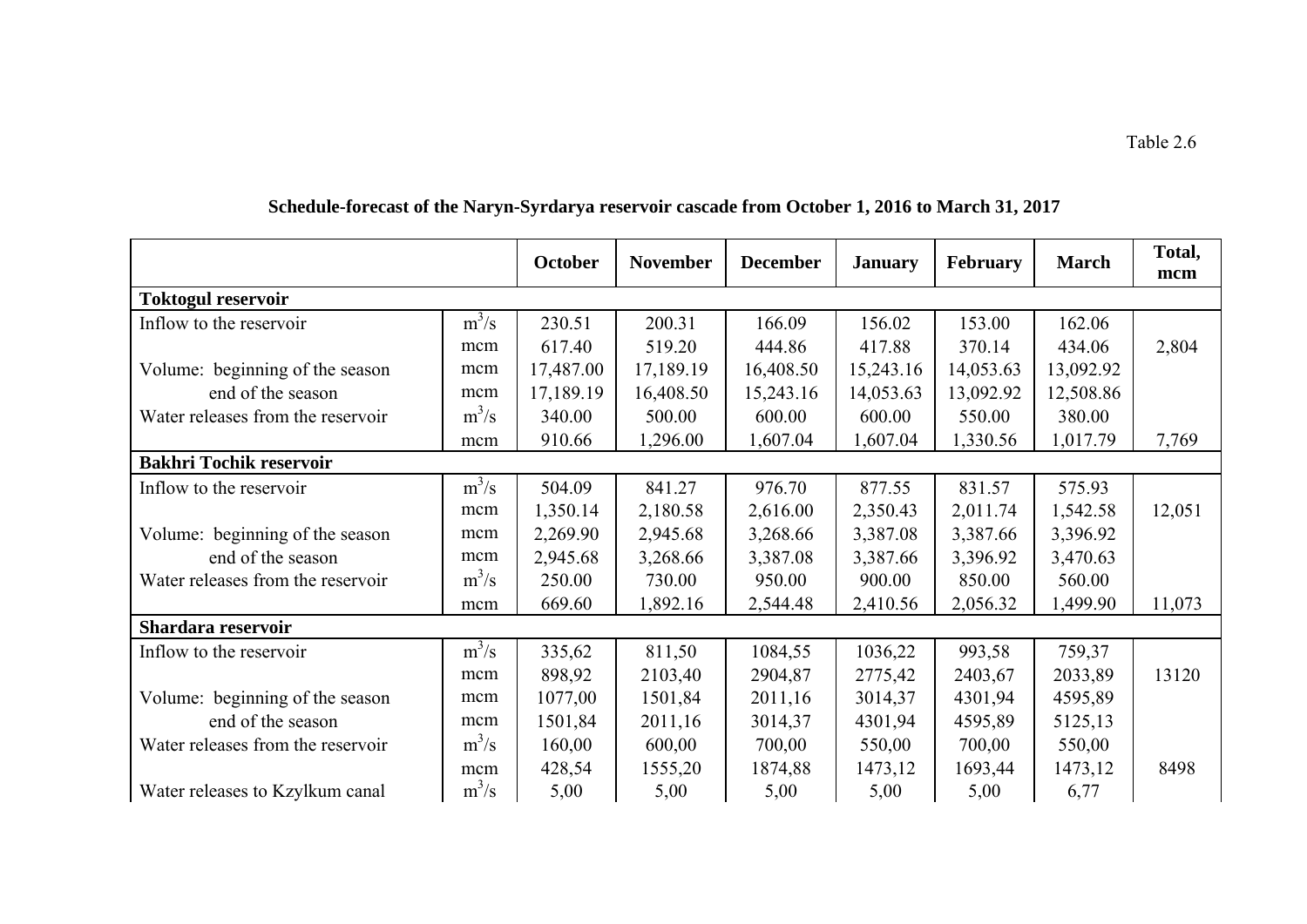

|                                     |         | October  | <b>November</b> | <b>December</b> | <b>January</b> | <b>February</b> | <b>March</b> | Total,<br>mcm |
|-------------------------------------|---------|----------|-----------------|-----------------|----------------|-----------------|--------------|---------------|
|                                     | mcm     | 13.39    | 12.96           | 13.39           | 13.39          | 12.10           | 18.14        | 83            |
| Discharge to the Arnasay depression | $m^3/s$ | 0.00     | 0.00            | 0.00            | 0.00           | 166.07          | 0.00         |               |
|                                     | mcm     | 0.00     | 0.00            | 0.00            | 0.00           | 401.76          | 0.00         | 402           |
| Supply to the Aral Sea              | $m^3/s$ | 102.22   | 128.30          | 224.10          | 289.20         | 273.00          | 252.20       |               |
|                                     | mcm     | 273.79   | 332.55          | 600.23          | 774.59         | 660.44          | 675.49       | 3,317         |
| <b>Charvak reservoir</b>            |         |          |                 |                 |                |                 |              |               |
| Inflow to the reservoir             | $m^3/s$ | 114.40   | 101.77          | 86.58           | 76.84          | 76.48           | 113.93       |               |
| (4 rivers in total)                 | mcm     | 306.41   | 263.79          | 231.90          | 205.81         | 185.02          | 305.15       | 1,498         |
| Volume: beginning of the season     | mcm     | 1,679.00 | 1,553.46        | 1,425.76        | 1,255.30       | 1,057.74        | 903.11       |               |
| end of the season                   | mcm     | 1,553.46 | 1,425.76        | 1,255.30        | 1,057.74       | 903.11          | 846.41       |               |
| Water releases from the reservoir   | $m^3/s$ | 160.00   | 150.00          | 150.00          | 150.00         | 140.00          | 135.00       |               |
| (water releases from the Gazalkent  |         |          |                 |                 |                |                 |              |               |
| HEPS)                               | mcm     | 428.54   | 388.80          | 401.76          | 401.76         | 338.69          | 361.58       | 2,321         |
| Andizhan reservoir                  |         |          |                 |                 |                |                 |              |               |
| Inflow to the reservoir             | $m^3/s$ | 64.02    | 66.66           | 60.17           | 51.75          | 51.24           | 66.16        |               |
|                                     | mcm     | 171.47   | 172.78          | 161.16          | 138.61         | 123.96          | 177.20       | 945           |
| Volume: beginning of the season     | mcm     | 730.57   | 669.93          | 751.45          | 890.61         | 1,007.71        | 1,112.25     |               |
| end of the season                   | mcm     | 669.93   | 751.45          | 890.61          | 1,007.71       | 1,112.25        | 1,120.89     |               |
| Water releases from the reservoir   | $m^3/s$ | 86.45    | 35.00           | 8.00            | 8.00           | 8.00            | 62.90        |               |
|                                     | mcm     | 231.55   | 90.72           | 21.43           | 21.43          | 19.35           | 168.48       | 553           |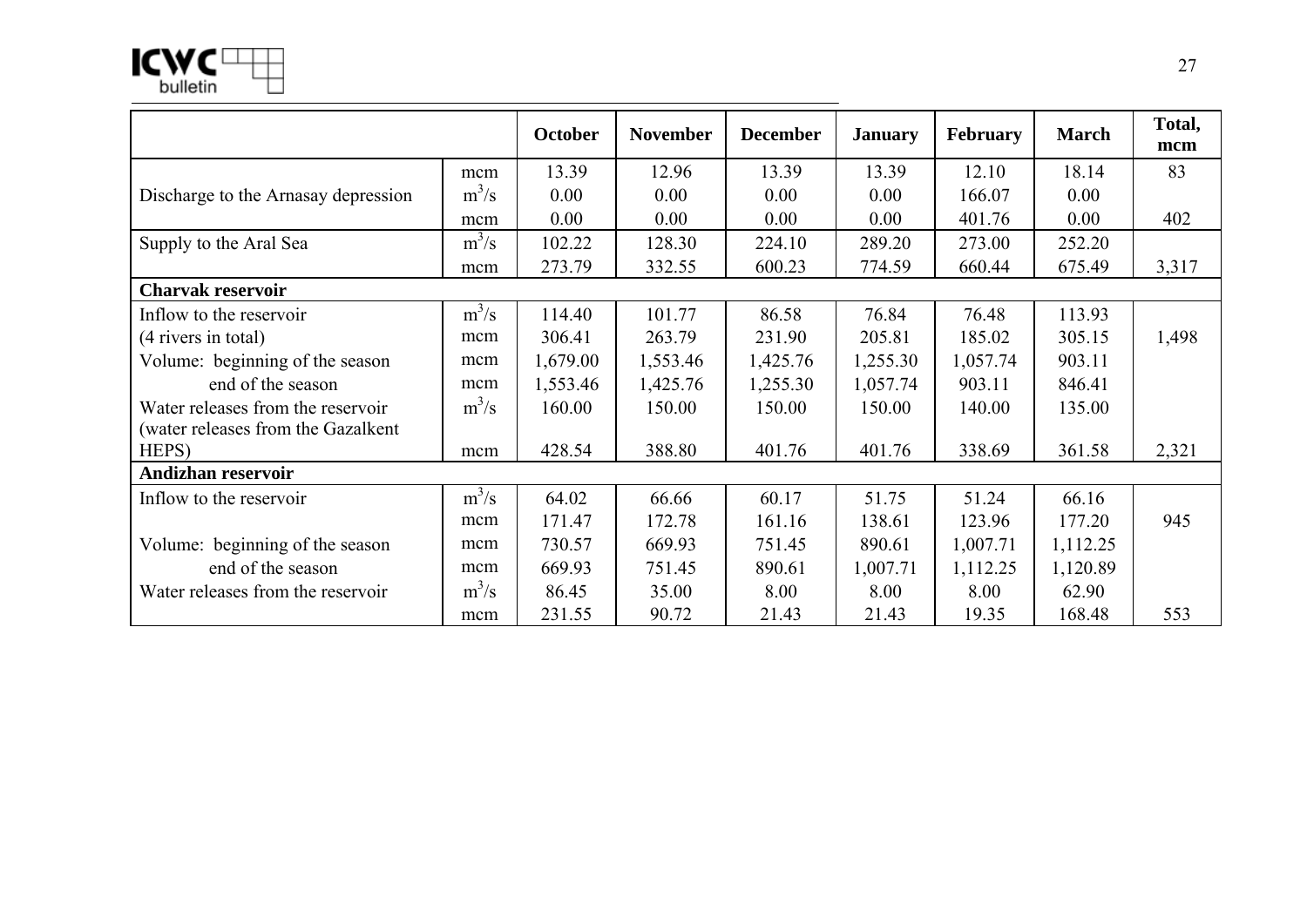

# **Actual operation regime of the Naryn-Syrdarya reservoir cascade from October 1, 2016 to March 31, 2017**

|                                     |         | October   | <b>November</b> | <b>December</b> | <b>January</b> | February  | <b>March</b> | Total,<br>mcm |
|-------------------------------------|---------|-----------|-----------------|-----------------|----------------|-----------|--------------|---------------|
| <b>Toktogul reservoir</b>           |         |           |                 |                 |                |           |              |               |
| Inflow to the reservoir             | $m^3/s$ | 308.71    | 240.67          | 235.55          | 184.19         | 210.86    | 208.42       |               |
|                                     | mcm     | 826.85    | 623.81          | 630.89          | 493.35         | 510.11    | 558.23       | 3,643.22      |
| Volume: beginning of the season     | mcm     | 17,487.00 | 17,345.00       | 16,648.00       | 15,777.00      | 14,656.00 | 13,677.00    |               |
| end of the season                   | mcm     | 17,345.00 | 16,648.00       | 15,777.00       | 14,656.00      | 13,677.00 | 12,777.00    |               |
| Water releases from the reservoir   | $m^3/s$ | 361.68    | 508.10          | 558.45          | 601.00         | 615.86    | 548.71       |               |
|                                     | mcm     | 968.72    | 1,317.00        | 1,495.76        | 1,609.73       | 1,489.88  | 1,469.67     | 8,350.75      |
| <b>Bakhri Tochik</b>                |         |           |                 |                 |                |           |              |               |
| Inflow to the reservoir             | $m^3/s$ | 590.45    | 831.97          | 959.52          | 931.48         | 1,011.36  | 825.42       |               |
| (Akdjar GS)                         | mcm     | 1,581.46  | 2,156.46        | 2,569.97        | 2,494.89       | 2,446.68  | 2,210.81     | 13,460.26     |
| CDF inflow                          | $m^3/s$ | 16.26     | 20.75           | 24.68           | 26.17          | 28.61     | 22.75        |               |
|                                     | mcm     | 43.56     | 53.79           | 66.10           | 70.10          | 69.20     | 60.94        | 363.70        |
| Volume: beginning of the season     | mcm     | 2,269.90  | 2,932.90        | 2,967.20        | 3,300.70       | 3,472.30  | 3,462.50     |               |
| end of the season                   | mcm     | 2,932.90  | 2,967.20        | 3,300.70        | 3,472.30       | 3,462.50  | 3,330.10     |               |
| Water releases from the reservoir   | $m^3/s$ | 303.68    | 803.17          | 890.90          | 878.23         | 1,003.36  | 869.48       |               |
|                                     | mcm     | 813.37    | 2,081.81        | 2,386.20        | 2,352.24       | 2,427.32  | 2,328.82     | 12,389.76     |
| Water diversion from the reservoir  | $m^3/s$ | 1.03      | 0.73            | 0.50            | 0.18           | 3.27      | 4.51         |               |
| (pumping station from Akdjar to the |         |           |                 |                 |                |           |              |               |
| reservoir+ pumping station from the |         |           |                 |                 |                |           |              |               |
| reservoir)                          | mcm     | 2.77      | 1.90            | 1.34            | 0.48           | 7.92      | 12.07        | 26.47         |
| Shardara reservoir                  |         |           |                 |                 |                |           |              |               |
| Inflow to the reservoir             | $m^3/s$ | 314.39    | 721.87          | 986.31          | 949.26         | 1,286.48  | 1,040.45     |               |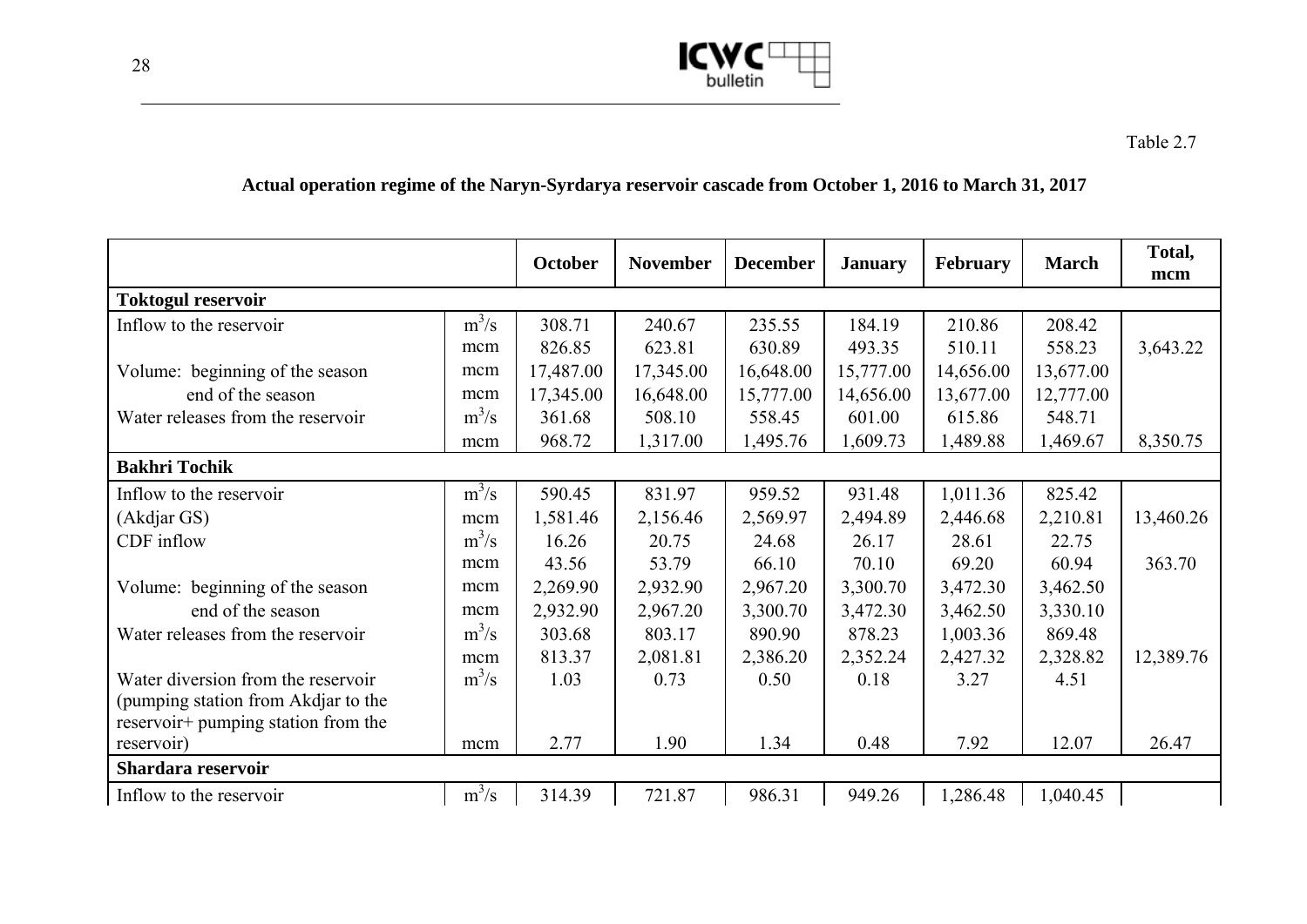|                                          |         | <b>October</b> | <b>November</b> | <b>December</b> | <b>January</b> | February | <b>March</b> | Total,<br>mcm |
|------------------------------------------|---------|----------------|-----------------|-----------------|----------------|----------|--------------|---------------|
|                                          | mcm     | 842.05         | 1,871.10        | 2,641.74        | 2,542.49       | 3,112.25 | 2,786.75     | 13,796.38     |
| Volume: beginning of the season          | mcm     | 1,077.00       | 1,492.00        | 1,850.00        | 2,490.00       | 3,344.00 | 4,481.00     |               |
| end of the season                        | mcm     | 1,492.00       | 1,850.00        | 2,490.00        | 3,344.00       | 4,481.00 | 4,633.00     |               |
| Water releases from the reservoir        | $m^3/s$ | 146.13         | 591.83          | 821.61          | 703.87         | 655.54   | 851.61       |               |
|                                          | mcm     | 391.39         | 1,534.03        | 2,200.61        | 1,885.25       | 1,585.88 | 2,280.96     | 9,878.12      |
| Water releases to the Kzylkum canal      | $m^3/s$ | 5.00           | 5.00            | 5.00            | 5.00           | 5.00     | 47.74        |               |
|                                          | mcm     | 13.39          | 12.96           | 13.39           | 13.39          | 12.10    | 127.87       | 193.10        |
| Discharge to Arnasay                     | $m^3/s$ | 0.00           | 0.00            | 0.00            | 0.00           | 198.93   | 173.55       |               |
| depression                               | mcm     | 0.00           | 0.00            | 0.00            | 0.00           | 481.25   | 464.83       | 946.08        |
| Supply to the Aral Sea                   | $m^3/s$ | 139.42         | 161.37          | 240.26          | 287.45         | 271.50   | 273.58       |               |
|                                          | mcm     | 373.42         | 418.26          | 643.51          | 769.91         | 656.81   | 732.76       | 3,594.68      |
| <b>Charvak reservoir</b>                 |         |                |                 |                 |                |          |              |               |
| Inflow to the reservoir                  | $m^3/s$ | 137.84         | 110.65          | 113.42          | 96.60          | 107.29   | 147.46       |               |
| (4 rivers in total)                      | mcm     | 369.20         | 286.81          | 303.79          | 258.72         | 259.55   | 394.96       | 1,873.04      |
| Volume: beginning of the season          | mcm     | 1,679.00       | 1,489.00        | 1,265.00        | 1,138.00       | 843.00   | 625.00       |               |
| end of the season                        | mcm     | 1,489.00       | 1,265.00        | 1,138.00        | 843.00         | 625.00   | 564.00       |               |
| Water releases from the reservoir        | $m^3/s$ | 182.42         | 186.60          | 155.32          | 188.11         | 177.29   | 158.81       |               |
| (water releases from the Gazalkent HEPS) | mcm     | 488.59         | 483.67          | 416.02          | 503.82         | 428.89   | 425.35       | 2,746.33      |
| <b>Andizhan reservoir</b>                |         |                |                 |                 |                |          |              |               |
| Inflow to the reservoir                  | $m^3/s$ | 50.00          | 77.10           | 92.97           | 71.68          | 65.46    | 71.42        |               |
|                                          | mcm     | 133.92         | 199.84          | 249.01          | 191.99         | 158.37   | 191.29       | 1,124.42      |
| Volume: beginning of the season          | mcm     | 730.57         | 625.50          | 681.12          | 883.02         | 1,043.29 | 1,142.60     |               |
| end of the season                        | mcm     | 625.50         | 681.12          | 883.02          | 1,043.29       | 1,142.60 | 1,099.60     |               |
| Water releases from the reservoir        | $m^3/s$ | 90.00          | 56.83           | 15.16           | 10.33          | 21.72    | 86.55        |               |
|                                          | mcm     | 241.06         | 147.31          | 40.60           | 27.68          | 52.53    | 231.81       | 740.99        |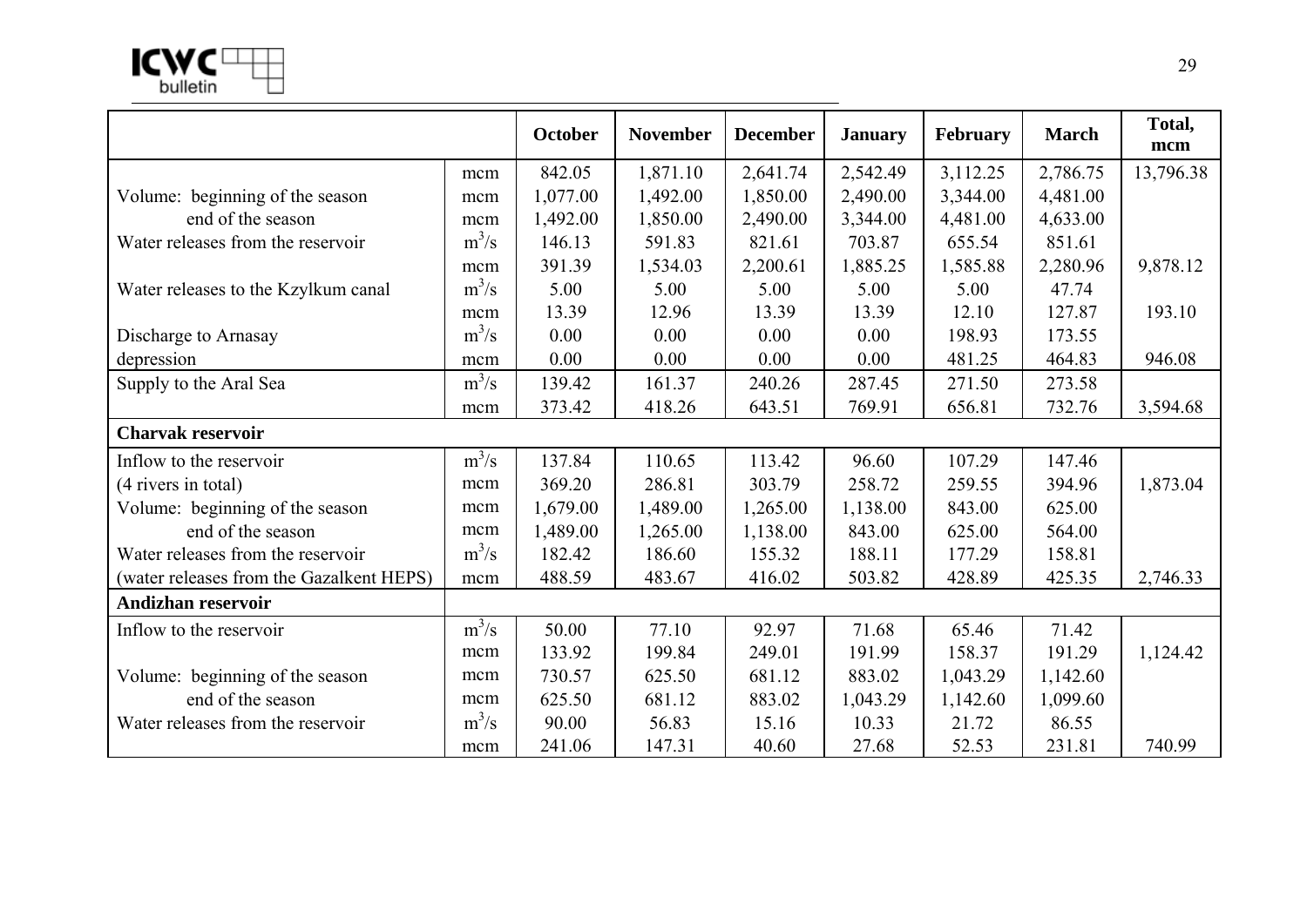# **LIMITS OF WATER WITHDRAWALS AND OPERATION REGIMES OF THE RESERVOIR CASCADE FOR THE GROWING SEASON 2017 IN THE AMUDARYA AND SYRDARYA RIVER BASINS2**

### **I. Amudarya River basin**

BWO Amudarya submits limits for the growing season 2017 to ICWC for consideration. These limits, based on the 100% of water availability, are agreed in advance with the national water agencies.

The forecast operation regimes of the Nurek and Tuyamuyun reservoirs were developed, taking into account these limits and for average flow probability.

 According to the forecast by Hydromet and Tajikhydromet and analysis of BWO Amudarya, the water availability is expected to be higher than the norm in the Amudarya River basin, and about 120-150% of the annual average norm at the conditional Atamurat gauging station upstream of the Garagumdarya. In this context, while developing operation regime of the Tuyamuyun reservoir for the growing season, BWO Amudarya took into account that the inflow to the reservoir was twice as high as the norm in April and 135% of the norm in the next months.

BWO Amudarya and each water user state in the basin have agreed upon preliminary limits of water withdrawal at the annual average level for the growing season as follows:

Water withdrawal limit for the Republic of Tajikistan is 6,943 mcm,

Water withdrawal limit for the Republic of Uzbekistan is 16,020 mcm, for Surkhandarya province it is 1,200 mcm.

Water withdrawal limit for Turkmenistan is 15,500 mcm.

In conclusion, BWO Amudarya submits the following items to ICWC for consideration and approval for the growing season 2017, taking into account current hydrological situation and forecast of water availability:

1. Forecast operation regime of the Nurek and Tuyamuyun reservoirs (Annex 1.6)

2. Limits of water withdrawals from the Amudarya River (Annex 1.5)

3. Water supply to the Aral Sea and Amudarya River delta (Annex 1.5)

-

<sup>&</sup>lt;sup>2</sup> Information on the second item of the 70th ICWC Meeting agenda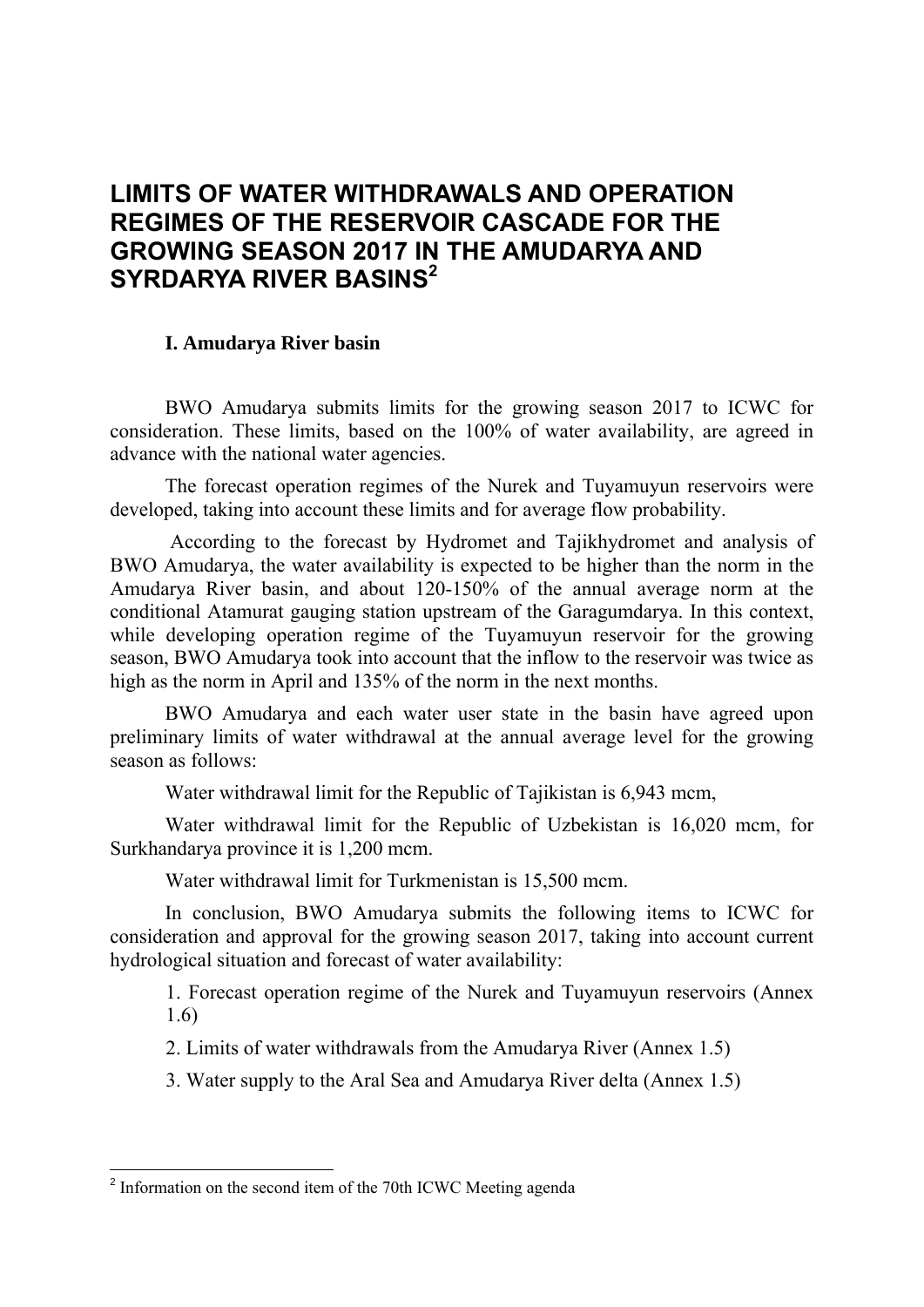

# Annex 1.5

### **Limits of water withdrawals from the Amudarya River and water supply to the Aral Sea and Amudarya River delta for the growing season 2017**

|                                                                                                                       | water withdrawal limits, mcm                  |                                                              |  |  |  |
|-----------------------------------------------------------------------------------------------------------------------|-----------------------------------------------|--------------------------------------------------------------|--|--|--|
| River basin, state                                                                                                    | total annual<br>(from $1.10.16$ to<br>1.10.17 | Including growing<br>season<br>(from $1.04.17$ to<br>1.10.17 |  |  |  |
| Total withdrawal from the Amudarya River                                                                              | 55,393                                        | 39,663                                                       |  |  |  |
| of which:                                                                                                             |                                               |                                                              |  |  |  |
| Republic of Tajikistan                                                                                                | 9,823                                         | 6,943                                                        |  |  |  |
| From the Amudarya River to the Atamurat                                                                               |                                               |                                                              |  |  |  |
| gauging station                                                                                                       | 44,000                                        | 31,520                                                       |  |  |  |
| Turkmenistan                                                                                                          | 22,000                                        | 15,500                                                       |  |  |  |
| Republic of Uzbekistan                                                                                                | 22,000                                        | 16,020                                                       |  |  |  |
| additionally:                                                                                                         |                                               |                                                              |  |  |  |
| Surkhandarya province, Uzbekistan                                                                                     | 1,570                                         | 1,200                                                        |  |  |  |
|                                                                                                                       |                                               |                                                              |  |  |  |
| $Plus: -$<br>- water supply to the Aral Sea and Amudarya<br>River delta, including irrigation water and<br><b>CDW</b> | 4,200                                         | 2,100                                                        |  |  |  |
| - sanitary and environmental releases to<br>irrigation systems in                                                     | 800                                           |                                                              |  |  |  |
| Dashoguz province                                                                                                     | 150                                           |                                                              |  |  |  |
| Khorezm province                                                                                                      | 150                                           |                                                              |  |  |  |
| Republic of Karakalpakstan                                                                                            | 500                                           |                                                              |  |  |  |
| Total                                                                                                                 | 60,393                                        | 41,763                                                       |  |  |  |

Note: Water withdrawal limits imply water supply for irrigation, industrial, municipal and other purposes. If water availability in the basin changes, the limits will be adjusted accordingly.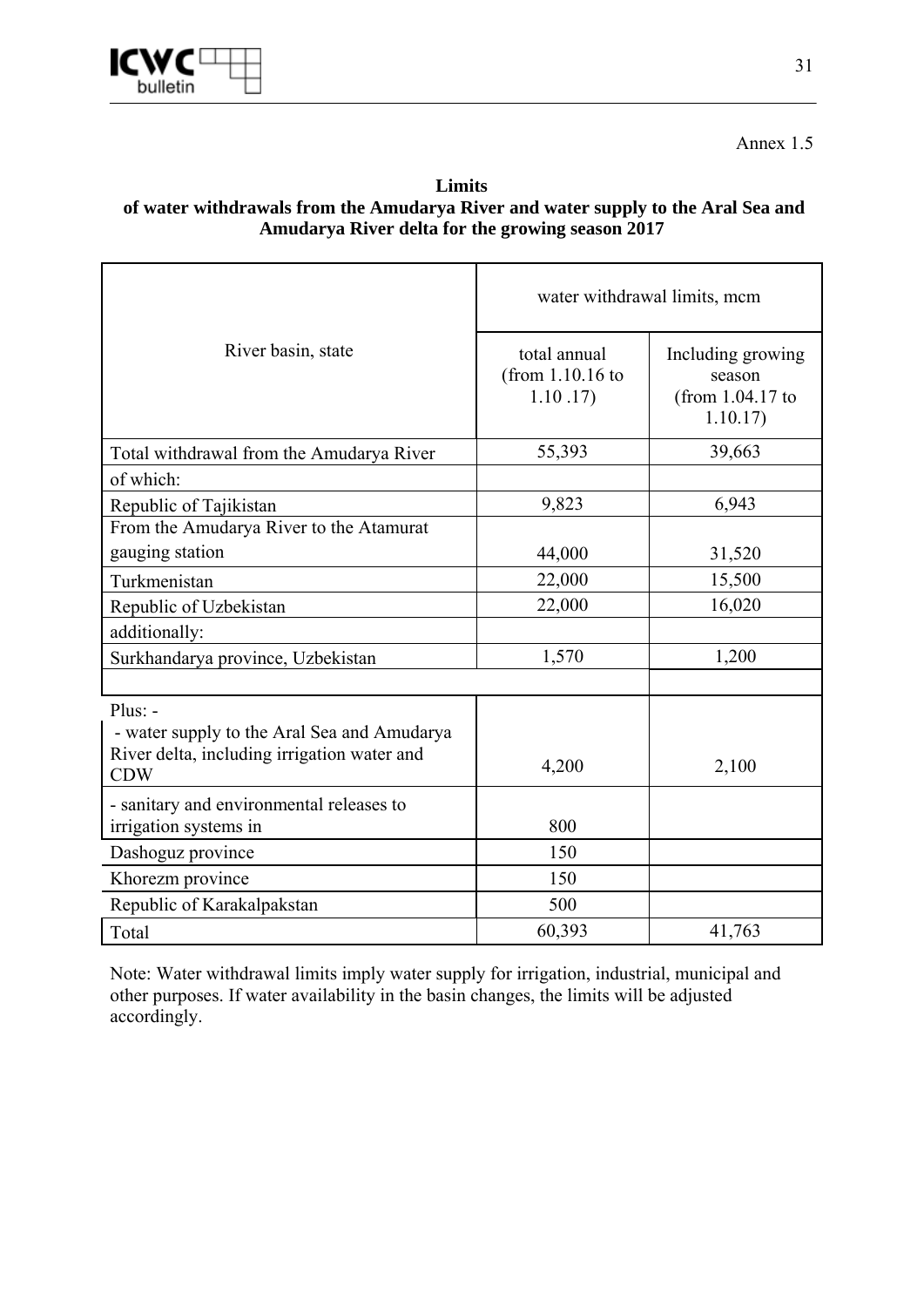#### **Forecast operation regime of the Nurek and Tuyamuyun reservoirs (from April 2017 to September 2017), mcm**

|                                    |      | Forecast     |            |       |       |               |                  |        |
|------------------------------------|------|--------------|------------|-------|-------|---------------|------------------|--------|
| <b>Nurek reservoir</b>             | unit | <b>April</b> | <b>May</b> | June  | July  | <b>August</b> | <b>September</b> | total  |
| Volume:<br>beginning of the season | mcm  | 6,733        | 6,811      | 7,338 | 8,375 | 9,714         | 10,500           | 6,733  |
| Inflow to the reservoir            | m3/s | 733          | 1,132      | 1,467 | 1,968 | 1,590         | 833              |        |
|                                    | mcm  | 1,901        | 3,033      | 3,802 | 5,270 | 4,260         | 2,160            | 20,425 |
|                                    | m3/s | 703          | 935        | 1,067 | A68.  | 1,297         | 817              |        |
| Water releases from the reservoir  | mcm  | 1,823        | 2,506      | 2,765 | 3,931 | 3,473         | 2,117            | 16,615 |
| Volume: end of the season          | mcm  | 6,811        | 7,338      | 8,375 | 9,714 | 10,500        | 10,543           | 10,543 |
| $Accumulation(+), drawdown(-)$     | mcm  | 78           | 527        | 1,037 | 1,339 | 786           | 43               | 3,810  |

| unit<br>Tuyamuyun reservoir        |      |       |            | total |        |               |                  |        |
|------------------------------------|------|-------|------------|-------|--------|---------------|------------------|--------|
|                                    |      | April | <b>May</b> | June  | July   | <b>August</b> | <b>September</b> |        |
| Volume:<br>beginning of the season | mcm  | 2,585 | 3,111      | 3,992 | 4,396  | 5,355         | 5,742            | 2,585  |
|                                    | m3/s | 1,010 | 1,745      | 2,672 | 4,615  | 2,363         | 1,056            |        |
| Inflow to the reservoir            | mcm  | 2,617 | 4,673      | 6,925 | 12,360 | 6,330         | 2,737            | 35,643 |
| Water releases from the reservoir  | m3/s | 807   | 1,416      | 2,516 | 4,257  | 2,219         | 928              |        |
|                                    | mcm  | 2,091 | 3,793      | 6,521 | 11,401 | 5,943         | 2,405            | 32,154 |
| Volume: end of the season          | mcm  | 3,111 | 3,992      | 4,396 | 5,355  | 5,742         | 6,074            | 6,074  |
| $Accumulation(+), drawdown(-)$     | mcm  | 526   | 881        | 404   | 959    | 387           | 332              | 3,489  |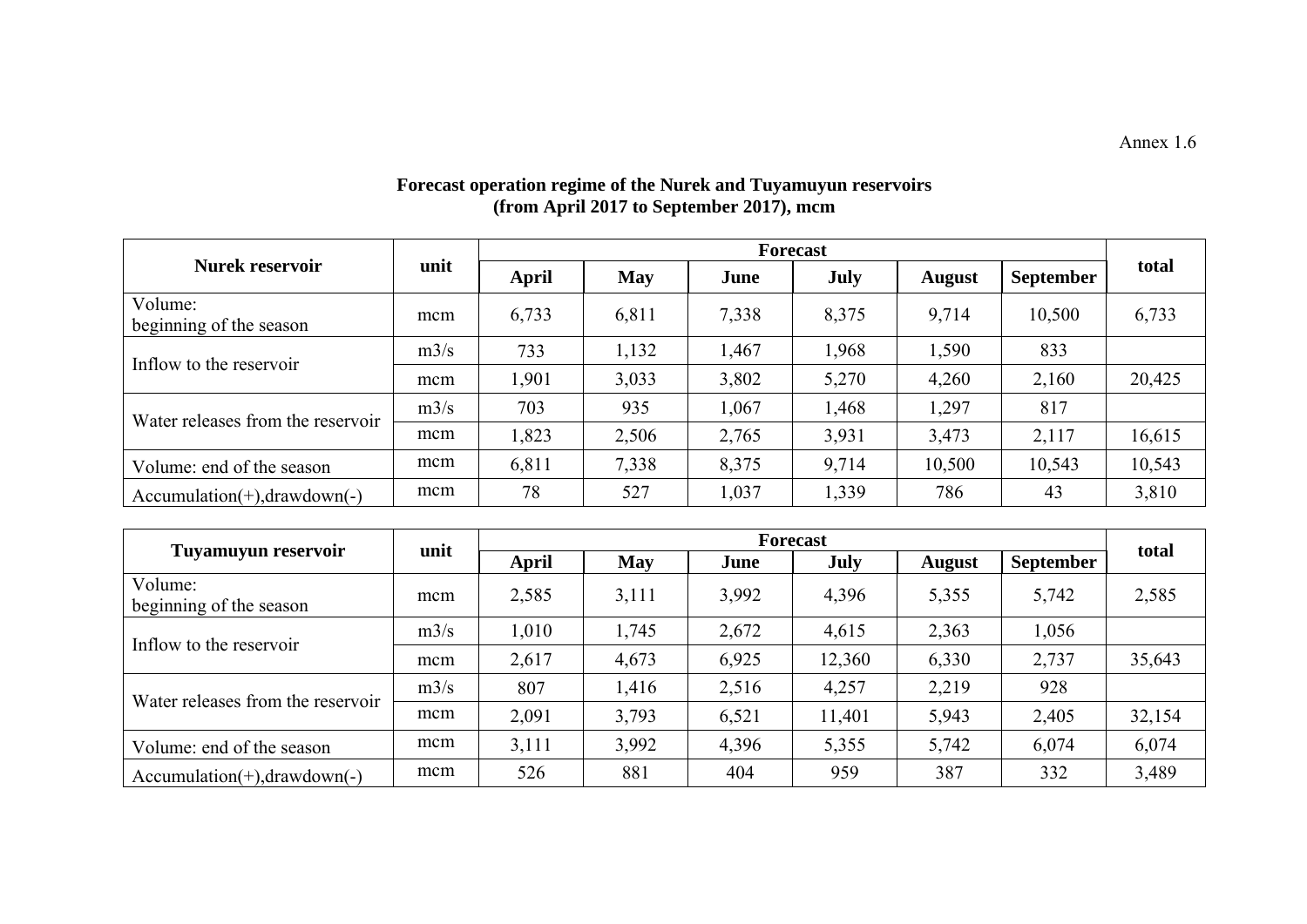### **II. Syrdarya River basin**

#### *Hydromet's forecast*

According to the preliminary forecast of Hydromet as of March 7, 2017, water content of major rivers in the Syrdarya basin is expected to be within norm in the growing season 2017. For the Naryn, Karadarya, rivers of the Southern Fergana Valley, Chirchik, and Akhangaran rivers, it is 100-110% of the norm; for the rivers in the Northern Fergana Valley, it is 90-100%.

The forecast inflow is as follows:

- to the Toktogul reservoir – 105 % of the norm,

- to the Andizhan reservoir 106% of the norm,
- to the Charvak reservoir 107 % of the norm, and
- lateral inflow  $-106\%$  of the norm (Table 2.8).

In general, forecast water contetnt of the Syrdarya River basin is to be 106% of the norm.

#### *Inflow in upstream reservoirs*

The normal inflow to the *upstream reservoirs* of the Naryn-Syrdarya cascade is 18,482 mcm for the growing season.

The forecast inflow to the *upstream reservoirs* of the Naryn-Syrdarya cascade is expected to be 19,559 mcm, i.e. 106% of the norm or 1,077 more than the norm (Table 2.8).

### *Lateral inflow*

The normal lateral inflow is 11,042 mcm.

The forecast inflow is expected to be 11,713 mcm, i.e. 106% of the norm or 671 mcm more than the norm (Table 2.8).

#### *Total inflow*

The normal total inflow is 29,524 mcm in the basin.

 The forecast total inflow is expected to be 31,272 mcm, i.e. 106% of the norm or 1,748 mcm more than the norm (Table 2.8).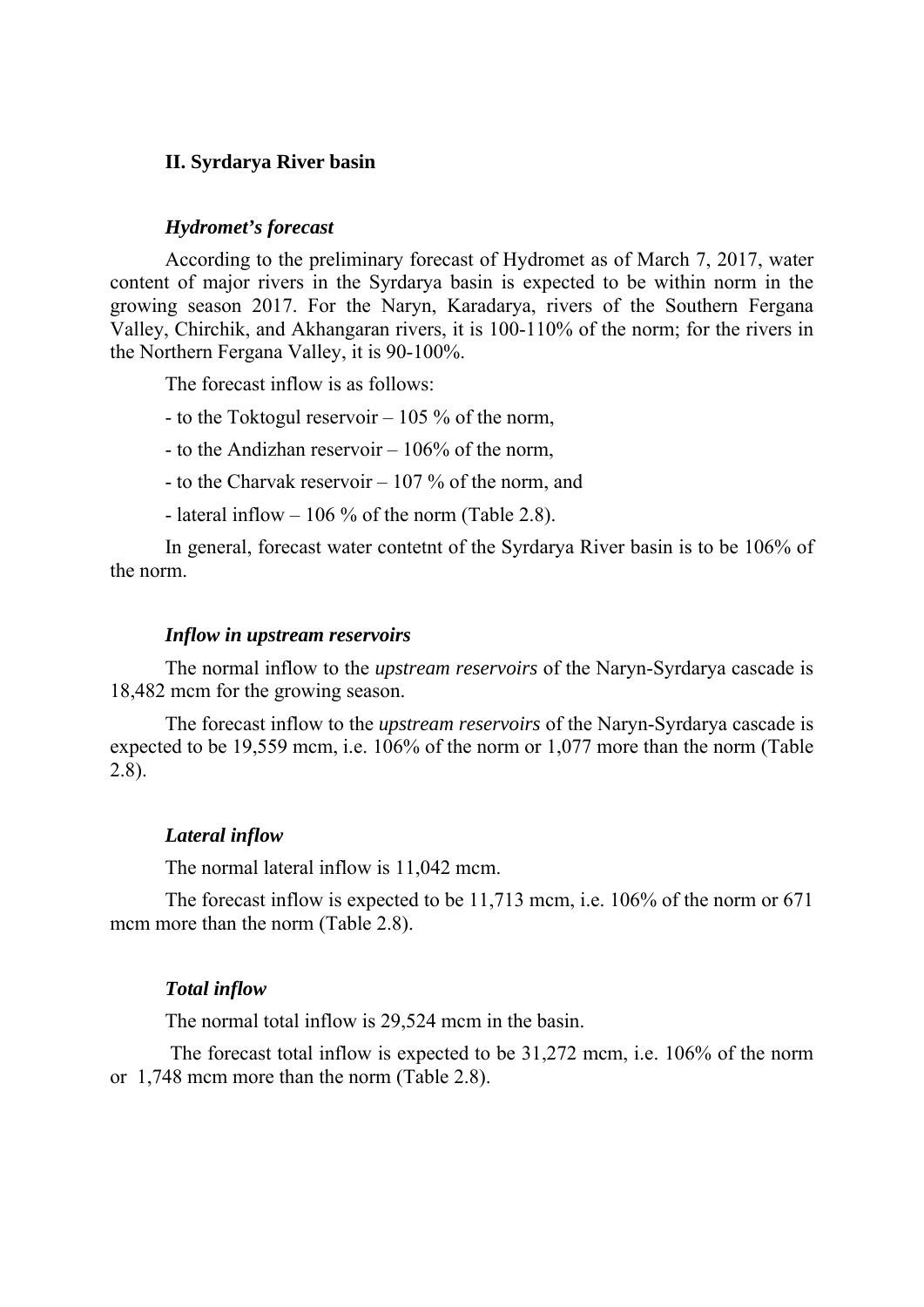

|                                        |                               | 2017     | Volume, mcm, from April 1, 2017 to September 30, |
|----------------------------------------|-------------------------------|----------|--------------------------------------------------|
| <b>Name</b>                            | norm                          | forecast | forecast/norm<br>$(\%)$                          |
|                                        | Inflow to upstream reservoirs |          |                                                  |
| Toktogul                               | 9,746                         | 10,222   | 105                                              |
| Andizhan                               | 2,990                         | 3,164    | 106                                              |
| Charvak (4 rivers in total)            | 5,746                         | 6,173    | 107                                              |
| <b>Total:</b>                          | 18,482                        | 19,559   | 106                                              |
|                                        | <b>Lateral inflow</b>         |          |                                                  |
| Toktogul – Uchkurgan                   | 1,216                         | 1,277    | 105                                              |
| Andizhan - Uchtepe                     | 2,529                         | 2,767    | 109                                              |
| Uchkurga, Uchtepe – Bakhri<br>Tochik   | 3,368                         | 3,478    | 103                                              |
| Bakhri Tochik - Shardara               | 3,020                         | 3,162    | 105                                              |
| Gazalkent – Chinaz (excluding<br>Ugam) | 909                           | 1,029    | 113                                              |
| <b>Total:</b>                          | 11,042                        | 11,713   | 106                                              |
| <b>Overall:</b>                        | 29,524                        | 31,272   | 106                                              |

# **Forecast of inflow for the growing season 2017 in the Syrdarya River basin**

# *Water storage in the reservoirs*

By the beginning of the growing season 2017, the water storage in the reservoirs, excluding dead storage, is 14,891 mcm or 3,436 mcm more than last year.

In 2016, water storage in reservoirs was 11,455 mcm (Table 2.9).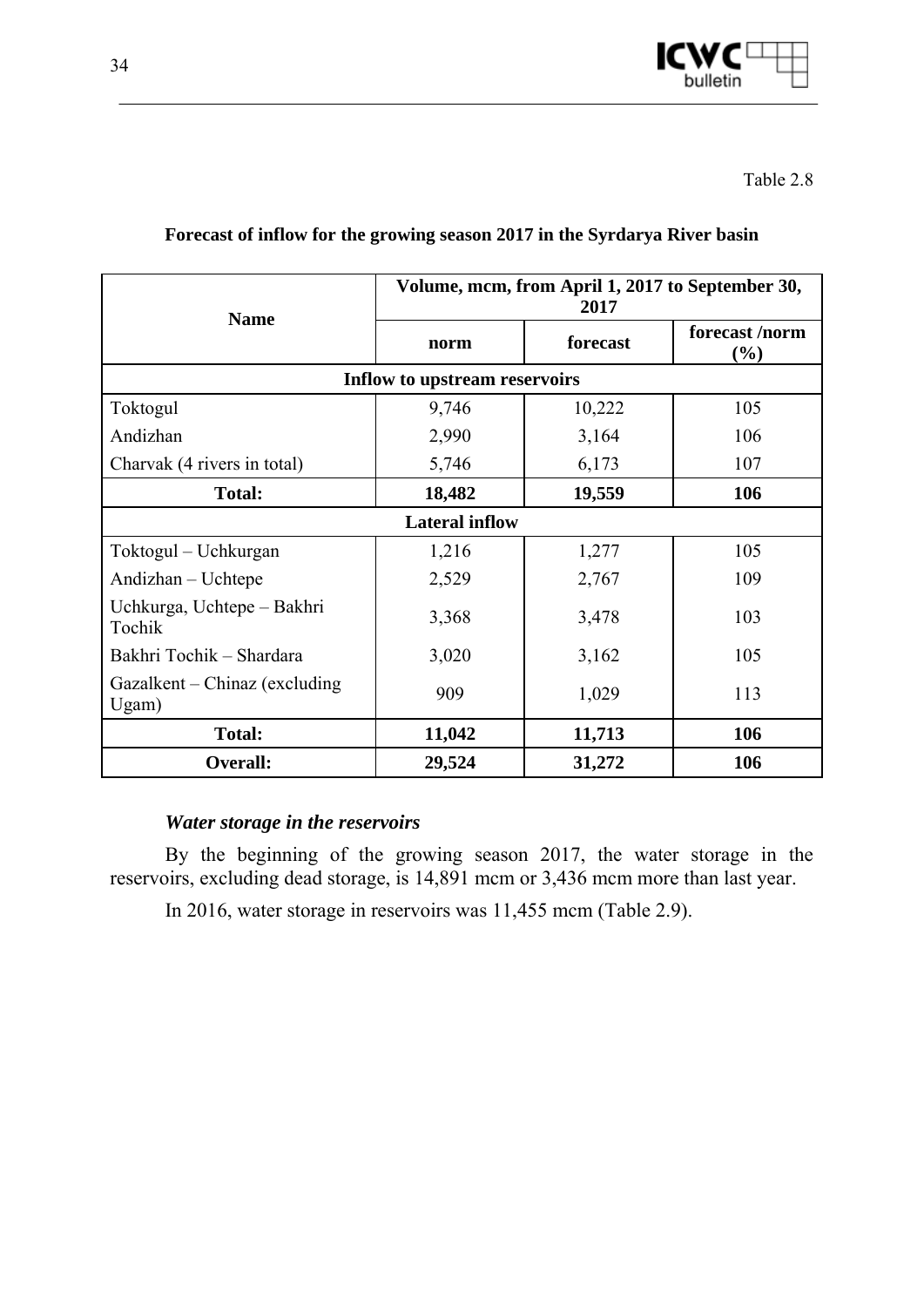

|                            | Water storage in the reservoirs by April 1 (mcm) | Dead                                             |       |       |                  |  |  |  |
|----------------------------|--------------------------------------------------|--------------------------------------------------|-------|-------|------------------|--|--|--|
| Reservoir                  |                                                  | including dead storage<br>excluding dead storage |       |       | storage<br>(mcm) |  |  |  |
|                            | 2017                                             | 2016                                             | 2017  | 2016  |                  |  |  |  |
| <b>Upstream reservoirs</b> |                                                  |                                                  |       |       |                  |  |  |  |
| Toktogul                   | 12,777                                           | 8,934                                            | 7,277 | 3,434 | 5,500            |  |  |  |
| Andizhan                   | 1,100                                            | 1,013                                            | 950   | 863   | 150              |  |  |  |
| Charvak                    | 564                                              | 791                                              | 138   | 365   | 426              |  |  |  |
| <b>Total:</b>              | 14,441                                           | 10,738                                           | 8,365 | 4,662 | 6,076            |  |  |  |
|                            |                                                  | <b>In-stream reservoirs</b>                      |       |       |                  |  |  |  |
| Bakhri Tochik              | 3,330                                            | 3,380                                            | 2,413 | 2,463 | 917              |  |  |  |
| Shardara                   | 4,633                                            | 4,850                                            | 4,113 | 4,330 | 520              |  |  |  |
| <b>Total:</b>              | 7,963                                            | 8,230                                            | 6,526 | 6,793 | 1,437            |  |  |  |
| Overall:                   | 22,404                                           | 14,891<br>18,968<br>11,455                       |       |       |                  |  |  |  |

In the growing season 2017, the total water resources are estimated at 46,163 mcm.

(«water storage in the reservoirs» plus «total inflow by forecast»)

$$
(14,891 + 31,272 = 46,163)
$$

# *Water withdrawal limits*

The following country water withdrawals are submitted to ICWC for consideration for the growing season 2017, given the limits of 100% (Table 2.10):

| Republic of Kazakhstan (Dustlik canal) | 732 mcm,     |
|----------------------------------------|--------------|
| Kyrgyz Republic                        | 246 mcm,     |
| Republic of Tajikistan                 | $1,905$ mcm, |
| Republic of Uzbekistan                 | 8,800 mcm,   |
| Total:                                 | 11,683 mcm.  |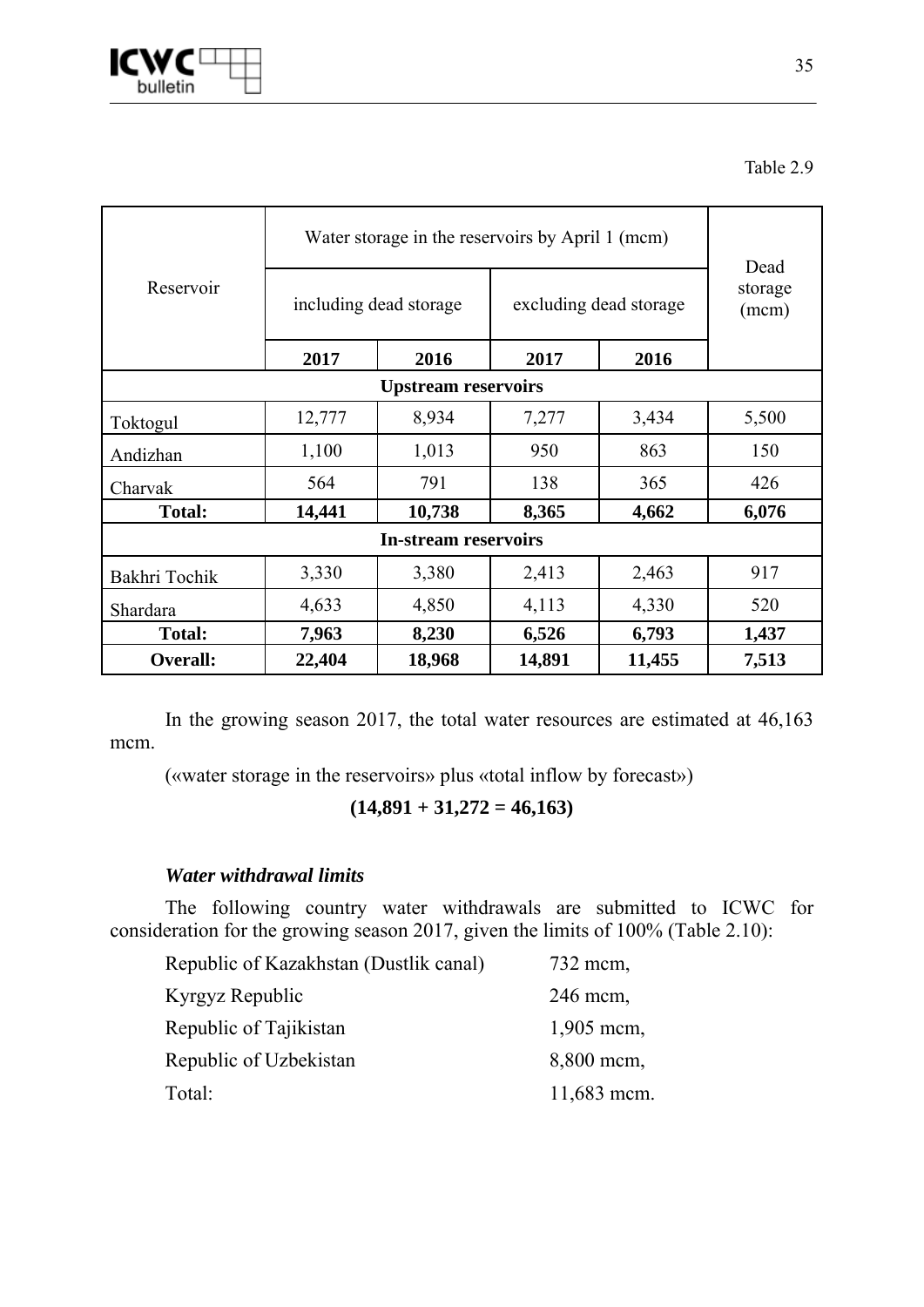

Table 2.10

| $\overline{\phantom{a}}$               | $\overline{\phantom{a}}$<br>$\overline{\phantom{a}}$ |
|----------------------------------------|------------------------------------------------------|
| Water user state                       | Limits $(100\%)$ , mcm                               |
| Republic of Kazakhstan (Dustlik canal) | 732                                                  |
| Kyrgyz Republic                        | 246                                                  |
| Republic of Tajikistan                 | 1,905                                                |
| Republic of Uzbekistan                 | 8,800                                                |
| Total:                                 | 11,683                                               |

### **Country water withdrawal limits in the Syrdarya River basin**

### *Operation regime of the Naryn-Syrdarya reservoir cascade*

Taking into account the operation regime of the Toktogul reservoir in the growing season, water releases, to cover electricity needs of the Kyrgyz Republic, do not exceed 3,600 mcm on average within the last 5 years.

In the growing season 2016, water releases from the Toktogul reservoir were 3,573 mcm, including additional releases in the volume of 212 mcm for the Republic of Kazakhstan to produce electricity (201 million kWh) (source: Coordination Dispatch Center "Energy").

In the Toktogul reservoir, large volumes of water releases coincide with the beginning of the growing season when demand for irrigation water is low by consumers.

Taking into account water storage in the reservoirs and forecast water content, preliminary calculation of forecast operation regime of the Naryn-Syrdarya reservoir cascade is proposed for consideration from April 1, 2017 to September 30, 2017 (Table 2.11).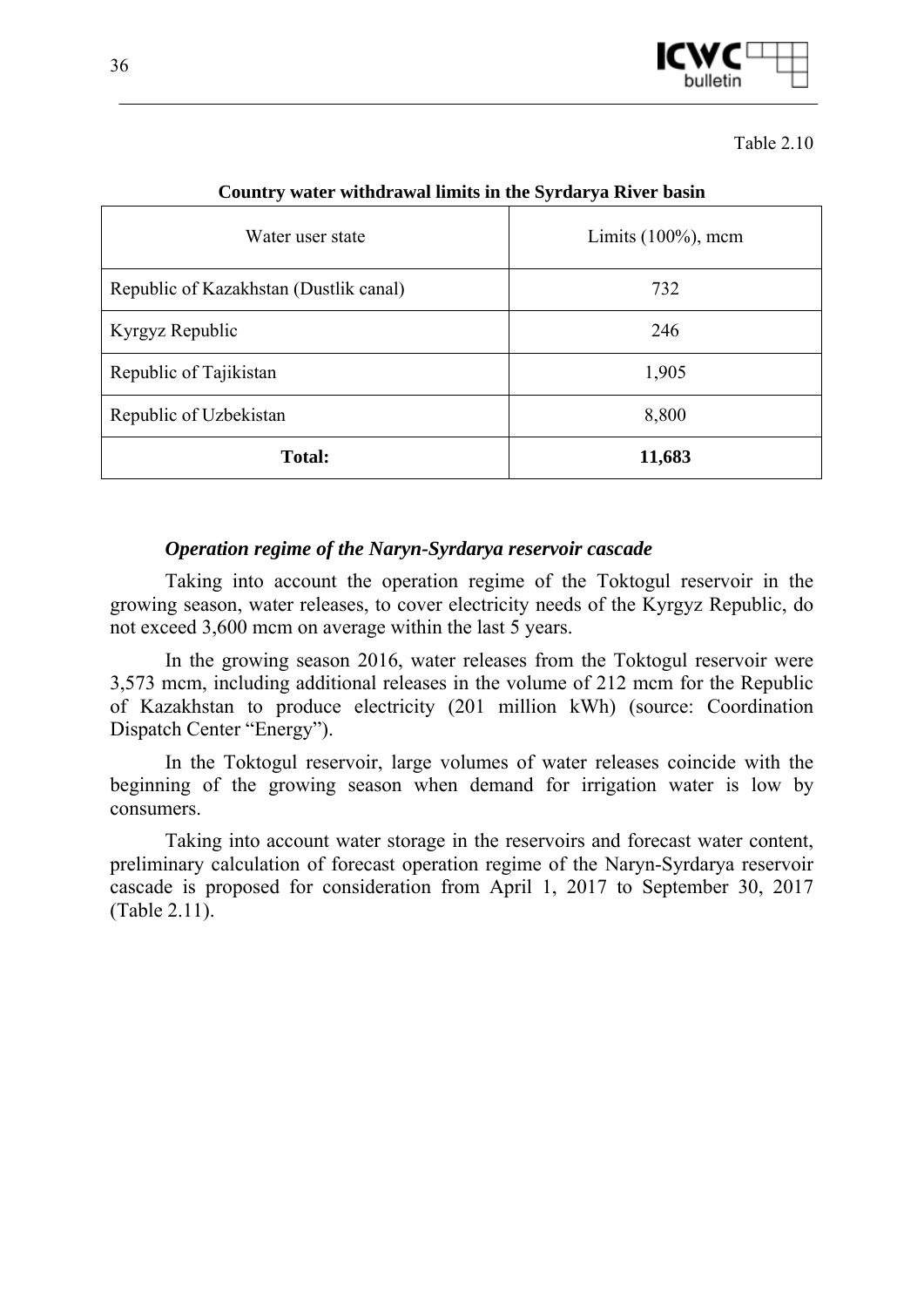|                                    |         | April     | <b>May</b> | June      | July      | <b>August</b> | <b>September</b> | Total, mcm |
|------------------------------------|---------|-----------|------------|-----------|-----------|---------------|------------------|------------|
| <b>Toktogul reservoir</b>          |         |           |            |           |           |               |                  |            |
| Inflow to the reservoir            | $m^3/s$ | 319.83    | 660.99     | 1,012.81  | 906.20    | 639.67        | 330.50           |            |
|                                    | mcm     | 829.00    | 1,770.40   | 2,625.20  | 2,427.17  | 1,713.29      | 856.66           | 10,221.71  |
| Volume: beginning of the season    | mcm     | 12,777.00 | 12,773.47  | 14,004.71 | 16,056.41 | 17,856.61     | 18,937.75        |            |
| end of the season                  | mcm     | 12,773.47 | 14,004.71  | 16,056.41 | 17,856.61 | 18,937.75     | 19,309.96        |            |
| Water releases from the reservoir  | $m^3/s$ | 320.00    | 200.00     | 220.00    | 230.00    | 230.00        | 180.00           |            |
|                                    | mcm     | 829.44    | 535.68     | 570.24    | 616.03    | 616.03        | 466.56           | 3,633.98   |
| <b>Bakhri Tochik reservoir</b>     |         |           |            |           |           |               |                  |            |
| Inflow to the reservoir            | $m^3/s$ | 525.56    | 400.97     | 258.20    | 192.55    | 217.15        | 280.35           |            |
| (Akdjar reservoir)                 | mcm     | 1,362.24  | 1,073.96   | 669.26    | 515.73    | 581.62        | 726.68           | 4,929.49   |
| CDF inflow                         | $m^3/s$ | 29.26     | 29.26      | 21.59     | 19.15     | 14.16         | 16.10            |            |
|                                    | mcm     | 75.84     | 78.37      | 55.96     | 51.29     | 37.93         | 41.73            | 341.12     |
| Volume: beginning of the season    | mcm     | 3,330.10  | 3,584.49   | 3,509.22  | 2,994.35  | 2,067.16      | 1,407.06         |            |
| end of the season                  | mcm     | 3,584.49  | 3,509.22   | 2,994.35  | 2,067.16  | 1,407.06      | 1,541.63         |            |
| Water releases from the reservoir  | $m^3/s$ | 430.00    | 400.00     | 400.00    | 450.00    | 400.00        | 200.00           |            |
|                                    | mcm     | 1,114.56  | 1,071.36   | 1,036.80  | 1,205.28  | 1,071.36      | 518.40           | 6017.76    |
| Water diversion from the reservoir | $m^3/s$ | 17.67     | 37.33      | 51.43     | 52.87     | 41.77         | 26.53            |            |
| (pumping station from Akdjar to    |         |           |            |           |           |               |                  |            |
| the reservoir+ pumping station     | mcm     | 45.81     | 99.99      | 133.31    | 141.62    | 111.87        | 68.77            | 601.37     |
| from the reservoir)                |         |           |            |           |           |               |                  |            |
| Shardara reservoir                 |         |           |            |           |           |               |                  |            |
| Inflow to the reservoir            | $m^3/s$ | 476.88    | 412.90     | 257.89    | 256.93    | 194.68        | 290.87           |            |
|                                    | mcm     | 1,236.08  | 1,105.92   | 668.45    | 688.16    | 521.43        | 753.94           | 4,973.98   |
| Volume: beginning of the season    | mcm     | 4,633.00  | 4,549.75   | 4,182.55  | 3,391.71  | 2,151.42      | 1,025.64         |            |
| end of the season                  | mcm     | 4,549.75  | 4,182.55   | 3,391.71  | 2,151.42  | 1,025.64      | 1,152.31         |            |

# **Schedule-forecast of the Naryn-Syrdarya reservoir cascade from April 1, 207 to September 30, 2017**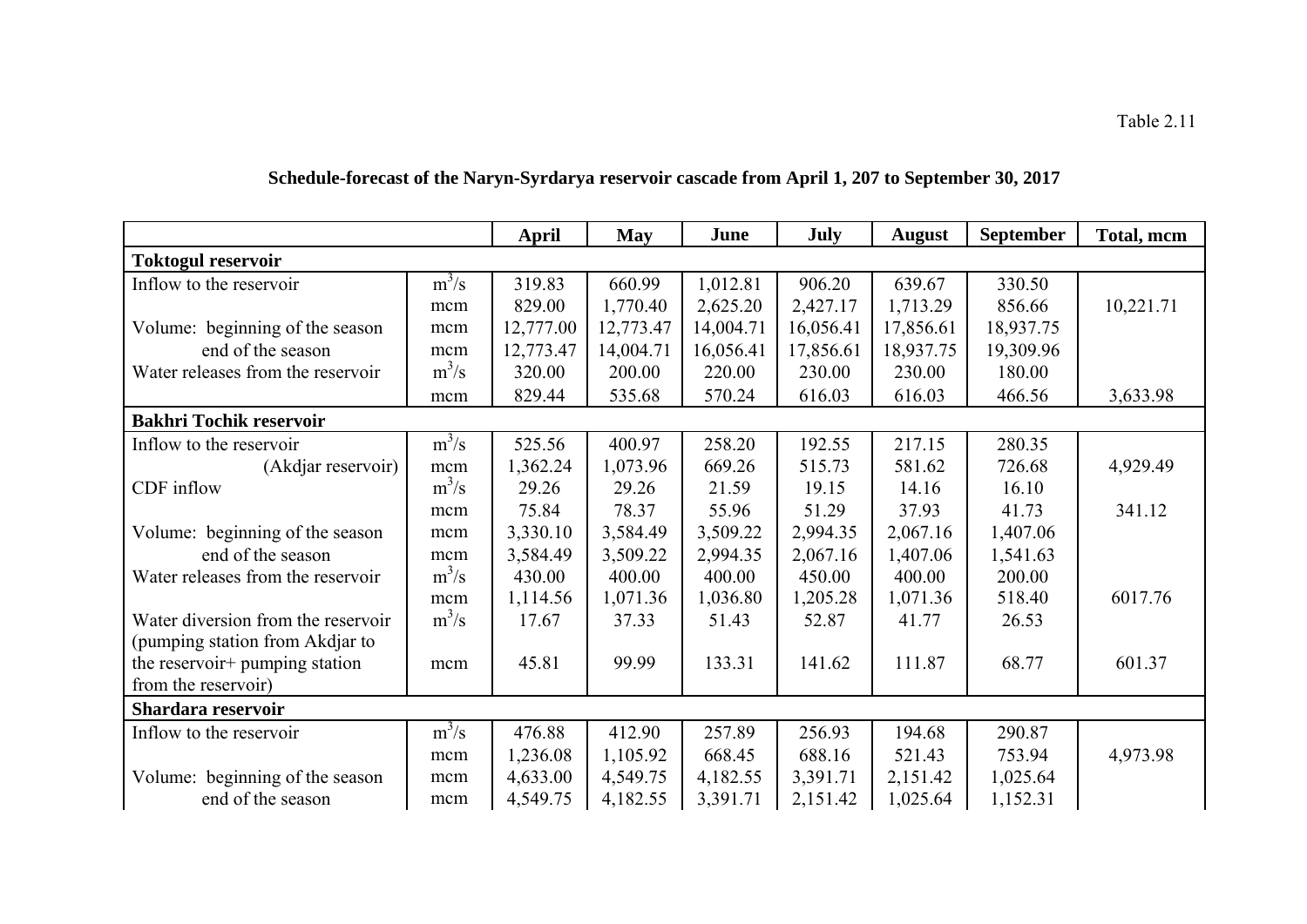| I<br>M   |  |
|----------|--|
| bulletin |  |

|                                    |         | April    | <b>May</b> | June     | July     | <b>August</b> | <b>September</b> | Total, mcm |
|------------------------------------|---------|----------|------------|----------|----------|---------------|------------------|------------|
| Water releases from the reservoir  | $m^3/s$ | 450.00   | 400.00     | 400.00   | 550.00   | 500.00        | 200.00           |            |
|                                    | mcm     | 1,166.40 | 1,071.36   | 1,036.80 | 1,473.12 | 1,339.20      | 518.40           | 6,605.28   |
| Water releases to Kzylkum canal    | $m^3/s$ | 20.00    | 100.00     | 110.00   | 110.00   | 90.00         | 25.00            |            |
|                                    | mcm     | 51.84    | 267.84     | 285.12   | 294.62   | 241.06        | 64.80            | 1,205.28   |
| Discharge to Arnasay               | $m^3/s$ | 0.00     | 0.00       | 0.00     | 0.00     | 0.00          | 0.00             |            |
| depression                         | mcm     | 0.00     | 0.00       | 0.00     | 0.00     | 0.00          | 0.00             | 0.00       |
| Supply to the Aral Sea             | $m^3/s$ | 175.50   | 93.90      | 42.70    | 44.70    | 44.30         | 118.70           |            |
|                                    | mcm     | 454.90   | 251.50     | 110.68   | 119.72   | 118.65        | 307.67           | 1,363.12   |
| <b>Charvak reservoir</b>           |         |          |            |          |          |               |                  |            |
| Inflow to the reservoir            | $m^3/s$ | 278.53   | 497.33     | 647.15   | 483.89   | 270.07        | 163.02           |            |
| $(4$ rivers in total)              | mcm     | 721.95   | 1,332.05   | 1,677.41 | 1,296.05 | 723.36        | 422.55           | 6,173.37   |
| Volume: beginning of the season    | mcm     | 564.00   | 767.03     | 1,293.95 | 1,931.46 | 1,991.16      | 1,852.60         |            |
| end of the season                  | mcm     | 767.03   | 1,293.95   | 1,931.46 | 1,991.16 | 1,852.60      | 1,753.38         |            |
| Water releases from the reservoir  | $m^3/s$ | 200.00   | 300.00     | 400.00   | 460.00   | 320.00        | 200.00           |            |
| (water releases from the Gazalkent |         |          |            |          |          |               |                  |            |
| HEPS)                              | mcm     | 518.40   | 803.52     | 1,036.80 | 1,232.06 | 857.09        | 518.40           | 4,966.28   |
| Andizhan reservoir                 |         |          |            |          |          |               |                  |            |
| Inflow to the reservoir            | $m^3/s$ | 171.01   | 305.71     | 329.52   | 215.56   | 103.60        | 74.60            |            |
|                                    | mcm     | 443.26   | 818.81     | 854.12   | 577.36   | 277.48        | 193.36           | 3,164.39   |
| Volume: beginning of the season    | mcm     | 1,099.60 | 1,204.96   | 1,594.27 | 1,747.61 | 1,438.36      | 1,123.87         |            |
| end of the season                  | mcm     | 1,204.96 | 1,594.27   | 1,747.61 | 1,438.36 | 1,123.87      | 1,133.15         |            |
| Water releases from the reservoir  | $m^3/s$ | 130.00   | 160.00     | 270.00   | 330.00   | 220.00        | 70.00            |            |
|                                    | mcm     | 336.96   | 428.54     | 699.84   | 883.87   | 589.25        | 181.44           | 3,119.90   |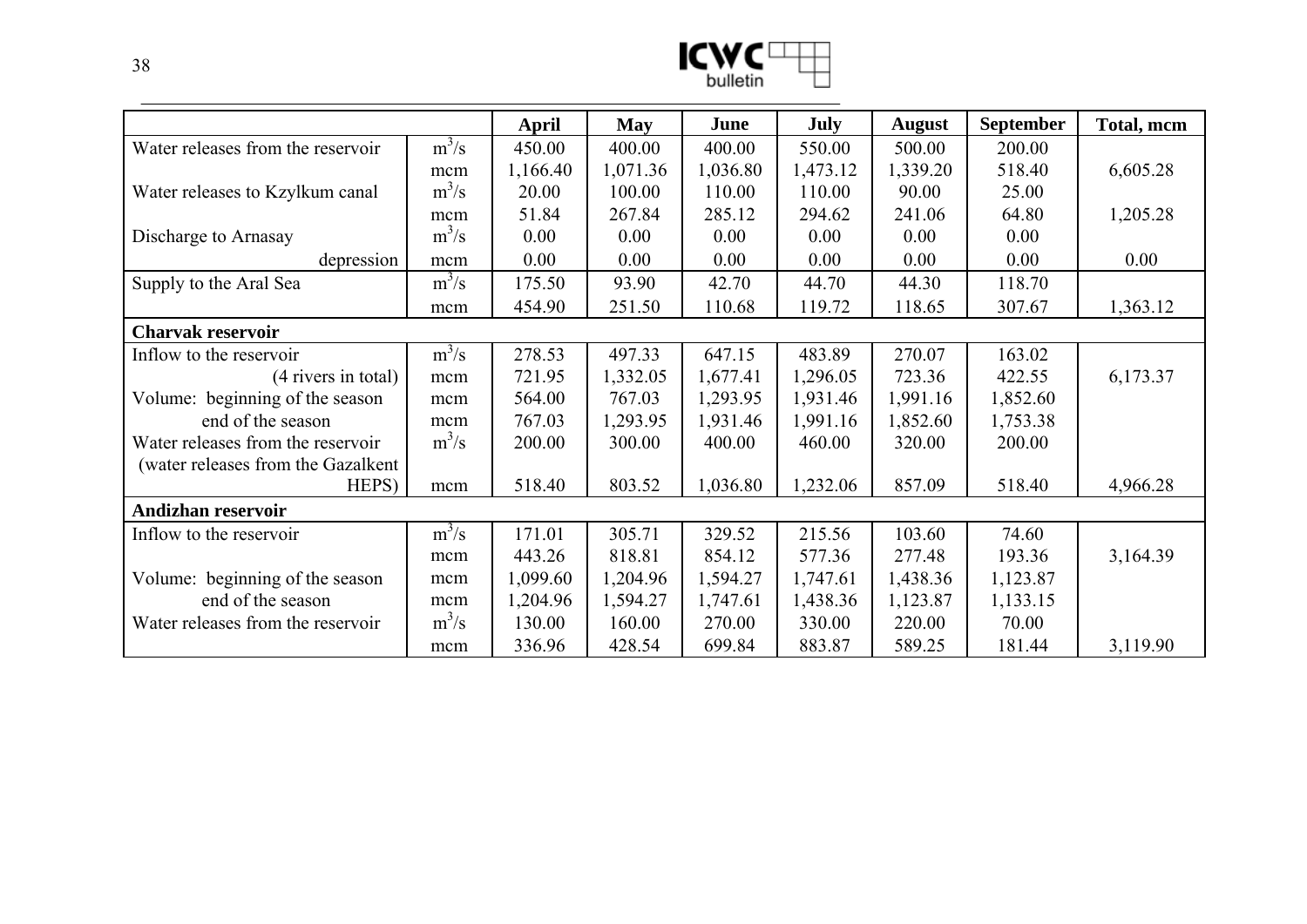# **ANALYSIS OF HYDROLOGICAL CONDITIONS IN THE SYRDARYA AND AMUDARYA RIVER BASINS OVER THE NON-GROWING SEASON 2016-2017**

#### **1 Syrdarya River basin**

The actual inflow to the upstream reservoirs in the Syrdarya basin (Toktogul, Andizhan, and Charvak reservoirs) was  $6.64 \text{ km}^3$  or  $127\%$  of the forecast during the non-growing season. The actual water releases were 10.81 km<sup>3</sup> from the reservoirs.

The total lateral inflow in the reach from the Toktogul reservoir to the Shardara reservoir, including discharges along the Karadarya and Chirchik rivers, was 11.82 km<sup>3</sup>. This is 1.8 times more than the total inflow to the upstream reservoirs.

By the end of the non-growing season,  $14.44 \text{ km}^3$  were accumulated in the upstream reservoirs, including  $12.78 \text{ km}^3$  in the Toktogul reservoir or  $102 \%$  of the BWO Syrdarya's scheduled amount. The inflow to the Torktogul reservoir was 3.64  $km<sup>3</sup>$ . The discharge from the reservoir was 8.35 km<sup>3</sup> or 0.58 km<sup>3</sup> more than the BWO Syrdarya's scheduled amount.

During the non-growing season, the inflow to the Bakhri Tochik reservoir amounted to  $13.46 \text{ km}^3$ , which is  $1.41 \text{ km}^3$  more than scheduled by the BWO Syrdarya (during the non-growing season 2015-2016 the inflow was  $9.8 \text{ km}^3$ ); the water releases were  $12.39 \text{ km}^3$  from the reservoir (in 2015-2016 – 9.8 km<sup>3</sup>). The accumulation of water in the reservoir amounted to  $2.27 \text{ km}^3$  to  $3.33 \text{ km}^3$ . The actual water releases from the reservoir exceeded the BWO Syrdarya's scheduled amount from the first ten-day of February to the third ten-day of March. In the first and second ten-days of October and from the first ten-day of December to the third ten-day of January, the actual water releases were lower than the BWO's scheduled amount; it totally amounted to 356 mcm.

During the non-growing season, the total water diversion from the Naryn and Syrdarya rivers in the reach up to Shardarya reservoir was  $2.9 \text{ km}^3$ , of which: for the Kyrgyz Republic – 0.02 km<sup>3</sup>, the Republic of Tajikistan – 0.03 km<sup>3</sup>, the Republic of Kazakhstan (along the Dustlik canal) –  $0.45 \text{ km}^3$ , and for the Republic of Uzbekistan – 2.4 km<sup>3</sup>. Water supply was uneven in space and time (Table 1.1).

The water losses amounted to 2.05 km<sup>3</sup> in the reach Toktogul-Shardara (estimated by the balance method). For comparison, these losses amounted to  $1.95 \text{ km}^3$  in the same reach during the non-growing season 2015-2016.

During the non-growing season 2016-2017, the total inflow to the Shardara reservoir was 13.8 km<sup>3</sup> or 0.68 km<sup>3</sup> more than scheduled by the BWO Syrdarya. The amount of 9.88 km<sup>3</sup> was discharged into the river from the Shardara reservoir; the water diversion for the Kzylkum canal was 0.19 km<sup>3</sup>; water releases to Arnasay were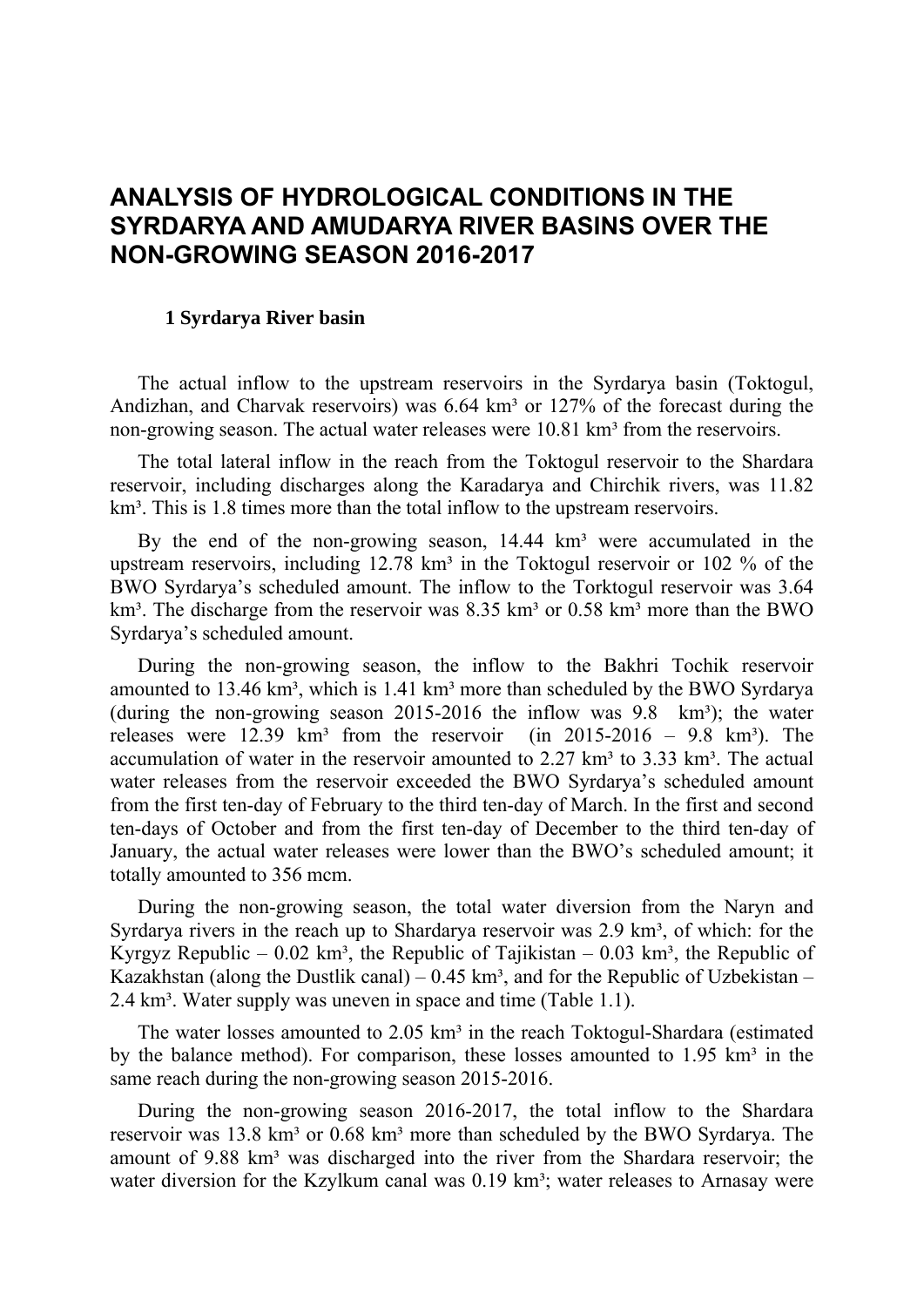

0.95 km<sup>3</sup>. According to UzHydromet's data, the actual water delivery to the Aral Sea was 2.9 km<sup>3</sup>.

Table 1.2 shows the Syrdarya River channel water balance, and Table 1.3 gives the water balance of the reservoirs.

Table 1.1

# **Water availability in the Syrdarya River basin countries for the non-growing season 2016-2017**

|                |                                                                  | Water volume, km <sup>3</sup> |        | Water<br>availability, % | Deficit $(-)$ ,<br>surplus $(+)$ , $km^3$ |
|----------------|------------------------------------------------------------------|-------------------------------|--------|--------------------------|-------------------------------------------|
| $N_2$          | Water user                                                       | limit/<br>schedule            | actual | season                   | season                                    |
| $\mathbf{1}$   | Total water diversion                                            | 3.41                          | 2.90   | 85                       | $-0.52$                                   |
| $\overline{2}$ | Water diversion by state:                                        |                               |        |                          |                                           |
|                | Kyrgyz Republic                                                  | 0.04                          | 0.02   | 66                       | $-0.01$                                   |
|                | Republic of Uzbekistan                                           | 2.48                          | 2.40   | 96                       | $-0.09$                                   |
|                | Republic of Tajikistan                                           | 0.37                          | 0.03   | $\overline{7}$           | $-0.34$                                   |
|                | Republic of Kazakhstan                                           | 0.53                          | 0.45   | 85                       | $-0.08$                                   |
| $\overline{3}$ | By river reach                                                   |                               |        |                          |                                           |
| 3.1            | Toktogul reservoir-<br>Uchkurgan hydroscheme                     | 1.37                          | 1.24   | 91                       | $-0.12$                                   |
|                | of which:                                                        |                               |        |                          |                                           |
|                | Kyrgyz Republic                                                  | 0.030                         | 0.024  | 82                       | $-0.005$                                  |
|                | Republic of Tajikistan                                           | 0.084                         | 0.021  | 25                       | $-0.063$                                  |
|                | Republic of Uzbekistan                                           | 1.252                         | 1.197  | 96                       | $-0.055$                                  |
| 3.2            | Uchkugran hydroscheme<br>- Bakhri Tochik<br>hydroscheme          | 0.25                          | 0.16   | 67                       | $-0.082$                                  |
|                | of which:                                                        |                               |        |                          |                                           |
|                | Kyrgyz Republic                                                  | 0.007                         | 0.000  | $\boldsymbol{0}$         | $-0.007$                                  |
|                | Republic of Tajikistan                                           | 0.069                         | 0.001  | $\overline{2}$           | $-0.067$                                  |
|                | Republic of Uzbekistan                                           | 0.171                         | 0.163  | 95                       | $-0.008$                                  |
| 3.3            | Bakhri Tochik<br>hydroscheme - Shardara<br>reservoir             | 1.80                          | 1.49   | 83                       | $-0.31$                                   |
|                | of which:                                                        |                               |        |                          |                                           |
|                | Kyrgyz Republic                                                  | 0.527                         | 0.450  | 85                       | $-0.08$                                   |
|                | Republic of Tajikistan                                           | 0.212                         | 0.005  | $\overline{2}$           | $-0.21$                                   |
|                | Republic of Uzbekistan                                           | 1.061                         | 1.036  | 98                       | $-0.02$                                   |
| $\overline{4}$ | Inflow to the Shardara<br>reservoir                              | 13.12                         | 13.80  | 105                      | 0.68                                      |
|                | Discharge into Arnasay                                           | 0.40                          | 0.95   | 235                      | 0.54                                      |
| 5              | Water delivery to the<br>Aral Sea (Karateren<br>gauging station) | 3.32                          | 2.90   | 88                       | $-0.41$                                   |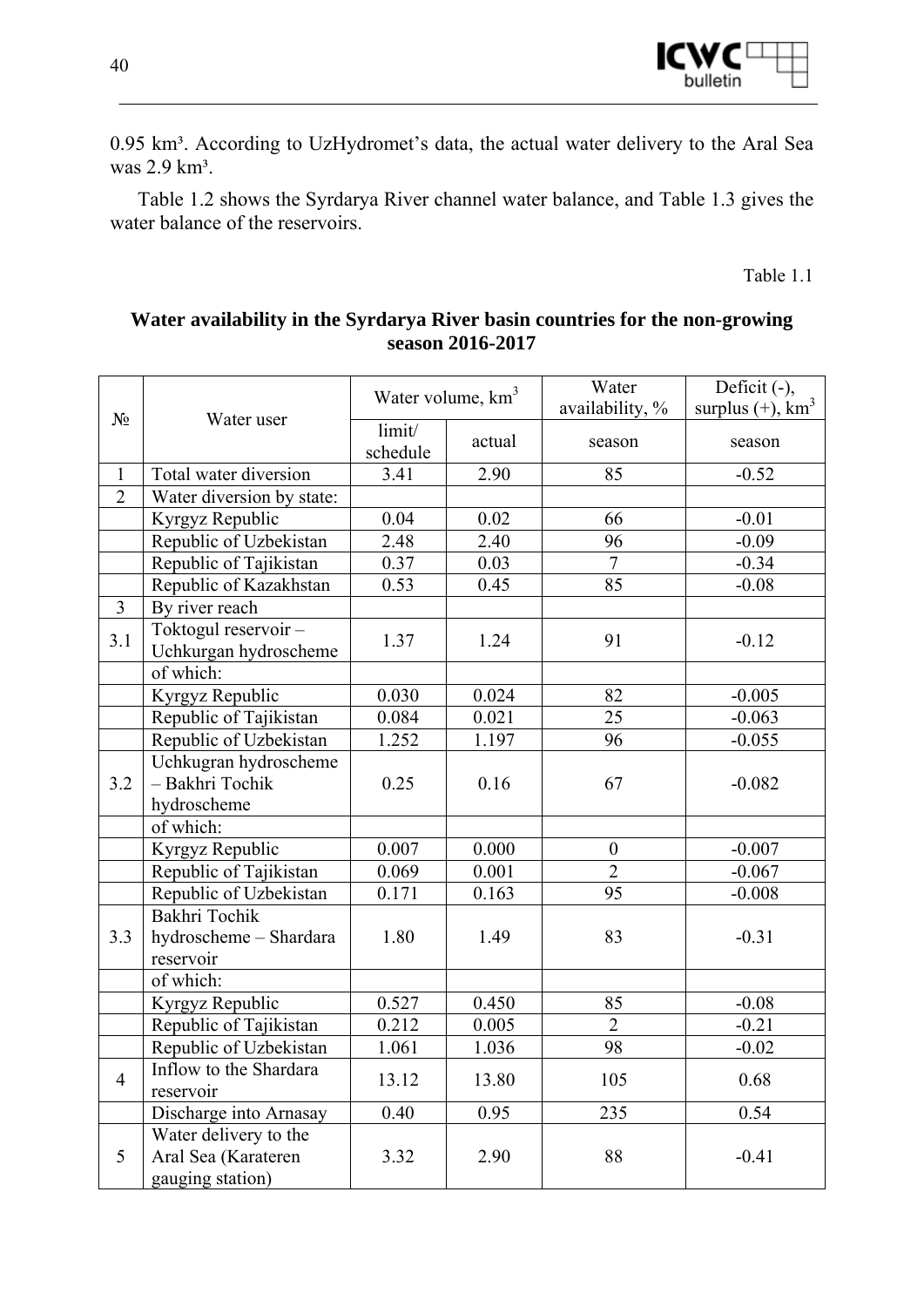

# Table 1.2

# **Syrdarya River channel water balance for the non-growing season 2016-2017**

|                |                                                                                                     | Water volume, $km^3$ | Deviation |                    |
|----------------|-----------------------------------------------------------------------------------------------------|----------------------|-----------|--------------------|
| $N_2$          | Balance item                                                                                        | Forecast/plan        | Actual    | (actual -<br>plan) |
| $\mathbf{1}$   | Inflow to the Toktogul reservoir                                                                    | 2.80                 | 3.64      | 0.84               |
| $\overline{2}$ | Lateral inflow at the river reach of Toktogul<br>reservoir – Shardara reservoir $(+)$               | 10.93                | 11.82     | 0.89               |
|                | of which:                                                                                           |                      |           |                    |
| 2.1            | Water releases to the Karadarya river                                                               | 1.89                 | 1.93      | 0.04               |
| 2.2            | Water releases to the Chirchik river                                                                | 2.08                 | 1.56      | $-0.52$            |
| 2.3            | Lateral inflow from CDF and small rivers                                                            | 6.97                 | 8.34      | 1.37               |
| $\overline{3}$ | Flow regulation in the reservoirs:<br>inflow $(+)$ or diversion $(-)$                               | 3.76                 | 3.27      | $-0.48$            |
|                | of which:                                                                                           |                      |           |                    |
| 3.1            | Toktogul reservoir                                                                                  | 4.97                 | 4.71      | $-0.26$            |
| 3.2            | Bakhri Tochik reservoir                                                                             | $-1.21$              | $-1.43$   | $-0.22$            |
| $\overline{4}$ | Regulated flow $(1+2+3)$                                                                            | 17.49                | 18.74     | 1.25               |
| 5              | Water diversion at the reach Toktogul -<br>Shardara (-)                                             | $-3.41$              | $-2.90$   | 0.52               |
| 6              | Water losses (-) or unrecorded inflow to the<br>channel $(+)$ at the reach of Toktogul-<br>Shardara | $-0.96$              | $-2.05$   | $-1.09$            |
| 6.1            | Including % of the regulated flow                                                                   | 5                    | 11        |                    |
| $\overline{7}$ | Inflow to the Shardara reservoir                                                                    | 13.12                | 13.80     | 0.68               |
| 8              | Flow regulation in the Shardara reservoir:<br>inflow $(+)$ or diversion $(-)$                       | $-4.14$              | $-2.78$   | 1.36               |
| 9              | Releases from the Shardara reservoir to the<br>river                                                | 8.50                 | 9.88      | 1.38               |
| 10             | Delivery to the Aral Sea (Karateren GS)                                                             | 3.32                 | 2.90      | $-0.41$            |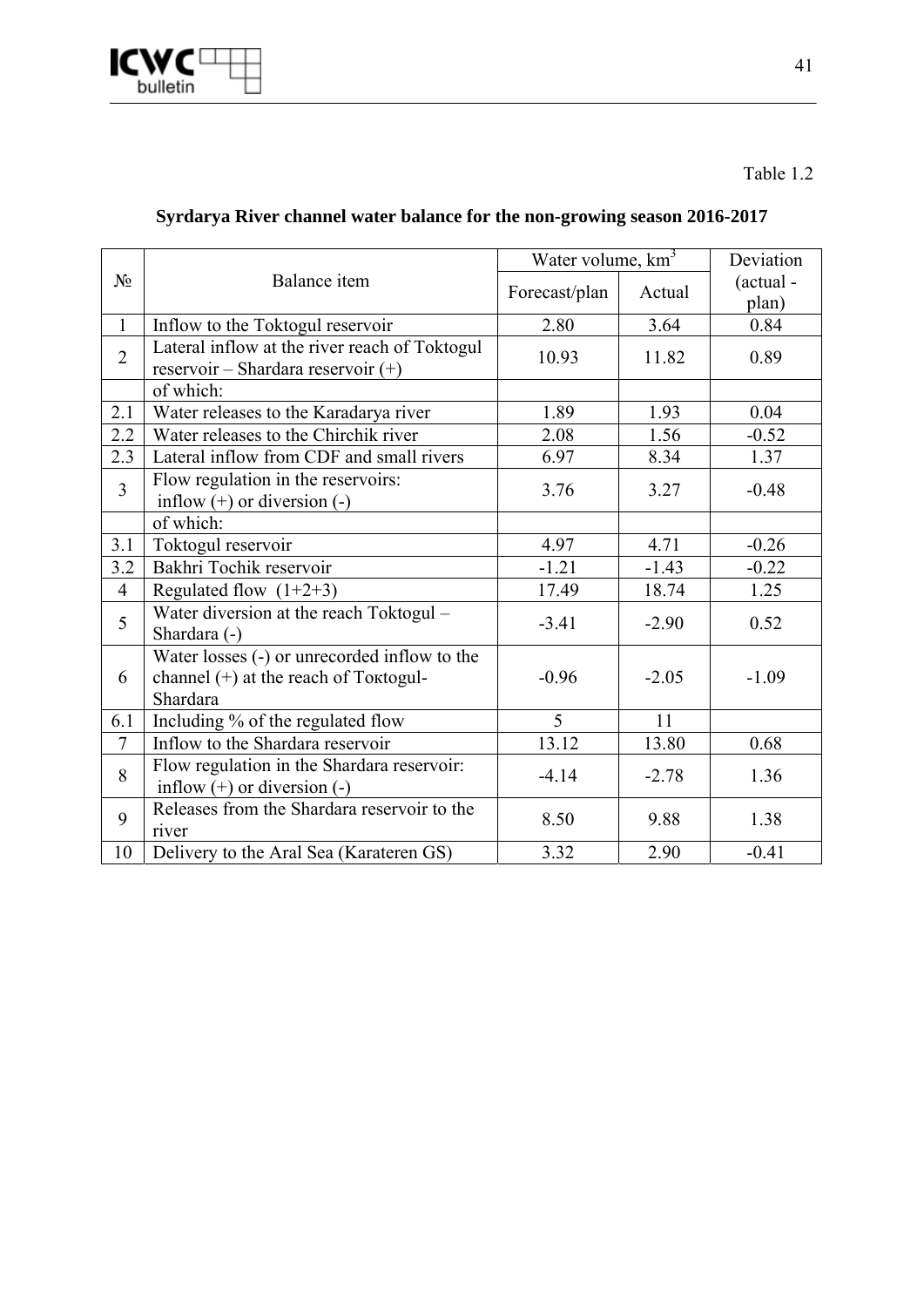

Table 1.3

### **Water balance of the Syrdarya River basin reservoirs for the non-growing season 2016-2017**

|                         |                                                  | Water volume, km <sup>3</sup> |                  | Deviation        |
|-------------------------|--------------------------------------------------|-------------------------------|------------------|------------------|
| $N_2$                   | Balance item                                     | Forecast/                     | Actual           | (actual-         |
|                         |                                                  | Plan                          |                  | plan)            |
| $\mathbf{1}$            | Toktogul reservoir                               |                               |                  |                  |
| 1.1                     | Inflow to the reservoir                          | 2.80                          | 3.64             | 0.84             |
| 1.2                     | Water volume in the reservoir:                   |                               |                  |                  |
|                         | - beginning of the season (October 1, 2016)      | 17.49                         | 17.487           | 0.00             |
|                         | - end of the season (April 1,2017)               | 12.51                         | 12.78            | 0.27             |
| 1.3                     | Water releases from the reservoir                | 7.77                          | 8.35             | 0.58             |
| 1.4                     | Unrecorded inflow $(+)$ or losses $(-)$          | $-0.01$                       | 0.00             | 0.010            |
|                         | Including % of inflow to the reservoir           | $\boldsymbol{0}$              | $\boldsymbol{0}$ | $\boldsymbol{0}$ |
| 1.5                     | Flow regulation: inflow $(+)$ or diversion $(-)$ | 4.97                          | 4.71             | $-0.26$          |
| $\overline{2}$          | Andizhan reservoir                               |                               |                  |                  |
| 2.1                     | Inflow to the reservoir                          | 0.95                          | 1.12             | 0.18             |
| 2.2                     | Water volume in the reservoir:                   |                               |                  |                  |
|                         | - beginning of the season (October 1, 2016)      | 0.73                          | 0.73             | 0.00             |
|                         | - end of the season (April 1, 2017)              | 1.12                          | 1.10             | $-0.02$          |
| 2.3                     | Water releases from the reservoir                | 0.55                          | 0.74             | 0.19             |
| 2.4                     | Unrecorded inflow $(+)$ or losses $(-)$          | 0.00                          | $-0.01$          | $-0.01$          |
|                         | Including % of inflow to the reservoir           | $\boldsymbol{0}$              | $\mathbf{1}$     | $\mathbf{1}$     |
| 2.5                     | Flow regulation: inflow $(+)$ or diversion $(-)$ | $-0.39$                       | $-0.38$          | 0.01             |
| $\overline{\mathbf{3}}$ | <b>Charvak reservoir</b>                         |                               |                  |                  |
| 3.1                     | Inflow to the reservoir                          | 1.50                          | 1.87             | 0.37             |
| 3.2                     | Water volume in the reservoir:                   |                               |                  |                  |
|                         | - beginning of the season (October 1, 2016)      | 1.68                          | 1.68             | 0.00             |
|                         | - end of the season (April 1, 2017)              | 0.85                          | 0.56             | $-0.28$          |
| 3.3                     | Water releases from the reservoir                | 2.32                          | 2.75             | 0.43             |
|                         | Unrecorded inflow $(+)$ or losses $(-)$          | $-0.01$                       | $-0.24$          | $-0.23$          |
|                         | Including % of inflow to the reservoir           | $\mathbf{1}$                  | 13               | 12               |
| 3.5                     | Flow regulation: inflow $(+)$ or diversion $(-)$ | 0.82                          | 0.87             | 0.05             |
| $\overline{\mathbf{4}}$ | <b>Bakhri Tochik reservoir</b>                   |                               |                  |                  |
| 4.1                     | Water inflow to the reservoir from the river     | 12.05                         | 13.46            | 1.41             |
| 4.2                     | Lateral inflow                                   | 0.300                         | 0.36             | 0.06             |
| 4.3                     | Water volume in the reservoir:                   |                               |                  |                  |
|                         | - beginning of the season (October 1, 2016)      | 2.27                          | 2.27             | 0.00             |
|                         | - end of the season (April 1, 2017)              | 3.47                          | 3.33             | $-0.14$          |
| 4.4                     | Water releases from the reservoir                | 11.14                         | 12.39            | 1.25             |
|                         | of which:                                        |                               |                  |                  |
|                         | - releases to the river                          | 11.07                         | 12.39            | 1.32             |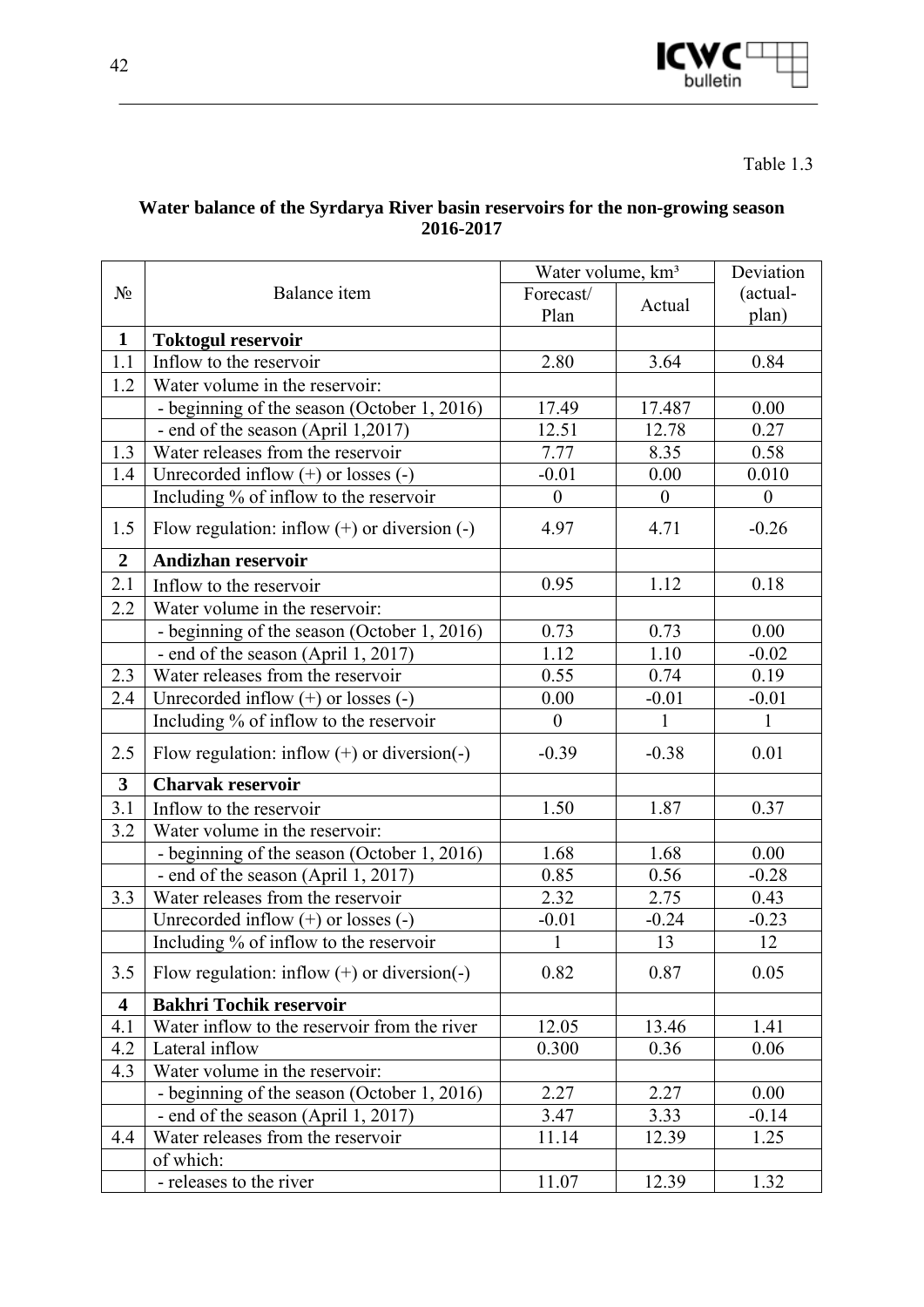

|       |                                                                                | Water volume, km <sup>3</sup> |         | Deviation      |
|-------|--------------------------------------------------------------------------------|-------------------------------|---------|----------------|
| $N_2$ | Balance item                                                                   | Forecast/                     | Actual  | (actual-       |
|       |                                                                                | Plan                          |         | plan)          |
|       | - diversion from the reservoir                                                 | 0.07                          | 0.00    | $-0.07$        |
| 4.5   | Unrecorded inflow $(+)$ or losses $(-)$                                        | $-0.01$                       | $-0.37$ | $-0.37$        |
|       | Including % of inflow to the reservoir                                         | $\theta$                      | 3       | $\overline{3}$ |
| 4.6   | Flow regulation: inflow $(+)$ or diversion $(-)$                               | $-1.21$                       | $-1.43$ | $-0.22$        |
| 5     | Shardara reservoir                                                             |                               |         |                |
| 5.1   | Inflow to the reservoir                                                        | 13.12                         | 13.80   | 0.68           |
| 5.2   | Lateral inflow                                                                 | 0.0                           | 0.0     | 0.00           |
| 5.3   | Water volume in the reservoir:                                                 |                               |         |                |
|       | - beginning of the season (October 1, 2016)                                    | 1.08                          | 1.08    | 0.00           |
|       | - end of the season (April 1, 2017)                                            | 5.13                          | 4.633   | $-0.49$        |
| 5.4   | Water releases from the reservoir                                              | 8.98                          | 11.02   | 2.03           |
|       | of which:                                                                      |                               |         |                |
|       | - Discharge into Arnasay                                                       | 0.40                          | 0.95    | 0.544          |
|       | - Water releases to the river                                                  | 8.50                          | 9.88    | 1.38           |
|       | - water diversion from the reservoir                                           | 0.08                          | 0.19    | 0.11           |
| 5.5   | Unrecorded inflow $(+)$ or losses $(-)$                                        | $-0.09$                       | 0.78    | 0.87           |
|       | Including % of inflow to the reservoir                                         | 1                             | 6       | 5              |
| 5.6   | Flow regulation: inflow $(+)$ or diversion(-)                                  | $-4.14$                       | $-2.78$ | 1.36           |
|       | <b>Total</b> flow regulation by reservoirs:<br>inflow $(+)$ or diversion $(-)$ | 0.05                          | 0.98    | 0.93           |
|       | <b>Total</b> unrecorded inflow $(-)$ , or losses $(+)$                         | $-0.12$                       | 0.14    | 0.27           |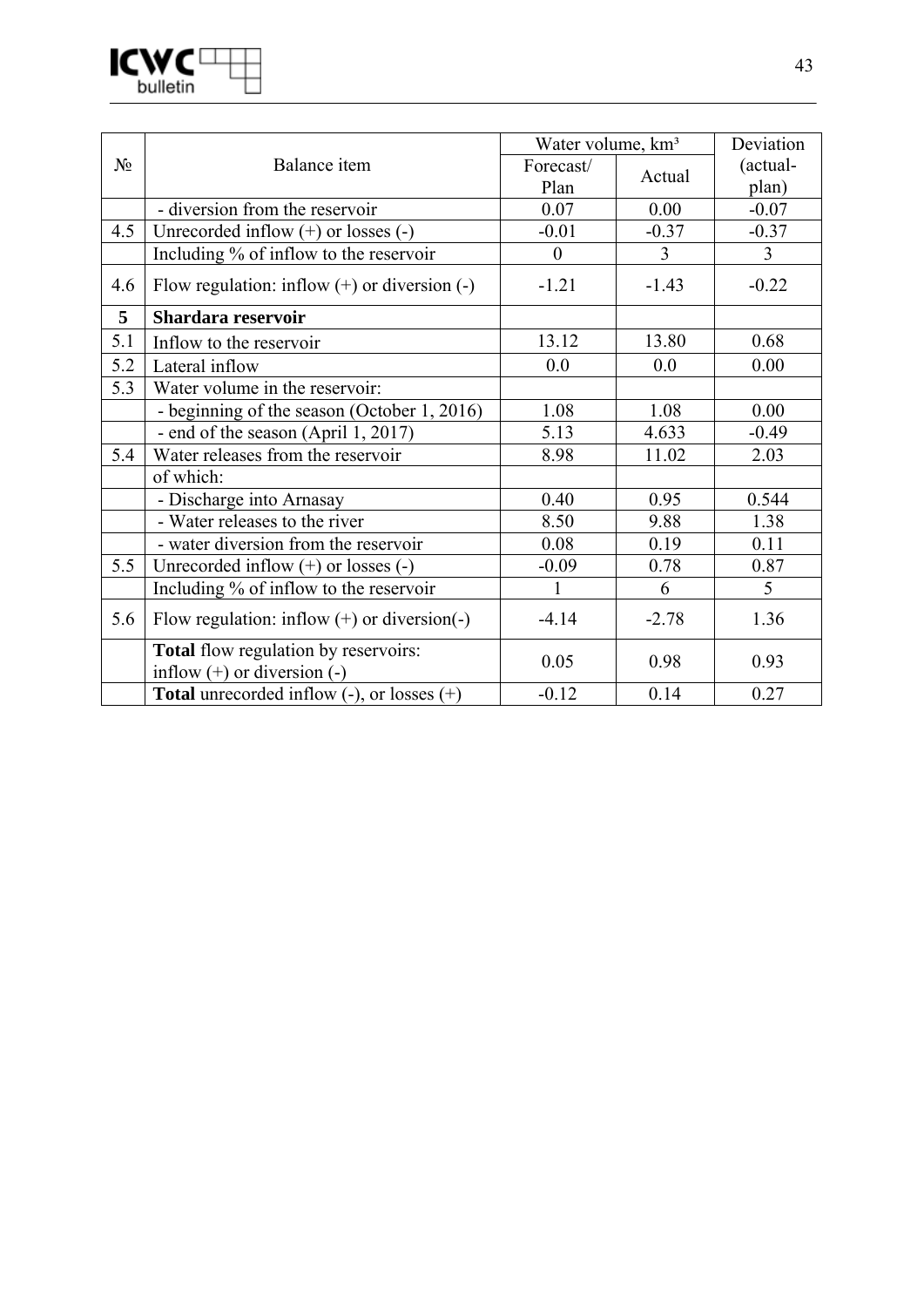

#### **2 Amudarya River basin**

The actual water availability in the Amudarya River at the Atamurat gauging station (upstream of the intake to Garagumdarya) was  $8.98 \text{ km}^3$ , which is  $31\%$  less than expected by the BWO Amudarya schedule.

The established limit of water withdrawal in the basin was 93 % used; the total water withdrawal was  $14.58 \text{ km}^3$ , including  $12.1 \text{ km}^3$  downstream of Atamurat gauging station (starting from the intake to Garagumdarya).

Water availability was uneven in the states and river reaches (Table 2.1). The water deficit was 7% in general. It amounted to 26% in the Republic of Tajikistan, 1% - in the Republic of Uzbekistan, and 5 % - in Turkmenistan.

By the end of the growing season,  $6.73 \text{ km}^3$  of water was managed to be kept in the Nurek reservoir and  $2.58 \text{ km}^3$  - in the TMHS reservoirs. The inflow to the Nurek reservoir was  $3.8 \text{ km}^3$ ; the water releases amounted to  $7.66 \text{ km}^3$ . The surplus to the river flow due to the drawdown of the Nurek reservoir was  $3.86 \text{ km}^3$ . In October-December, the water releases from the Nurek reservoir were  $0.37 \text{ km}^3$  less than planned. From the second ten-day of January to March, it was  $0.57 \text{ km}^3$  more than planned.

In the TMHS reservoirs, the water accumulation plan has not been achieved  $-$  by the  $1<sup>st</sup>$  of April the actual water volume was less than the scheduled one by 0.4 km<sup>3</sup>. The failure to implement the water accumulation plan is explained by the limited inflow to the in-stream reservoir as expected.

The established limits for environmental water releases to the Amudarya downstream canals were  $91\%$  used; the water supply was  $0.72 \text{ km}^3$ . According to the Hydromet's data, 1.51 km<sup>3</sup> were supplied to Prearalie and the Aral Sea.

Table 2.2 provides data on the river channel balance, and Table 2.3 gives the water balance of the reservoirs.

In the Atamurat-Bir-Ata section, water losses were not recorded; unrecorded inflow was  $0.19 \text{ km}^3$ . In the Tuyamuyun-Samanbay section, flow losses were  $1.32$  $km<sup>3</sup>$ .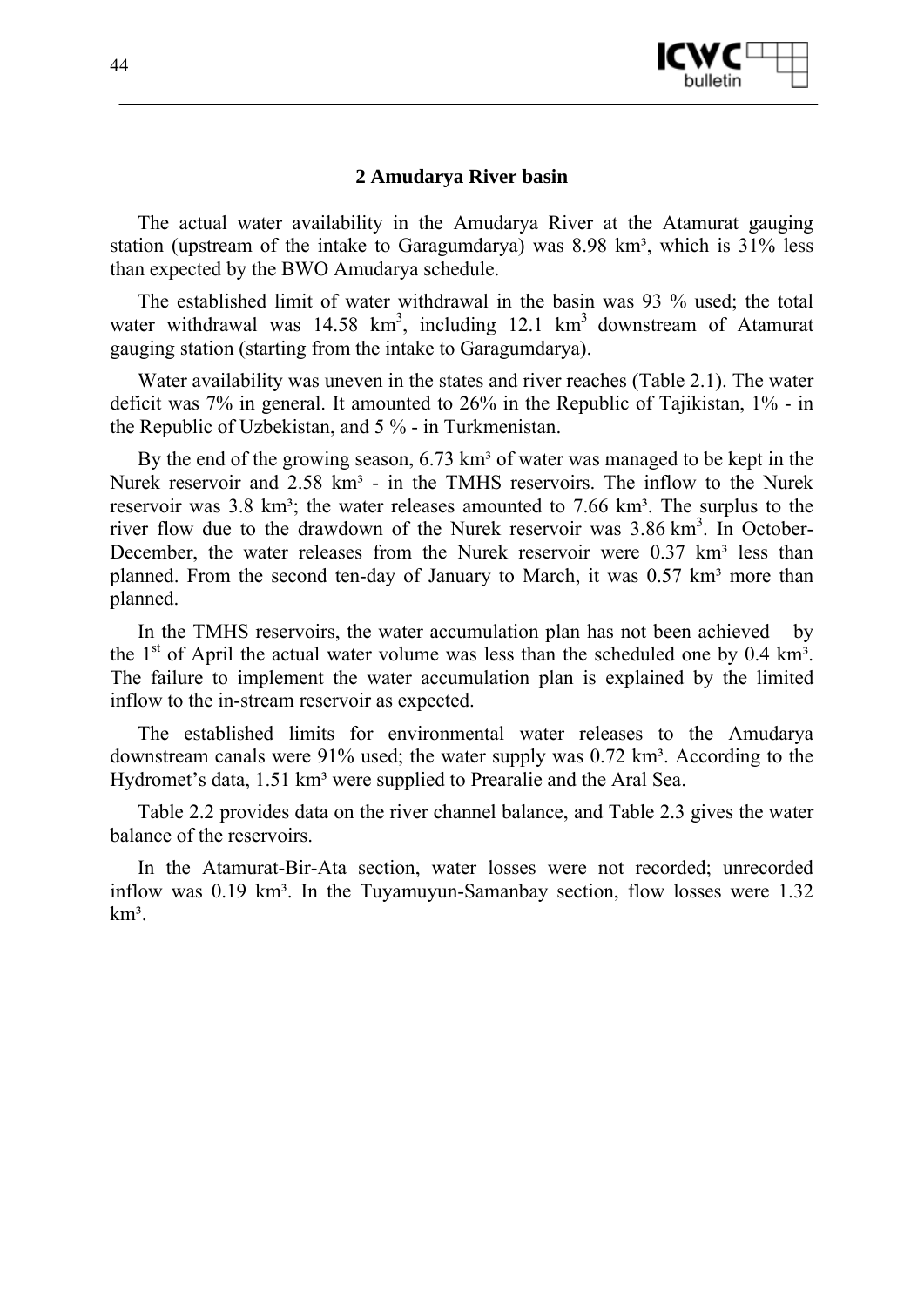

Table 2.1

# **Water availability in the Amudarya River basin countries for the non-growing season 2016-2017**

| $N_2$          | Water user                              | Water volume, km3  |               | Water<br>availability,<br>$\frac{0}{0}$ | Deficit (-),<br>surplus $(+)$ ,<br>km <sup>3</sup> |
|----------------|-----------------------------------------|--------------------|---------------|-----------------------------------------|----------------------------------------------------|
|                |                                         | limit/<br>schedule | actual        | season                                  | season                                             |
| 1              | Total water withdrawal                  | 15.73              | 14.58         | 93                                      | $-1.15$                                            |
| $\overline{2}$ | Water withdrawal by state:              |                    |               |                                         |                                                    |
|                | Kyrgyz Republic                         | $\blacksquare$     | $\frac{1}{2}$ | $\qquad \qquad \blacksquare$            |                                                    |
|                | Republic of Tajikistan                  | 2.88               | 2.11          | 73                                      | $-0.77$                                            |
|                | Turkmenistan                            | 6.50               | 6.24          | 96                                      | $-0.26$                                            |
|                | Republic of Uzbekistan                  | 6.35               | 6.23          | 98                                      | $-0.12$                                            |
| $\overline{3}$ | Downstream of the<br>Atamurat section   | 12.48              | 12.10         | 97                                      | $-0.38$                                            |
|                | of which:                               |                    |               |                                         |                                                    |
|                | Turkmenistan                            | 6.50               | 6.24          | 96                                      | $-0.26$                                            |
|                | Republic of Uzbekistan                  | 5.98               | 5.86          | 98                                      | $-0.12$                                            |
| $\overline{4}$ | By river reaches                        |                    |               |                                         |                                                    |
|                | <b>Upper reaches</b>                    | 3.25               | 2.48          | 76                                      | $-0.77$                                            |
|                | of which:                               |                    |               |                                         |                                                    |
|                | Kyrgyz Republic                         | $\overline{a}$     |               |                                         |                                                    |
|                | Republic of Tajikistan                  | 2.88               | 2.11          | 73                                      | $-0.77$                                            |
|                | Republic of Uzbekistan,<br>Surkhandarya | 0.3700             | 0.3679        | 99                                      | 0.00                                               |
|                | Middle reaches                          | 8.66               | 8.61          | 100                                     | $-0.04$                                            |
|                | of which:                               |                    |               |                                         |                                                    |
|                | Turkmenistan                            | 5.10               | 5.06          | 99                                      | $-0.04$                                            |
|                | Republic of Uzbekistan                  | 3.56               | 3.56          | 100                                     | 0.00                                               |
|                | Lower reaches                           | 3.83               | 3.49          | 91                                      | $-0.34$                                            |
|                | of which:                               |                    |               |                                         |                                                    |
|                | Turkmenistan                            | 1.40               | 1.18          | 85                                      | $-0.22$                                            |
|                | Republic of Uzbekistan                  | 2.43               | 2.30          | 95                                      | $-0.12$                                            |
|                | Sanitary and environmental              |                    |               |                                         |                                                    |
| 5              | releases to canals within               | 0.80               | 0.72          | 91                                      | $-0.07$                                            |
|                | lower reaches                           |                    |               |                                         |                                                    |
|                | Including:                              |                    |               |                                         |                                                    |
|                | Turkmenistan                            | 0.15               | 0.15          | 100                                     | 0.00                                               |
|                | Republic of Uzbekistan                  | 0.65               | 0.57          | 89                                      | $-0.07$                                            |
| 6              | Supply to Prearalie and the<br>Aral Sea | 2.1                | 1.51          | 72                                      | $-0.60$                                            |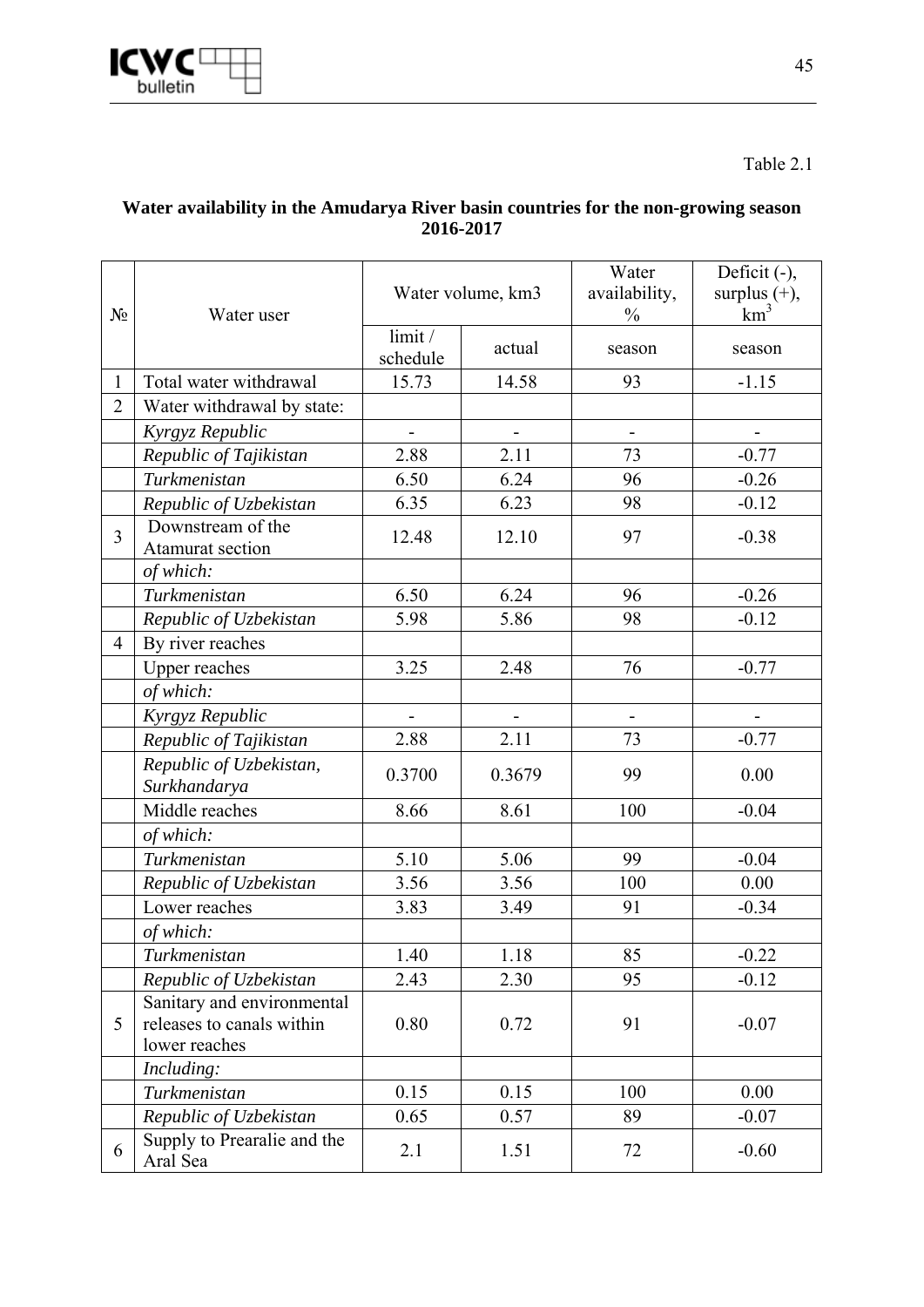

|                                                                                                | Water volume, $km^3$ |                | Deviation     |
|------------------------------------------------------------------------------------------------|----------------------|----------------|---------------|
| Balance item                                                                                   | forecast/<br>plan    | actual         | (actual-plan) |
| 1. Water content of the Amudarya river -<br>non-regulated flow at the Atamurat GS <sup>*</sup> | 12.93                | 8.98           | $-3.95$       |
| 2. Flow regulation in the Nurek reservoir:<br>$accumulation (+) or diversion (-)$              | 4.30                 | 3.86           | $-0.44$       |
| 3. Water diversion (-) in the middle reaches                                                   | $-8.29$              | $-8.61$        | $-0.32$       |
| 4. Return CDF $(+)$ in the middle reaches                                                      | 1.35                 | 1.38           | 0.03          |
| 5. Water losses (-) or unrecorded inflow to<br>the channel $(+)$                               | $-2.33$              | 0.19           | 2.52          |
| % of flow at the Atamyrat GS<br>conditional                                                    | 13                   | $\overline{2}$ | $-12$         |
| 6. Flow at the Bir-Ata GS                                                                      | 7.96                 | 5.81           | $-2.15$       |
| 7. Flow regulation by TMHS:<br>$accumulation (+)$ or diversion $(-)$                           | $-1.85$              | 0.33           | 2.18          |
| 8. Water releases from TMHS (including<br>water diversion from the reservoir)                  | 6.79                 | 6.14           | $-0.65$       |
| 9. Water diversion, including from TMHS<br>(-) in lower reaches                                | $-4.24$              | $-3.49$        | 0.76          |
| 10. Return CDF $(+)$ in lower reaches                                                          | 0.00                 | 0.00           | 0.00          |
| 11. Emergency and environmental water<br>releases to canals (-)                                | $-0.80$              | $-0.72$        | 0.07          |
| 12. Runoff losses (-) or unrecorded inflow<br>to the channel $(+)$                             | $-0.49$              | $-1.32$        | $-0.83$       |
| % of flow at the Tuyamuyun GS section                                                          | 12                   | 30             | 18            |
| 13. Supply to Prearalie and the Aral Sea<br>(Samanbay GS)                                      | 0.58                 | 0.61           | 0.02          |
| <b>TOTAL</b> losses:                                                                           | $-2.81$              | $-1.13$        | 1.69          |
| % of water content                                                                             | 16                   | 9              | $-8$          |

# **The Amudarya River channel water balance for the non-growing season 2016-2017**

\* Minus water diversions (Tajikistan and Surkhandarya province) in upper reaches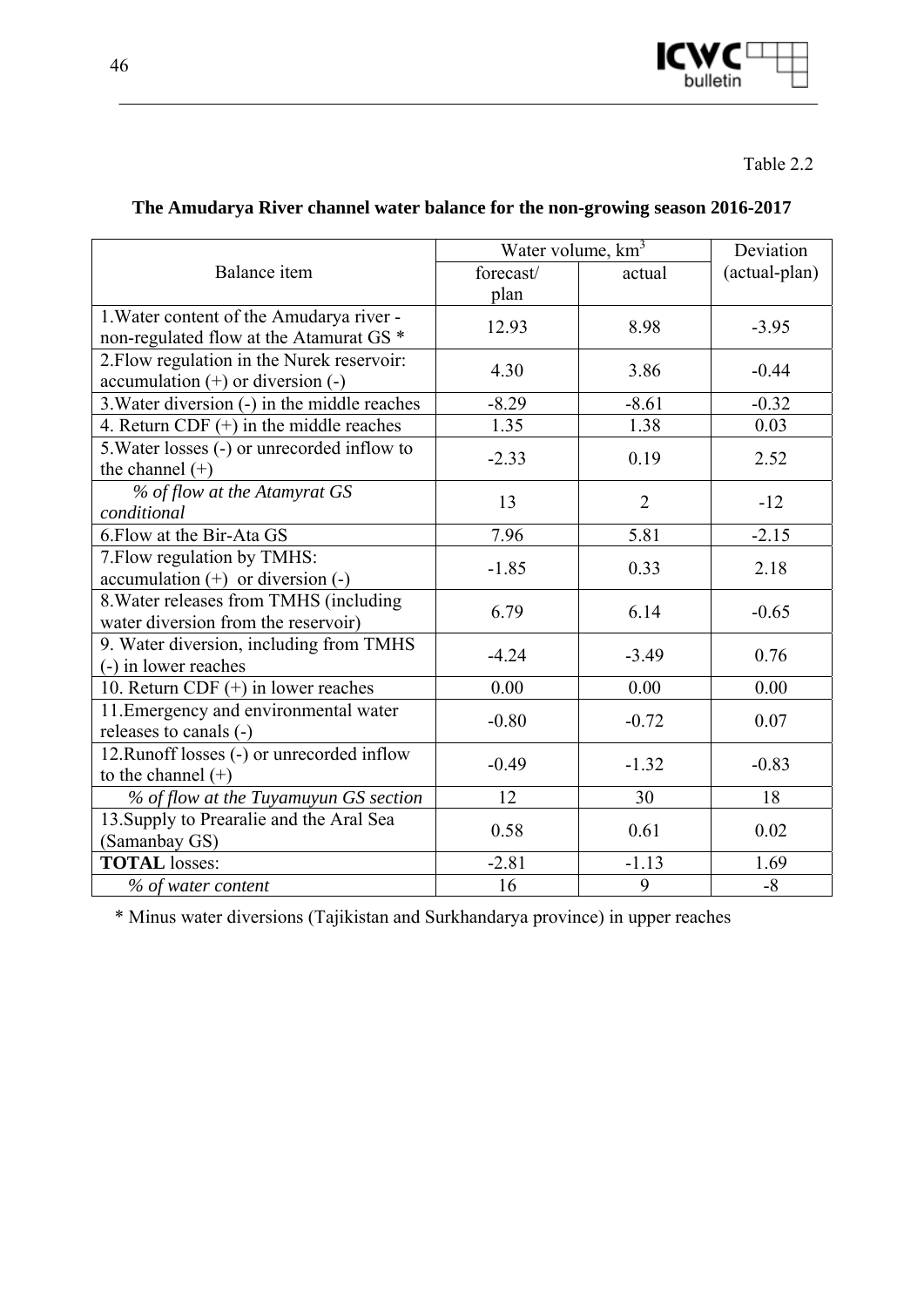

Table 2.3

### **Water balance of the reservoirs in the Amudarya River basin for the non-growing season 2016-2017**

| Balance item                                                                             | Water volume, km <sup>3</sup> |        | deviation         |
|------------------------------------------------------------------------------------------|-------------------------------|--------|-------------------|
|                                                                                          | forecast/plan                 | actual | (actual-<br>plan) |
| 1 Nurek reservoir                                                                        |                               |        |                   |
| 2.1 Inflow to the reservoir                                                              | 3.61                          | 3.80   | 0.19              |
| 2.2 Water volume in the reservoir:                                                       |                               |        |                   |
| - beginning of the season (April 1,<br>2016)                                             | 10.57                         | 10.57  | 0.00              |
| - end of September (October 1,2016)                                                      | 6.29                          | 6.73   | 0.44              |
| 2.3 Water releases from the reservoir                                                    | $\overline{7}.90$             | 7.66   | $-0.24$           |
| 2.4 Lateral inflow $(+)$ or losses $(-)$                                                 | 0.02                          | 0.02   | 0.01              |
| % of the inflow to the reservoir                                                         | 0.42                          | 0.55   | 0.14              |
| 2.5 Flow regulation: accumulation $(+)$ or<br>diversion (-)                              | 4.30                          | 3.86   | $-0.44$           |
| <b>TMHS</b> reservoirs<br>$\overline{2}$                                                 |                               |        |                   |
| 2.1 River flow at Bir-Ata GS                                                             | 7.96                          | 5.81   | $-2.15$           |
| 2.2 Water losses at Bir-Ata GS-Tuyamuyun<br>GS section (-)                               | $-1.85$                       | 0.33   | 2.18              |
| 2.3 Water volume in the reservoirs:                                                      |                               |        |                   |
| - beginning of the season (April 1,<br>2016)                                             | 2.75                          | 2.75   | 0.00              |
| - end of September (October 1,2016)                                                      | 2.98                          | 2.58   | $-0.40$           |
| 2.4 Water release from the hydroscheme                                                   | 6.111                         | 6.14   | 0.03              |
| of which:                                                                                |                               |        |                   |
| - release to the river                                                                   | 4.037                         | 4.45   | 0.41              |
| water diversion                                                                          | 2.074                         | 1.69   | $-0.39$           |
| 2.5 Unrecorded inflow $(+)$ or water losses $(-)$                                        | $-1.62$                       | 0.17   | 1.78              |
| including %of inflow to the reservoir                                                    | 20                            | $-3$   | $-23.18$          |
| 2.6 Flow regulation: accumulation $(+)$ or<br>diversion $(-)$                            | $-1.85$                       | 0.33   | 2.18              |
| <b>TOTAL</b> flow regulation by the reservoirs:<br>$accumulation (+)$ or diversion $(-)$ | 2.45                          | 4.19   | 1.75              |
| <b>TOTAL</b> losses (-), unrecorded inflow $(+)$                                         | $-1.60$                       | 0.19   | 1.79              |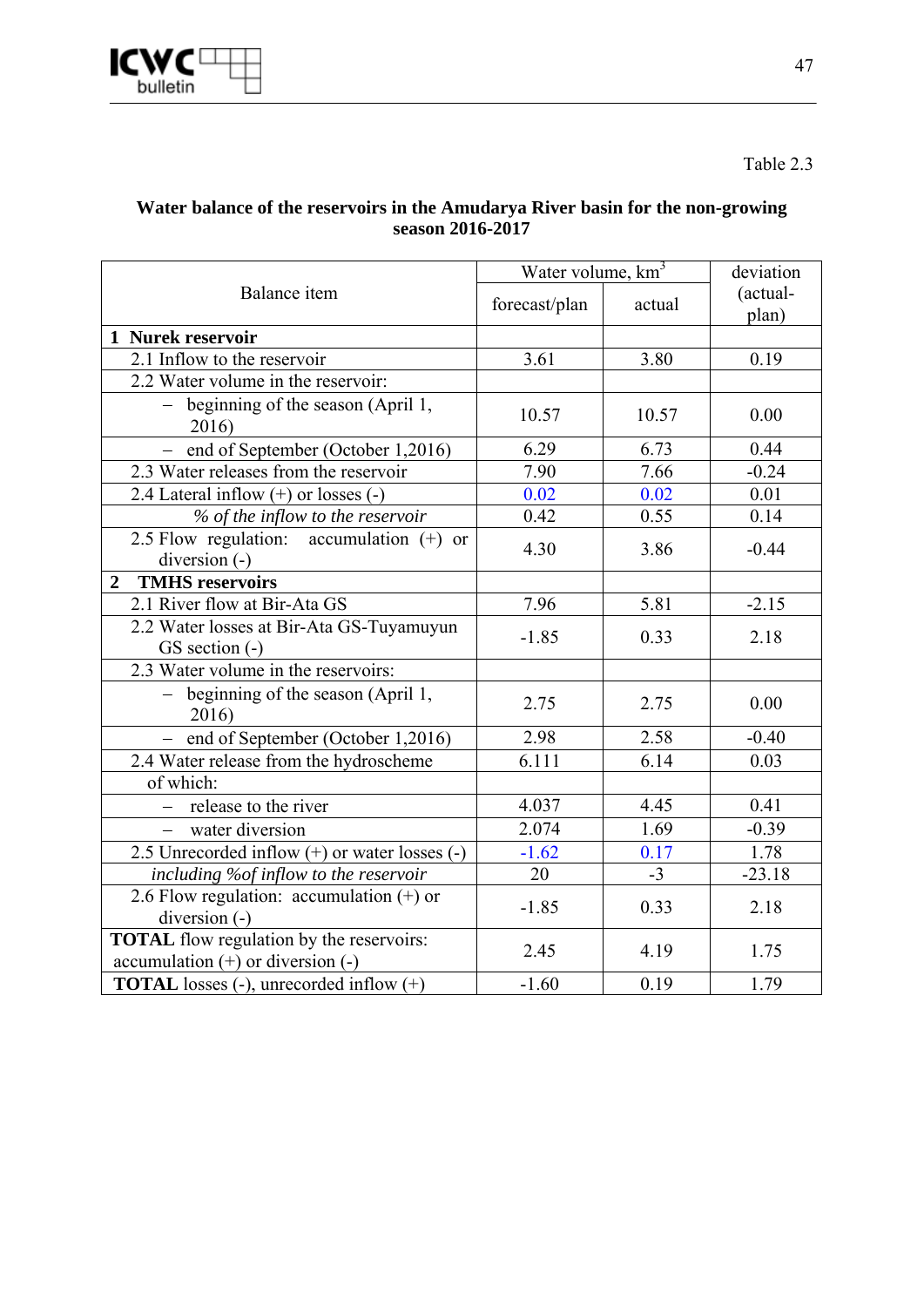

# **INTERNATIONAL EECCA NWO CONFERENCE "CHALLENGES OF RIVER BASIN MANAGEMENT IN THE CONTEXT OF CLIMATE CHANGE"**

The International Conference of the EECCA NWO "Challenges of River Basin Management in the context of Climate Change" was held in premises of the Russian Research Institute of Hydraulic Engineering and Land Reclamation (VNIIGiM) on 18- 19 May 2017 in Moscow. The Conference brought together researchers and experts from many countries, including Russia, Belarus, Moldova, Azerbaijan, Armenia, Kazakhstan, Kyrgyzstan, Tajikistan, Uzbekistan, France, Switzerland, and Austria.

The focus areas of the Conference included:

- transboundary river basin cooperation,
- sustainable water management and adoption of information-communication technologies (ICT) at basin level,
- adaptation of water management to climate change and anthropogenic impact,
- water-food production-hydropower-environment nexus,
- SMART-water,
- water supply and sanitation,
- river basin reclamation issues

Opening speech by EECCA NWO President Prof. D.V.Kozlov.

*Welcoming addresses:* 

- V.A. Zhukov, Director, Land Reclamation Department, Ministry of Agriculture, Russian Federation
- A.A.Filtchakova, Head, Moscow-Oksk Basin Water Administration
- B. Libert, Regional Advisor for Environment, UNECE
- JF Donzier, Permanent Technical Secretary INBO
- EECCA NWO Executive Secretary Prof. V.A.Dukhovniy Report on EECCA NWO activity in 2016 - first quarter 2017
- B.M. Kizyaev, Chief Research Officer, VNIIGiM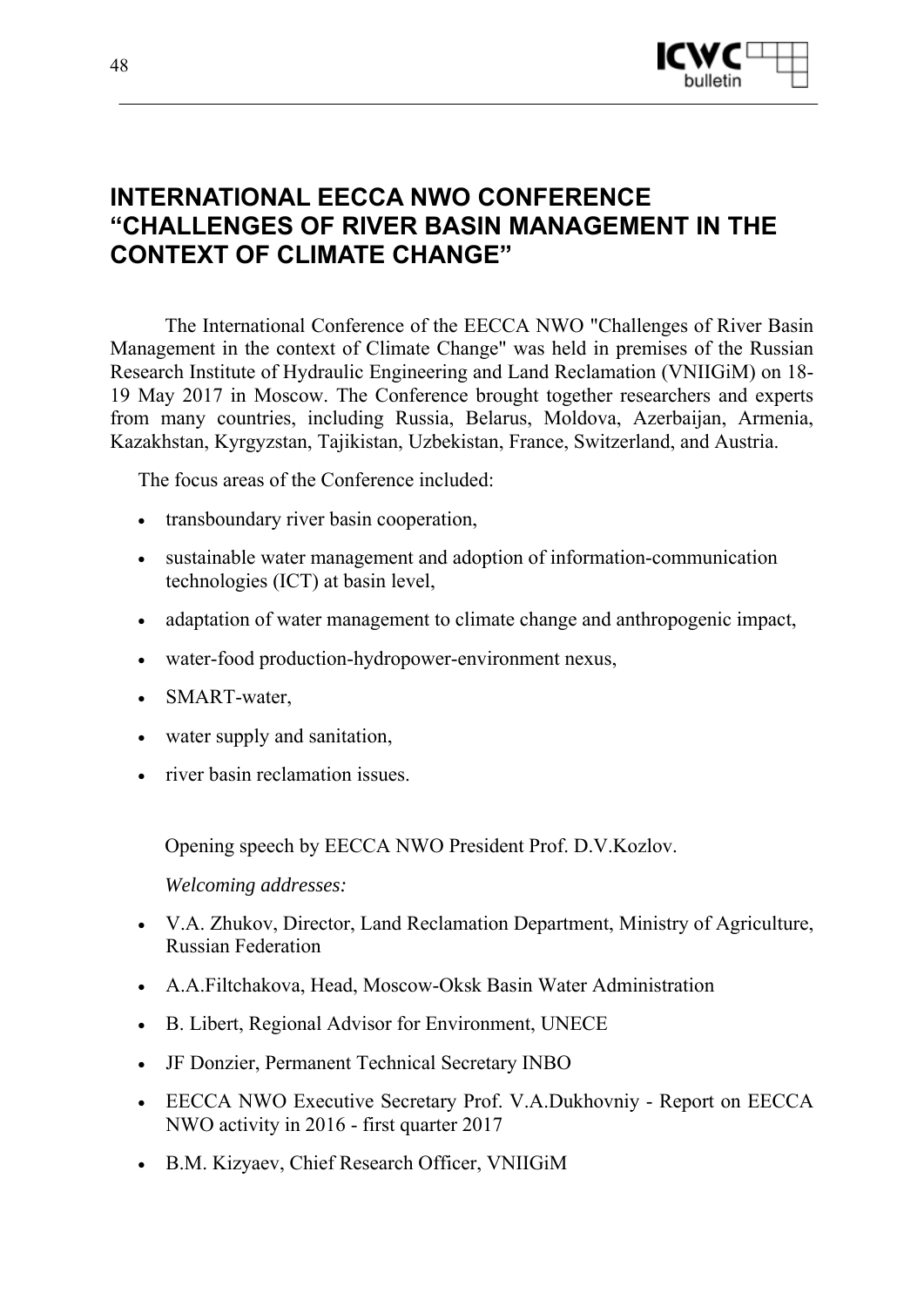

- N.A. Sukhoy, Chairman of the Board, Union of Water and Land Reclamation **Experts**
- T.M.Belyakova (CIS Executive Committee) Regarding the Concept on cooperation of CIS member states on land reclamation and integrated use of interstate water bodies and the First Priority Measure Plan for its implementation

### *Key speakers*

JF Donzier (INBO, France) Presentation of INBO activities with focus on adaptation to climate change

V.A. Dukhovny (Secretariat EECCA NWO/SIC ICWC) The future: water saving and cooperation

T. Efimova (OECD) and M. Sutter (UBA, Austria) Presentation of EUWI+East project supporting implementation of WFD

### **SESSION 1: National Strategy for adaptation to CC, River basin management plans, transboundary basins**

### *Key speakers*

B. Libert (UNECE) UNECE projects on adaptation of transboundary basins to climate change

P. Polad-Zade (JSC Vodstroy, Russia) Tasks of efficient water use in the face of global challenges

*Presentation of relevant case studies by country representatives* 

M.G. Morozov (RosNIIVH, Russia) Water strategy as a tool of water resources management

G. Tilyavova (BWO Amudarya) Transboundary cooperation in the Amudarya River Basin

A.R. Uktamov (BWO Syrdarya) Transboundary cooperation in the Syrdarya River Basin

# **SESSION 2: Practical measures for adaptation to CC in basins in line with the concept of water-food-hydropower-environment nexus**

### *Key speakers*

JF Donzier (INBO) European directives and adaptation to climate change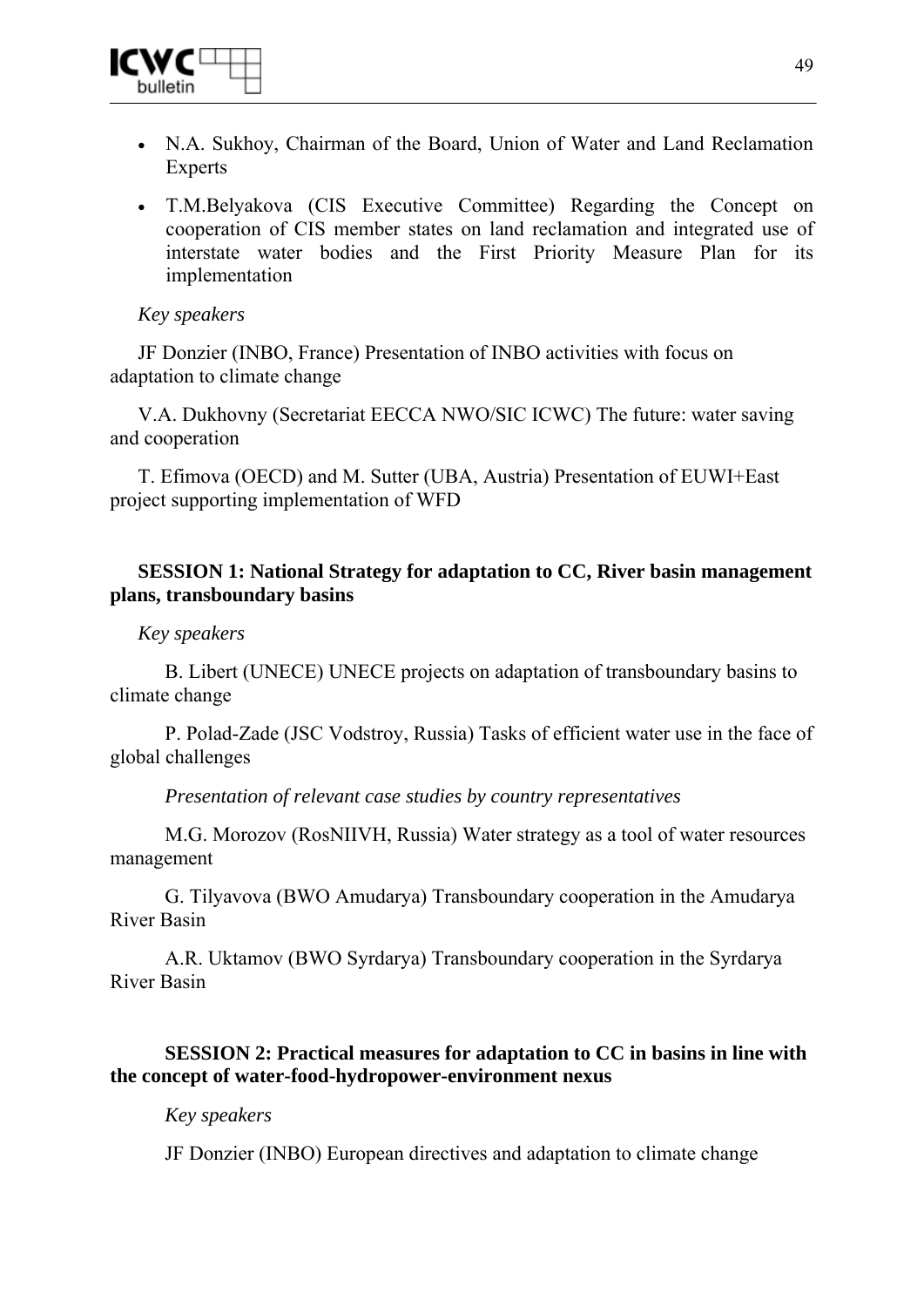

B. Libert (UNECE) UNECE nexus assessments in transboundary basins

### *Presentation of relevant case studies by country representatives*

G.V. Stulina (SIC ICWC) Usage of the positive effects of climate change in the basin in modeling crop water requirements

N.N. Balgabayev (KazNIIVH, Kazakhstan) Efficient water management in Kazakhstan

Ya.E. Pulatov (Institute of water problems, hydropower engineering and ecology of Academy of Sciences of the Republic of Tajikistan) Water resources and irrigated agriculture in the context of climate change in Tajikistan

V.A. Omelianenko (National Information Agency "Nature", Russia) Russia's river basins in climate change context

R.M. Сorobov (Eco-TIRAS, Moldova) Lessons learnt from the assessment of river basin vulnerability to climate change and elaboration of common adaptation strategy by the example of Dnestr basin

### **SESSION 3: Supporting the development of operational Basin Organisations and efficient networking**

### *Key speakers*

P. Henry de Villeneuve (OIEau, France) Steps for developing Basin **Organisations** 

Y. Videnina (OIEau) Stakeholders and public participation in line with WFD requirements

*Presentation of relevant case studies by country representatives* 

D.V. Kozlov (Russian State Agrarian University) Current issues of water management and engineering in Russia

A. Inosemtseva (CAREC, Kazakhstan) CAREC activity on water resources management: progress and prospects

A.L.Buber (VNIIGiM named by A.Kostyakov, Russia) Development of strategic and operation plans for Volgian-Kamsk reservoir management in the context of climate change

**SESSION 4: Monitoring for sustainable water management and implementation of data flow management and information-communication technologies (ICT) at basin level**

### *Key speakers*

JF Donzier (INBO) Importance of organisation and management of water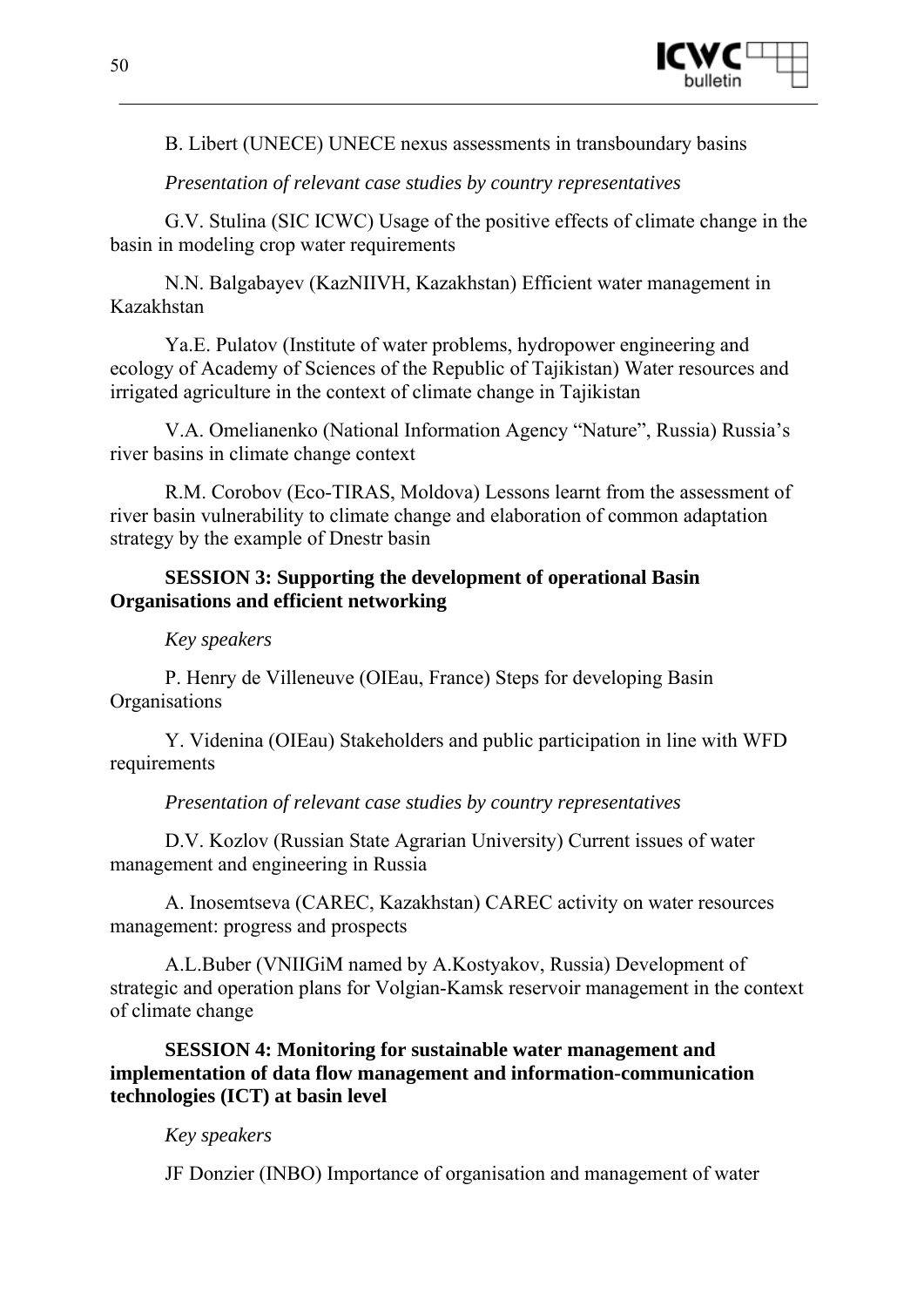

related data

M. Sutter (UBA, Austria) Example of WFD compliant monitoring

*Presentation of relevant case studies by country representatives* 

M.Yu. Kalinin (Association of river guardians "Eco-Krones", Belarus) Belarus towns' influence on surface water in transboundary river basins of the Baltic Sea

J. Mukhatov (Shu-Talas Basin Commission Basin Inspection for Water Use Regulation and Protection, Kazakstan) Water resource management in Shu-Talas River Basin in the context of climate change

A. Karlykhanov (Aralo-Syrdarya Basin Inspection for Water Use Regulation and Protection, Kazakstan) Transboundary cooperation in the Syrdarya River Basin

B.O. Askaraliev (Kyrgyz National Agrarian University ) Sustainable management of water in irrigation systems of the Sokoluk River Basin, Shu depression in Kyrgyzstan

# **SESSION 5: Role of economic analysis and financial mechanisms for sustainable basin planning**

# *Key speakers*

T. Efimova (OECD) Use of economic analysis and deployment of economic instruments

P. Henry de Villeneuve (OIEau) Financing the Program of Measures included in RBMPs

# *Presentation of relevant case studies by country representatives*

A.Row (KazNAU, Kazakhstan) Effects of climate and anthropogenic load on flow quality in the river basins of rice-growing areas in the South Kazahkstan

Finally, the Conference adopted the resolution.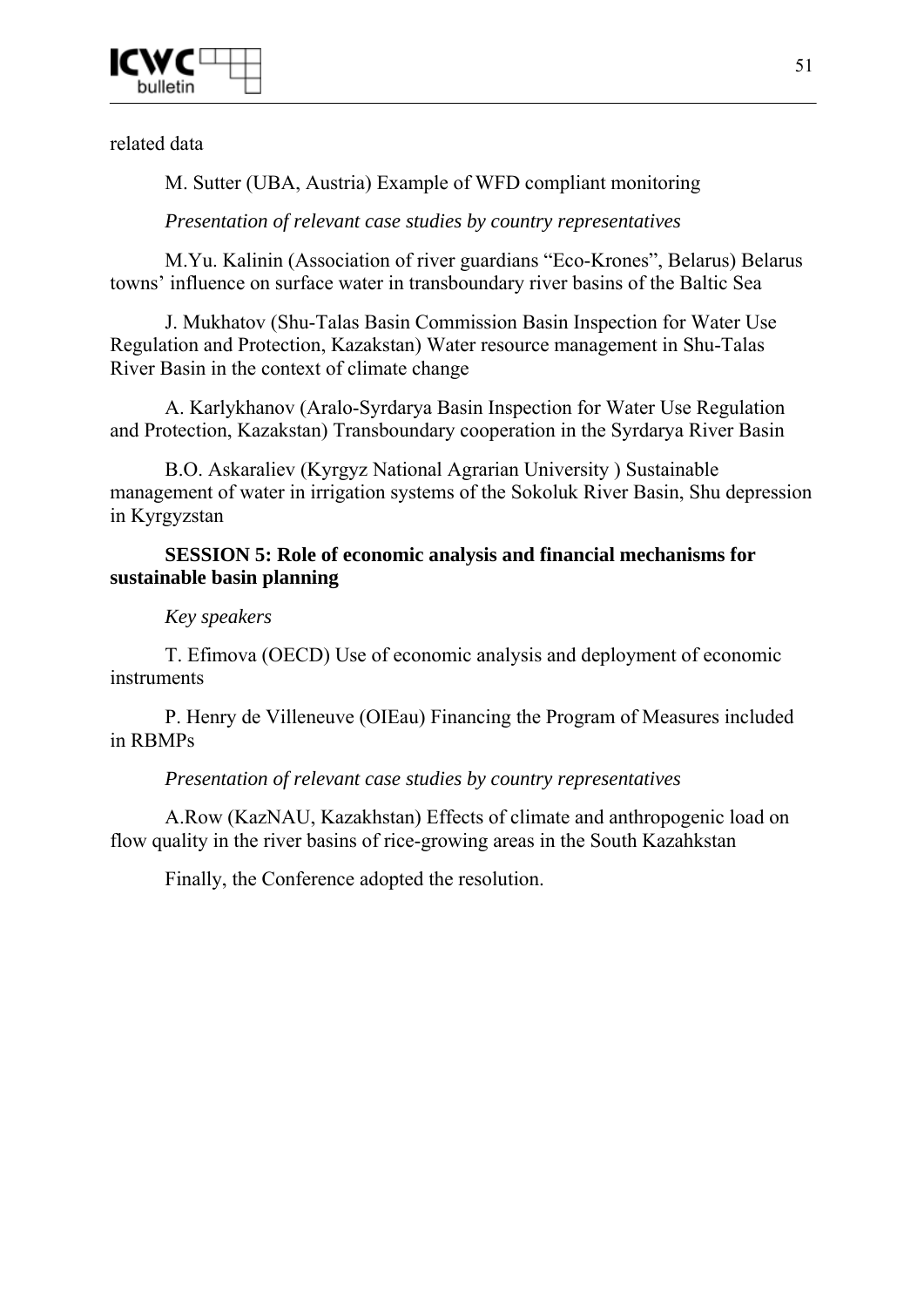

# **EECCA NWO CONFERENCE RESOLUTION CHALLENGES OF RIVER BASIN MANAGEMENT IN CONTEXT OF CLIMATE CHANGE**

The participants of the International Conference "Challenges of River Basin Management in the context of Climate Change" gathered in Moscow on 18-19 May 2017 within the framework of the Network of Water-Management Organizations from Eastern Europe, Caucasus, and Central Asia (EECCA),

having discussed urgent issues in the following focus areas:

- National strategies for adaptation to climate change, river basin management plans, transboundary basins;
- Practical measures for adaptation to CC in basins including in line with the concept of water-food-hydropower-environment nexus;
- Supporting the development of operational Basin Organisations and efficient networking;
- Monitoring for sustainable water management and implementation of data flow management using , information-communication technologies (ICT) at basin, national and transboundary levels to develop operational Water Information Systems (WIS) for decision making;
- Role of economic analysis and financial mechanisms for sustainable basin planning;
- Land reclamation issues in river basins; protection and restoration of wetlands and aquatic ecosystems;
- Control of water demands and strengthening efficient uses of water.

have agreed that:

- The challenges related to climate change and its consequences (floods, droughts, aquatic ecosystem destruction, etc.) become more acute for the water sector. In this context, the Paris Pact on water and adaptation to climate change in the basins of rivers, lakes and aquifers, promoted by INBO and UNECE at UNFCCC COP21 in December 2015, offers practical measures through:
	- o enhanced work for capacity building and knowledge generation among the staff of water-management organizations and the general public;
	- o adaptation of the water sector to climate change, mainly at river basin level;
	- o strengthened governance;
	- o adequate financing.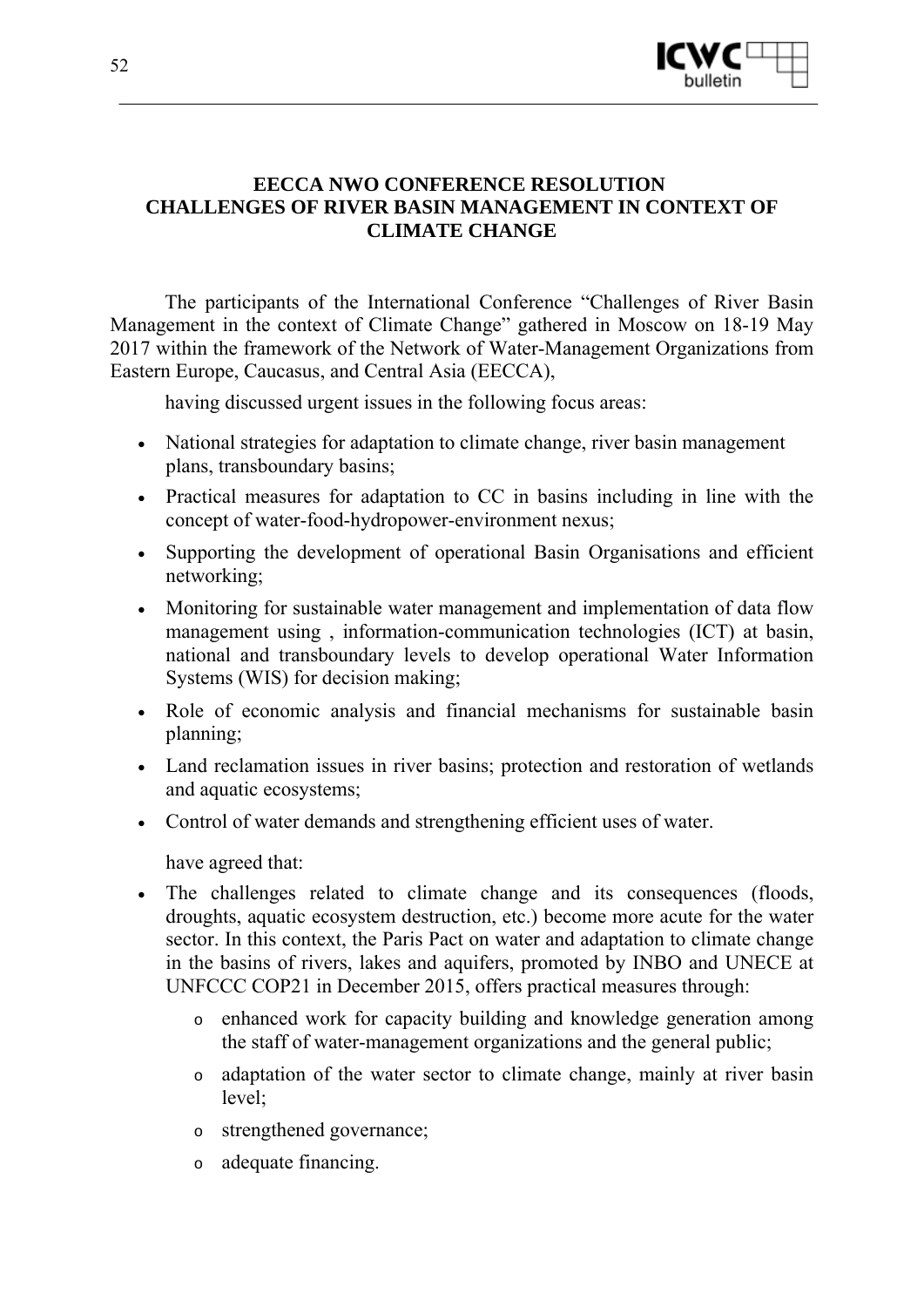

- Of particular note is the role the UNECE Water Convention and its task-force on water and climate play in the development of adaptation strategy for transboundary river basins by preparing guidelines, implementing projects, and exchanging experience.
- There is a considerable value and potential of engaging economic development sectors into a dialogue about management and use of resources. In this respect the efforts by UNECE in developing dialogues and assessments on water-foodhydropower-environment nexus in transboundary basins thus facilitating cooperation among concerned parties in various sectors were highlighted.
- Particular measures for adaptation to climate change include the following:
	- o the need for better application of long-term flow forecasts and the longterm planning of multi-year regulation on the basis of more accurate forecasts and IWRM.
	- o In line with IWRM, it is necessary to enhance participatory governance and involve energy, Inland transport, agriculture, tourism fishery, hydrometeorological, and environmental organizations in the activities of basin organizations.
	- o Moreover, it is necessary facilitate the creation and strengthening of basin councils or committees and to develop a network of basin councils representing the interests of all water using and water supply sectors that would be able to assume coordination and supervision over management;
	- o the river basin water management to be sustainable requires that the long-term strategic tools be implemented on the basis of prospective assessment for 15-20 years and a set of measures be developed to overcome potential demographic and climate challenges.
	- water conservation is the most powerful adaptation mechanism. The tools that could be used include:
		- selection of appropriate crop patterns;
		- full use of irrigation area;
		- **•** revision of hydromodule zoning and irrigation regimes;
		- reduction of productivity losses by using programming methodology;
		- reduction of salinized areas and, consequently, leaching requirements;
		- selection of appropriate irrigation techniques, including drip irrigation;
		- IWRM as a whole;
		- **improvement of water accounting;**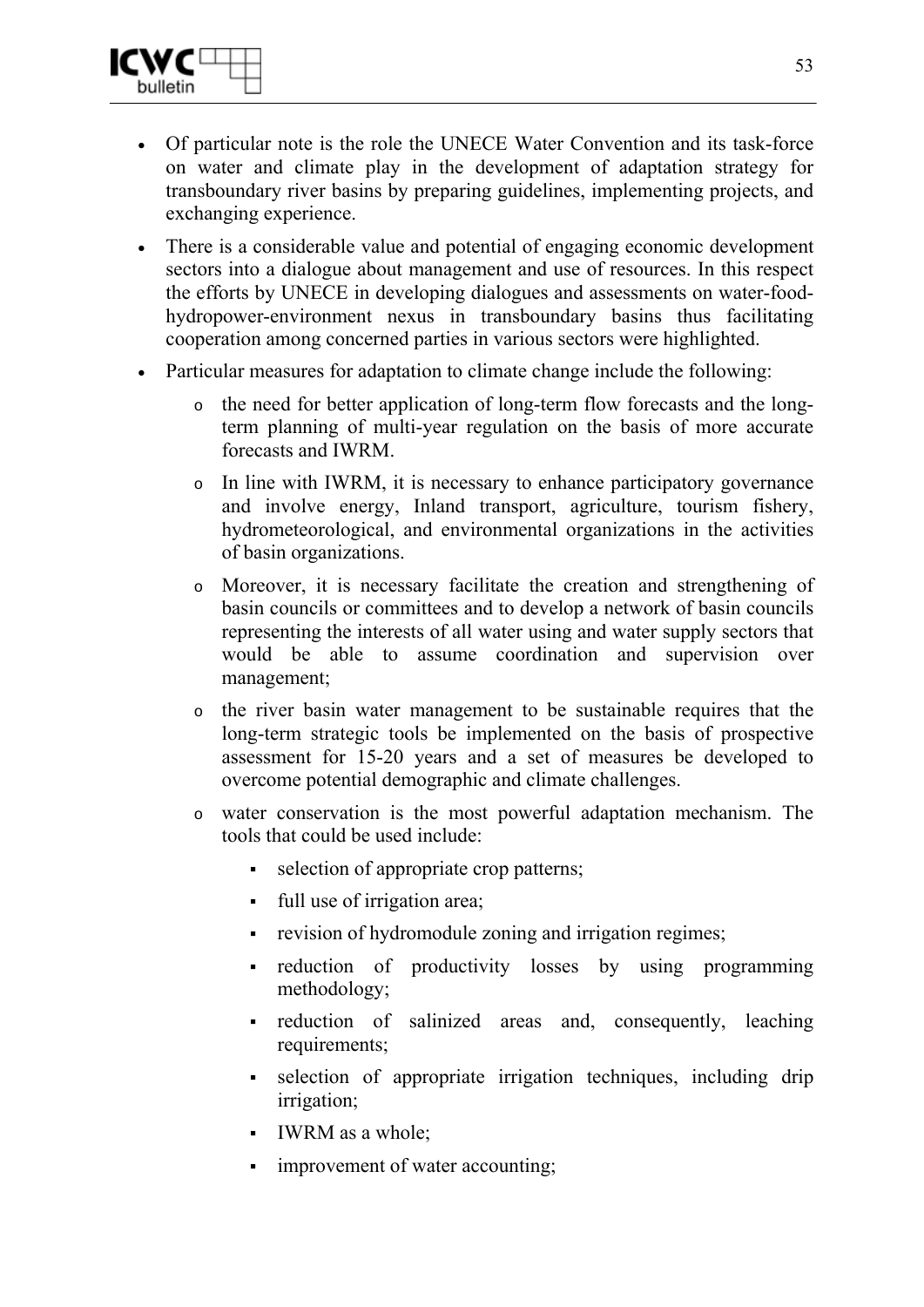

- use of treated wastewater and saline water;
- agricultural extension services;
- **production of less water intensive crops;**
- implementation of all kind of Natural Water Retention Measure.

While underlining the importance of professional unity, information exchange and best practices dissemination maintained within EECCA NWO, the participants stressed the Network's achievements in 2016-2017 including:

- organization of the conference of "Cultural and Educational Issues related to Water Management in the EECCA Countries" in Almaty on the 9th of February 2016 and the round-table for discussion of the ways to improve activities of the Network (February 10, 2016);
- events dedicated to 50 years since initiation of the ambitious program "Largescale reclamation of land for higher and sustainable yields of grain and other crops" (Moscow, June 2016);
- XIV International scientific-practical symposium "Clean water of Russia 2017" (Yekaterinburg, April, 2017);
- issue of Network's information collections and scientific publications, including the collection of scientific papers "Cultural and educational issues related to water management in the EECCA countries";
- further development of the Central Asian knowledge portal CAWater-Info (cawater-info.net) - as part of the system of uniform tools for implementation of IWRM that are adapted to specific conditions of water management in river basins with different water stresses in arid and semi-arid zones of EECCA countries.

The participants agreed on the necessity to strengthen activities on:

- increasing availability of water information;
- exchange of information on best practices and effective technologies for rational water use and decreased water pollution and exhaustion;
- development of (regional and national) knowledge hubs with the task to assist water users at different levels of water hierarchy;
- involvement of basin organizations in the Network's activity;
- training workshops and study tours to learn best practices and exchange experience and knowledge on water management.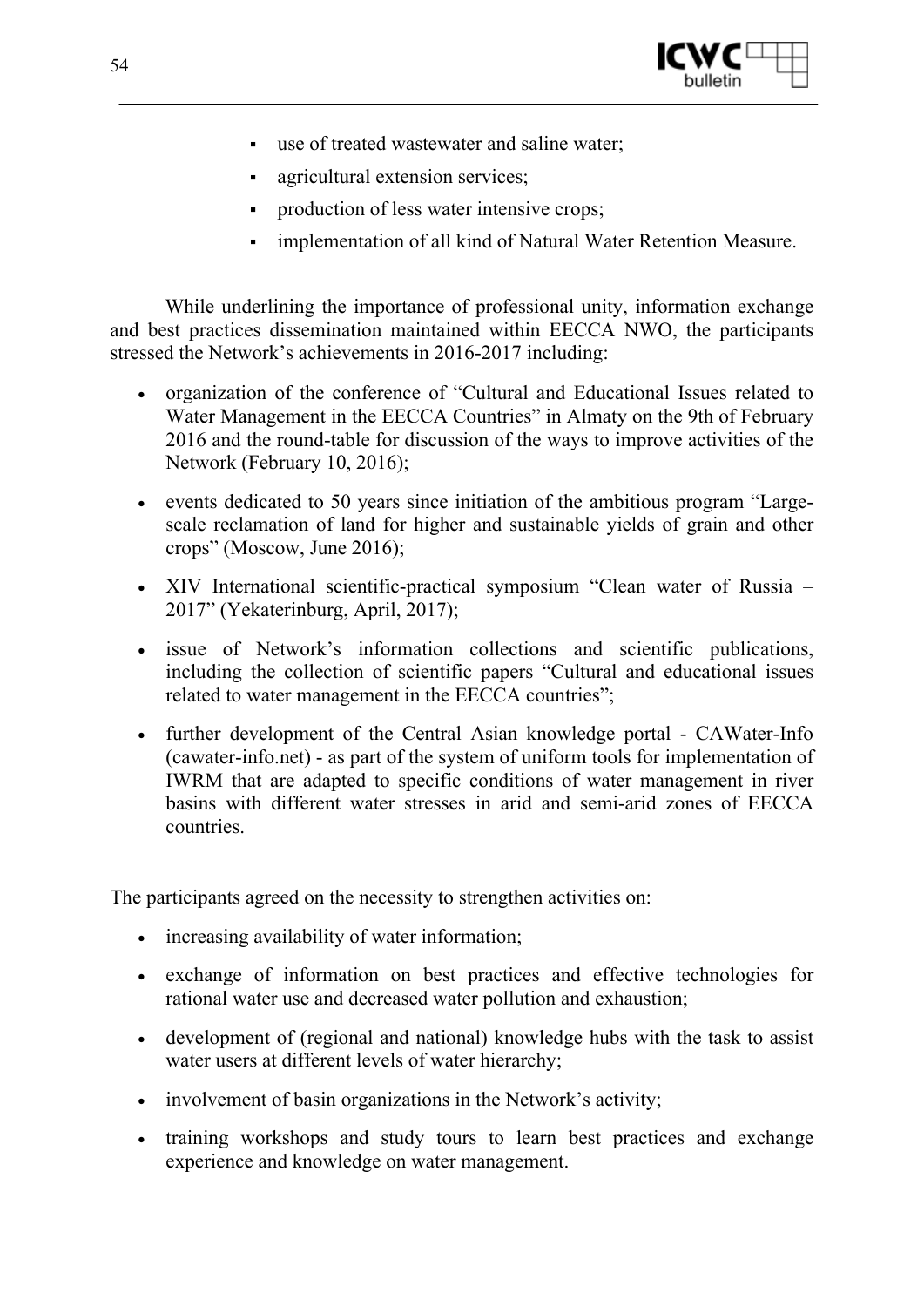

They expressed a strong interest in the European Union Water Initiative plus for the Eastern Partnership in 6 EECCA Countries and wished to be informed of the results of this project.

In the context of the above mentioned, the participants deemed it necessary to deepen joint activities of the Network by:

- keeping submitting on a regular basis information on national events in the area of water management and information on new publications, software, methodologies and training materials in order to raise awareness among water professionals and encourage water sector development in EECCA;

- enhancing cooperation with national focal points of international networks and organizations, such as Global Water Partnership (GWP), International Commission on Irrigation and Drainage (ICID), Europe-INBO and CEENBO and others.

The participants proposed to organize the next Network's conference in 2018 on the theme "Land reclamation in the EECCA countries in XXI: problems and solutions" and discuss the following:

- new approaches and technology for reclamation of land, more effective use of water, and prevention of soil salinization;
- prospects of irrigated agriculture development through innovations;
- application of up-to-date information technologies for monitoring and assessment of irrigated land.

The participants expressed high interest in the participation of representatives of EECCA basin organizations and national authorities in next international events such as Europe-INBO international conferences in Dublin (Ireland) in September 2017 and in Sevilla (Spain) in October 2018 and in the 8th World Water Forum in March 2018 in Brasilia (Brazil) and asked for financial support in traveling from organizers and donors.

The participants thanked the Government of Russia, UNECE and the International Network of Basin Organizations (INBO) for assistance provided to the Network, including in organization of this Conference, and seek for the continuance of financial support to core activities of the Network.

The participants also appreciated very much the assistance rendered by the A.N.Kostyakov Russian Research Institute of Hydraulic Engineering and Land Reclamation in preparation and organization of the Conference.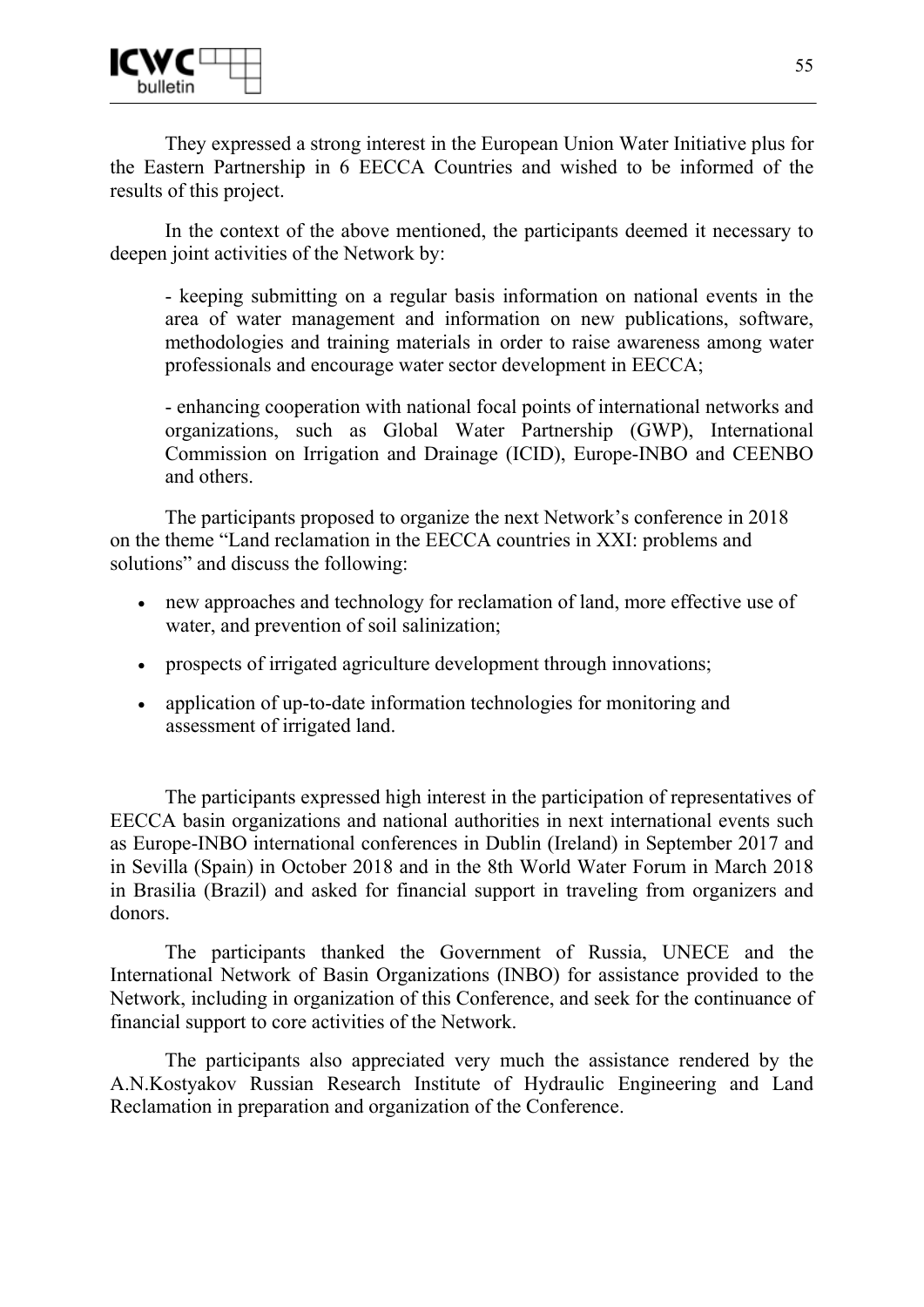

# **FIRST INTERNATIONAL ARAL FORUM OF SUSTAINABLE DEVELOPMENT**

On May 30-31, 2017, the first International Aral Forum of Sustainable Development was held in Kyzylorda, Republic of Kazakhstan. Gulshara Abdylkalikova, the State Secretary of the Republic of Kazakhstan, Krymbek Kusherbayev, akim (mayor) of the province, parliamentarians of Kazakhstan, heads of central and local authorities of Kazakhstan and Central Asian countries, heads of diplomatic missions in Kazakhstan, representatives of international organizations, scientists, and experts took part in the Forum.

In the opening speech, akim of the province Krymbek Kusherbayev referred to the President Nursultan Nazarbayev who underlined that the Aral Sea problem was not a problem just of one region and country. At present, it became the global problem to be solved through joint efforts of all the countries in the world.

On January 18, 1992, the Supreme Council of the Republic of Kazakhstan adopted a resolution "On immediate measures for radical improvement of living conditions of communities in Prearalie". Twenty-five years passed; a lot has changed. Economy of the country is under dynamic growth; living standards of communities were improved. Thanks to the implementation of the first phase of the "Regulation of the Syrdarya River channel and preservation of the Northern Aral Sea" project initiated by the President of Kazakhstan, Prearalie today is experiencing its rebirth. To compare, at the start of the project, Aralsk was 75 kilometers away from the Sea, today it is 17 kilometers. Water has brought life; salinity of the sea water has significantly decreased; fishery is restored. In just 4 years, fish production increased by 65%, processing  $-2.5$  times, and export  $-3$  times. Environmental conditions are gradually improved.

According to Mr. Kusherbayev, however, one should admit that environmental factors of the Aral crisis were exacerbated by anthropogenic ones. Oil production developed very actively; uranium mines were extended. The influence of the "Baykonur" cosmodrome on environment is not studied.

During 25 years, the region has achieved substantial environmental, economic, and social development. The mayor noted that people hardly realize the consequences and responsibility for the generation born in these years and future generation in Prearalie.

Along with unbiased and comprehensive assessment of the current situation, identification of the most acute problems, joining of efforts in the implementation of programs, and strengthening of partnership relations, the Forum will contribute not only to the saving and rehabilitation of the Aral Sea, but also to the well-being of future generations. Only by joining efforts and most importantly not ignoring the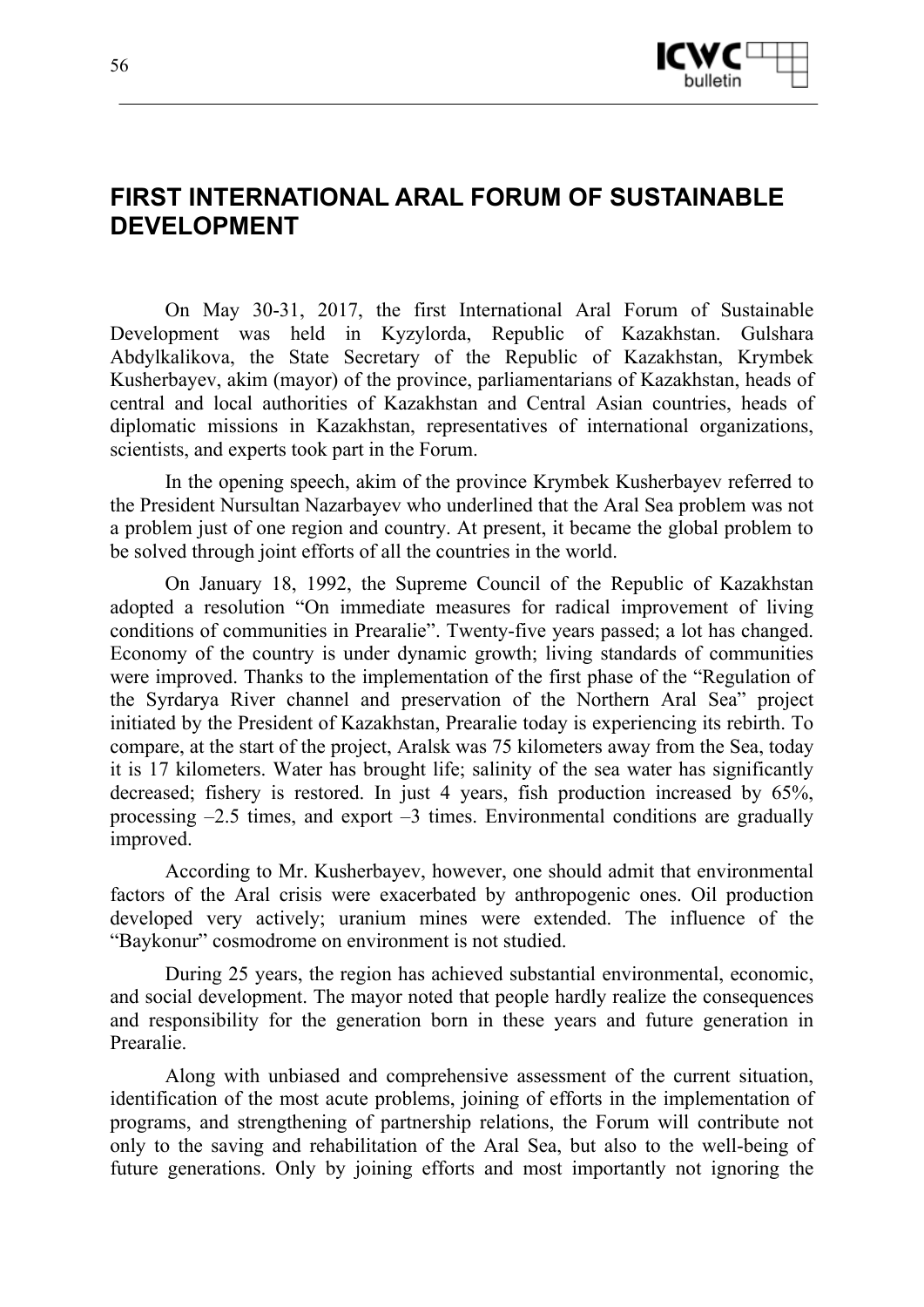

problems, one can rely on real success in creating favorable conditions for people, as well as prevent negative environmental changes, and ensure sustainable development of the countries.

Mr. Kusherbayev expressed confidence that the Forum would be held in a constructive manner, integrate experiences accumulated in environment protection and facilitate joint efforts of experts to protect environment and preserve its unquantifiable values.

According to Gulshara Abdylkalikova, the tragedy of the Aral Sea symbolizes one of the most serious environmental disasters of the planet. It is a common responsibility of the global community to combat its consequences. Everybody knows that the disaster has adverse environmental and climate, social and economic, and humanitarian consequences. It seriously threatens sustainable development, health and future prospects in the Central Asian region. That is why, the President Nursultan Nazarbayev in his program article "Outlook on the Future*:* Modernization of Public Consciousness" focused on pragmatism, which is based on knowing definitely of national and personal resources, their efficient use, and ability to plan one's future.

The International Fund for the Aral Sea Saving has been the space that unites the Central Asian countries for 24 years. It was in Kyzylorda that the heads of Central Asian countries signed an agreement on joint efforts to address problems in the Aral Sea and Prearalie in March 1993.

Under IFAS, two programs were developed and implemented to improve environmental situation in the Aral Sea basin. At present, the third program is implemented. Kazakhstan carries out systematic work to address the common problem. The Northern Aral Sea was restored with the financial support of the World Bank. The State Secretary expressed gratitude to international organizations, countries, and experts for their support.

However, there are serious challenges and tasks ahead. The State Secretary expressed hope for a serious support of the global society to solve the issues.

It was underlined that the Forum was based on principles of sustainable development in solving the regional problems of different character and consequences. Hence, the ways for their solution may not be single-vector. A comprehensive approach is required; it will consider a whole range of issues related to the Aral Sea basin, including energy, environment, public health, and socio-economic development.

Deputy of the Senate of the Kazakhstan' Parliament Bekmyrza Elamanov read out the greeting of the Senate chairman Kasym-Jomart Tokayev.

Ambassador Extraordinary and Plenipotentiary of the Republic of Tajikistan to the Republic of Kazakhstan Alizoda Nazirmad noted that the Forum would continue sustained efforts of the regional countries to raise awareness on environmental and socio-economic problems in Prearalie. Deputy Minister of Agriculture and Water Resources of Turkmenistan Gyuzgeldy Baydjanov underlined that water resources were of great importance for socio-economic development of the countries located in one region and sharing the same waters. Any changes in water use in one of the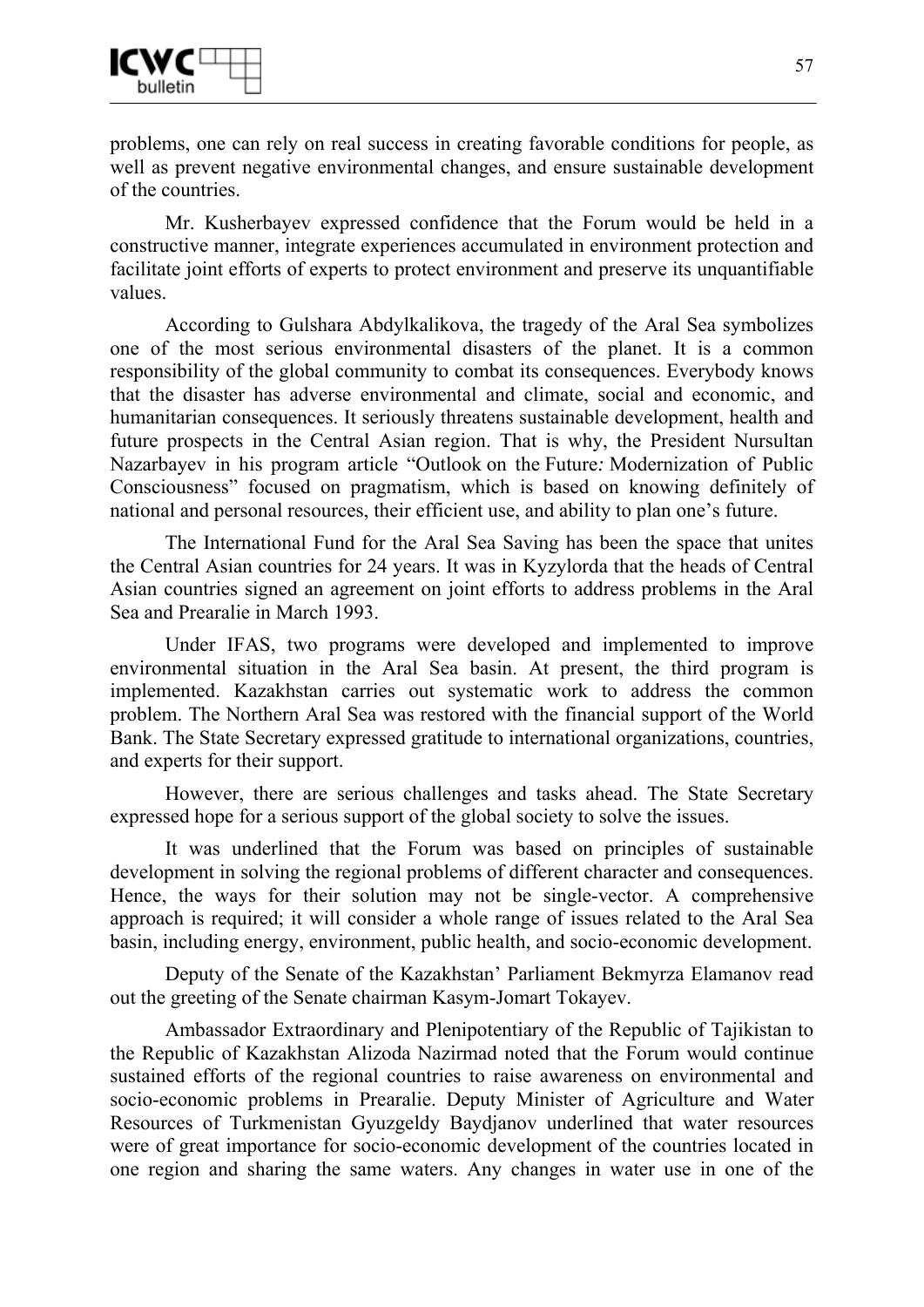

countries impacts the interests of other states. Deputy Minister of Agriculture and Water Resources of the Republic of Uzbekistan Shavkat Khamraev noted wisdom of the heads of state who defined a set of joint tasks to overcome the crisis and ensure environment security in the region and, first, in Prearalie.

At the Forum, Program Analyst at the UNDP Konstantin Sokulskiy and Director of the UNECE Environment Division Marco Kainer made their speeches as well.

In his report, akym of the province focused on the most important aspects of the Aral Sea problem. Kazakhstan pays great attention to the problem, despite complex economic conditions in the country in the first years of Independence and the years followed after the crisis. The President Nursultan Nazarbayev adopted measures to mitigate consequences of the drying Sea in the region, solve problems and develop the Kazakh part of Prearalie.

Akim spoke on speeds of socio-economic development in the province, which is among the leading ones in the state. At the same time, economy cannot develop steadily if a fragile ecological balance is broken. Scientists say that annually million tons of sand, dust, and hazardous aerosols blown from the dried bed of the Aral Sea cover irrigated areas, pastures, and orchards, thus reducing their productivity, withdrawing land from agriculture, worsening environmental condition, and negatively impacting public health. Hence, much effort was directed to combat salt and dust transfer, fix blown sands, and localize an adverse impact on environment. For this purpose, saksaul and other plants that suffer local climate conditions are annually planted on several thousand ha of the dried seabed. Nowadays, this area covered 150,000 ha.

A number of international organizations make efforts to address the consequences of environmental problems. These are UNDP, UNICEF, UNESCO, USAID, CIDA, JICA, TIKA, MASHAV, Kuwait Fund and many others. More than 70 projects were implemented with US \$ 6 million.

Of course, the most important project to save the Aral Sea is the "Regulation of the Syrdarya River channel and preservation of the Northern Aral Sea" project initiated by the President of Kazakhstan and supported by the World Bank. The construction of the 13 km dam between the Small and Large Aral gave unexpected results.

By March 2006, the water level in the Small Aral reached 42 meters, and salinity began decreasing. Lost fish species were restored and amounted to more than two thousand. Fish production increases from year to year; fish products are exported to European and Asian countries. Fish industry is again becoming one of the major economic sectors.

At the same time, the analysis of the current situation in the basin shows that, despite all efforts, the degree of growth of factors threatening the ecology in the region outstrips the scale of the measures. The Large Aral Sea located in the south is dying; the water level is catastrophically falling. Water salinity increases and today perhaps exceeds 150 grams per liter. Therefore, according to scientists and experts, the return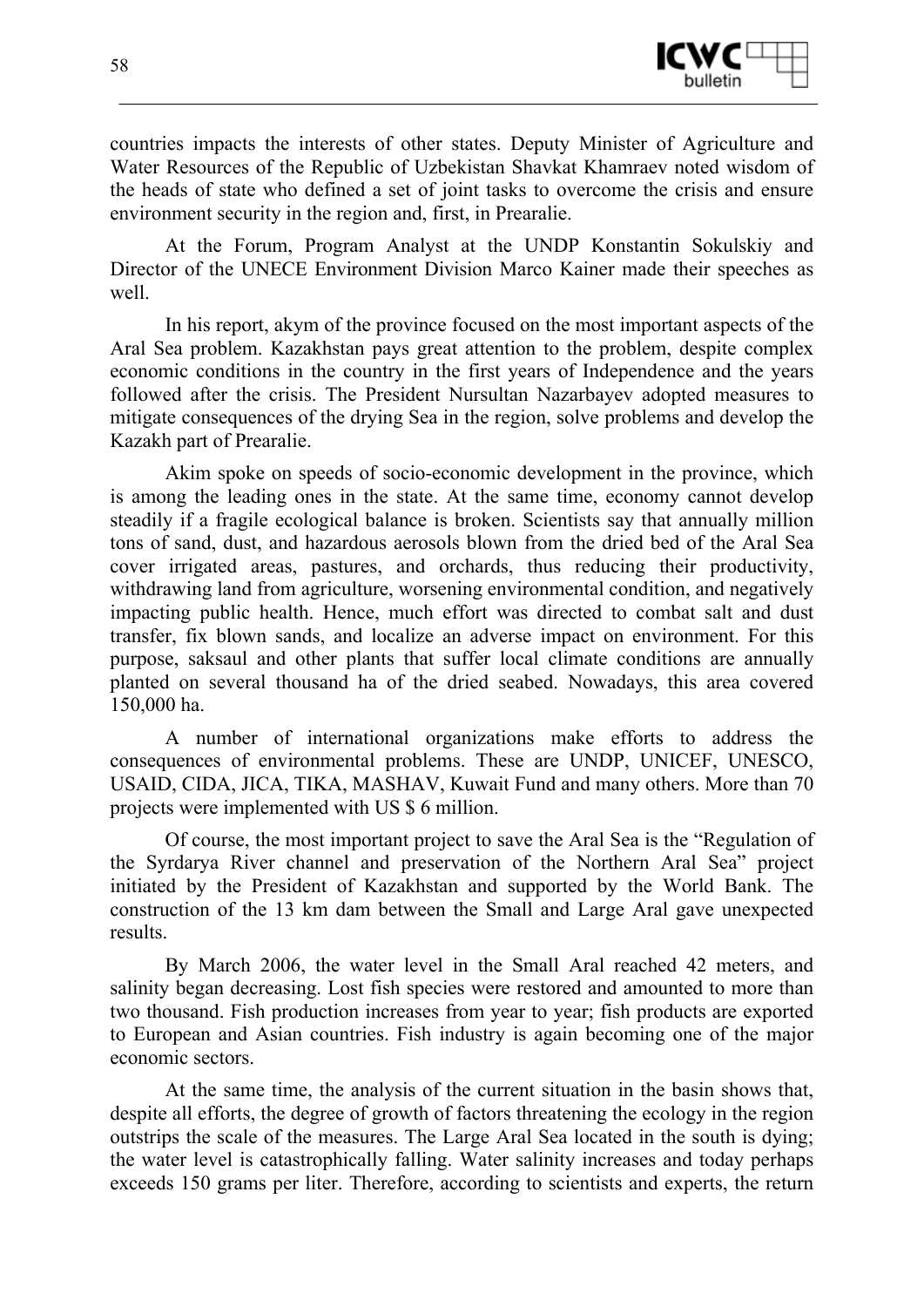

of the Aral Sea to its former state is unlikely in the nearest future.

Based on the results of the studies on composition of soil, water, and air, the excess of chemical elements is observed throughout the territory, in all areas of the Kyzylorda province, even in those areas that are formally referred to zones with relative ecological well-being and located more than 400 km from the Aral Sea.

Unfortunately, it is obvious today that the Aral Sea cannot be fully restored. Hence, the most important task is to reduce the adverse impact of the Aral Sea crisis on environment and millions of people in Prearalie, including through well thoughtout and target projects.

Vice Minister of Agriculture of the Republic of Kazakhstan Yerlan Nysanbayev spoke about implemented and future projects of the Kazakhstan Government in Prearalie. Executive Director of the Regional Environmental Center for Central Asia (CAREC) Iskander Abdullayev informed on the activity of CAREC and on sustainable development oinf the region. Director of the Executive Committee of IFAS Bolat Bekniyaz reported on implemented and planned projects to overcome socio-economic and environmental problems in the Kazakh part of Prearalie.

A Memorandum on Cooperation was signed at the plenary session.

A representative of the Forestry and Wildlife Committee of the Ministry of Agriculture of the Republic of Kazakhstan Galymjan Orakbayev, Director of the Executive Committee of IFAS in Kazakhstan Bolat Bekniyaz, Director of the International Science Complex "Astana" Nurlan Sarsenbay, and Head of the "Biodiversity Conservation Fund of the Republic of Kazakhstan" Asylkhan Asylbekov signed the Memorandum on Cooperation to implement the "Development of phytomeliorative plants on the dried bed of the Aral Sea and "green belt" project on the eastern coast of the Aral Sea and settlements".

A representative of the Forestry and Wildlife Committee of the Ministry of Agriculture of the Republic of Kazakhstan Galymjan Orakbayev, Director of the Executive Committee of IFAS in Kazakhstan Bolat Bekniyaz, and Director of the International Science Complex "Astana" Nurlan Sarsenbay signed the Memorandum on Cooperation to implement the "Establishment of Prearalie Center for adaptation of wild animals to climate change" project.

Deputy mayor of the Kyzylorda province Serik Kojaniyazov, Director of the Executive Committee of IFAS in Kazakhstan Bolat Bekniyaz, and Director of the International Science Complex "Astana" Nurlan Sarsenbay signed the Memorandum on Cooperation to establish and operate the "Scientific-Touristic complex "Aral" on the coast of Kamystybas lake, as well as to implement other research and practical projects and programs on sustainable development in Prearalie".

Deputy Mayor of the Kyzylorda province Serik Kojaniyazov and Director of the International Science Complex "Astana" Nurlan Sarsenbay signed the Memorandum on Cooperation to establish the "Atlas of the Kyzylorda province and interactive digital maps of the Kazakh part of Prearalie based on GIS-technologies".

At the plenary session held in the second half of the day, doctor of geography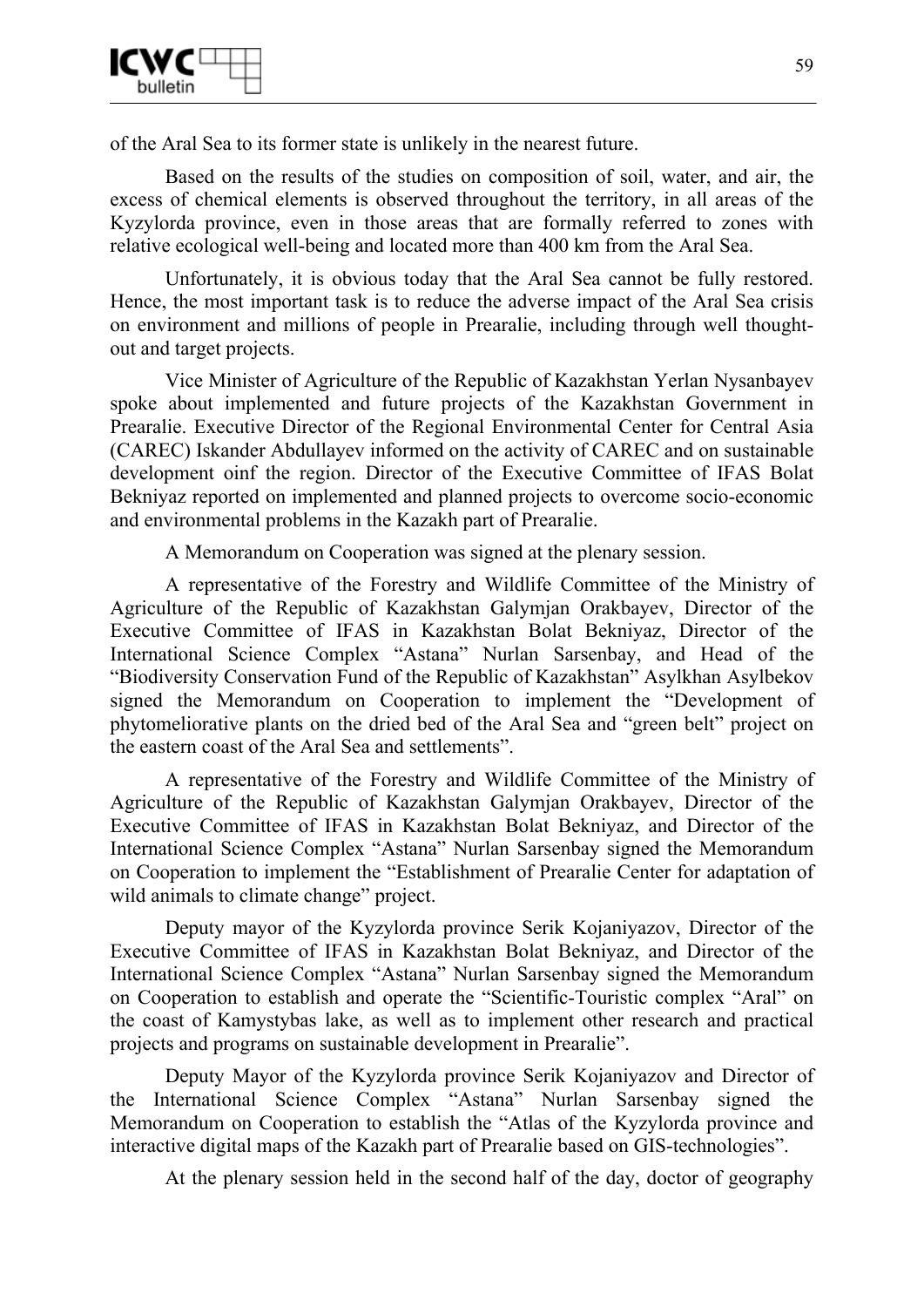

sciences, professor, and director of the Geography Institute of the Ministry of Education and Science of the Republic of Kazakhstan Akhmetkala Medeu made a report on research activities carried out in the Kazakh part of Prearalie.

The concept of preservation and restoration of the Aral Sea developed by the Institute of Geography envisages preservation of the Sea as a whole water body by restoring the inflow to the Sea through the implementation of a program on intensified water use in production field for 20 years. Scientists conducted water-ecological monitoring of the Syrdarya delta, assessed anthropogenic impacts on the Aksai-Kuandarya, Kamystybas, and Akshatau lake systems in terms of water security, and conducted expeditions in the Syrdarya delta. Using this knowledge, the scientists recommended a complex of environmentally safe and cost-efficient solutions for water management in the delta. These include restoration of the natural spring-summer regime of flooding in the lake systems to more efficiently flood estuaries and hayfields, preserve and restore forest bushes, and develop fishery production.

Speaking at the Forum, Dr. Nikolai Aladin, head of the Laboratory of Brackish Hydrobiology of the Zoological Institute of the Russian Academy of Sciences, noted that in 1989 the Aral Sea already partially dried up, salinity of its waters strongly increased, and biodiversity of flora and fauna disastrously decreased due to continued anthropogenic regression. The laboratory staff managed to confirm the prediction of L. Berg that the Aral has repeatedly changed its outlines during its history. In 1991, the laboratory staff suggested to close the runoff from the Small Aral with a dam in the Berg Strait.

As PhD student of Kyoto University Kayo Matsui told, their colleague and professor Norio Ishida carried out reclamation activities on the dried bed of the Aral Sea for the first time. Japanese scientists sowed two hectares with black saksaul. The joint work of Kazakh and Japanese scientists gave results. Now saksauls retain sand and salt; the number of plants has already increased several times.

The President of the JSC "Science Foundation" of the Science Committee at the Ministry of Education and Science Anuarbek Sultangazin spoke on "green economy" development and ensuring sustainable development of the country using available scientific-technical potential.

Director of the Kazakh branch of the Scientific Information Center of the Interstate Commission for Water Coordination (SIC ICWC) and chairman of the Global Water Partnership in Kazakhstan Nariman Kipshikbayev spoke on engineering measures from 1992 to 2017 for the improvement of socio-economic and environmental situation in the Northern Aral Sea. On the proposal of the Government of the Republic of Kazakhstan and with the financial support under the NATO's "Science for Peace and Security" Program, integrated scientific research activities were carried out from November 2004 to April 2008 to implement integrated water resource management in the Syrdarya delta and Northern Aral Sea.

Within the first phase of the "Regulation of the Syrdarya River channel and preservation of the Northern Aral Sea" project, Kokaral dam, Aklak hydroscheme, Aytek set of structures, and protective dams were constructed on the Syrdarya River.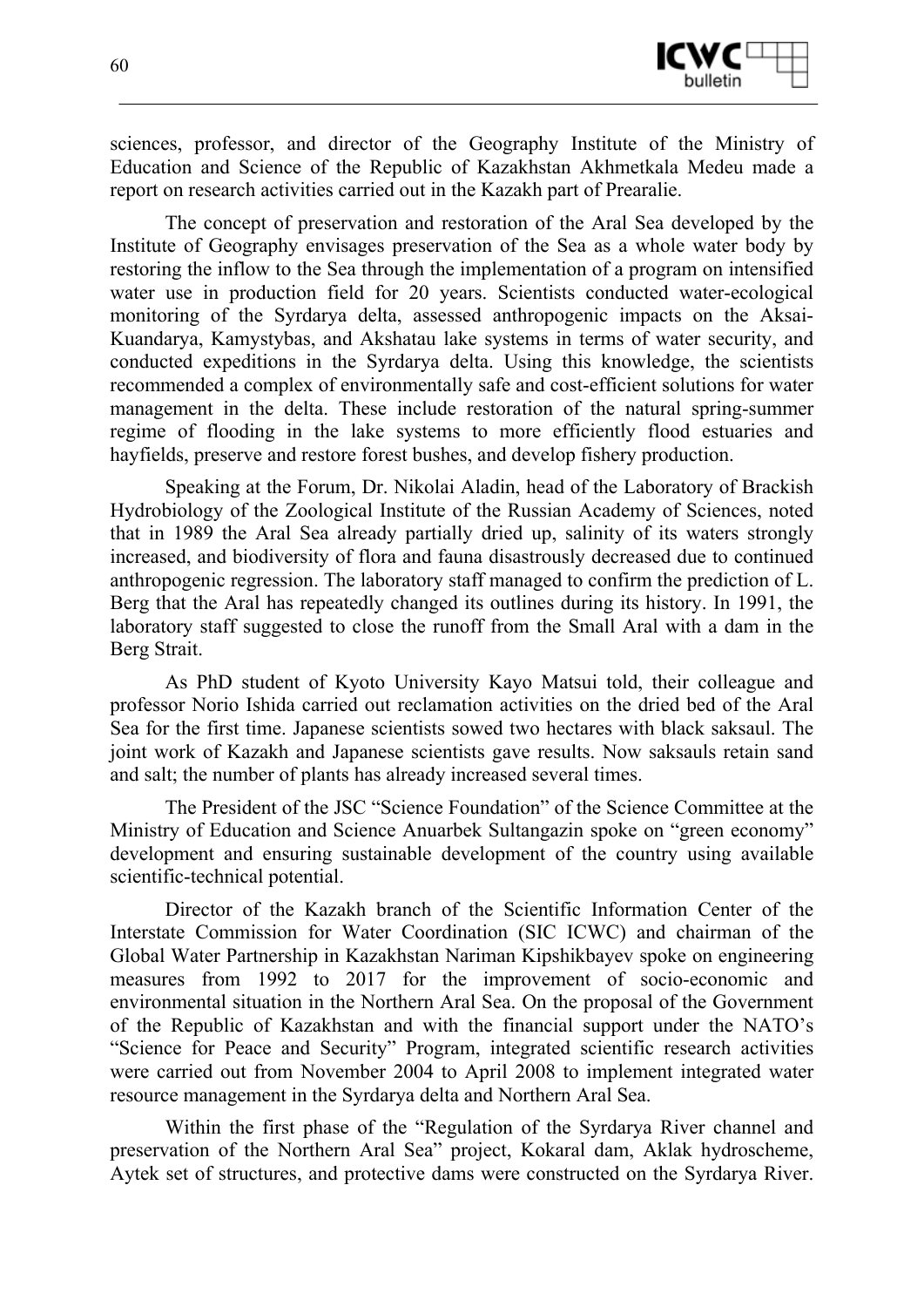

Moreover, repair work was conducted on the Kazalin and Kyzylorda hydrochemes and Shardara dam. For this purpose, US \$ 85 million were allocated by the World Bank.

Implementation of the first phase of the project proved that the Northern Aral Sea might be saved. The number of fish species increased. If during the worst years for the Aral Sea only flatfish-gloss lived in the Sea, today 27 fish species live there; microclimate began changing.

Today, people in Prearalie are looking forward to the start of the second phase of SCRPAS project. As experts say, 6 out 8 projects are planned to be implemented at the cost of 23.2 billion tenge. This includes the restoration of the check structure on left bank in the Kyzylorda hydroscheme, rectification of the Syrdarya channel at Korgansh and Turumbet, construction of protective dams in Kazalin and Karmakshi districts and automobile bridge in the Birlik village. In addition, the Kamystybas and Akshatau lake systems in the Aral district will be restored, as well as nursery ponds will be restored and extended at the Tastak section of the Kamystybas fish hatchery. Then the reconstruction in the Northern Aral Sea will be continued; a center of water management in the Kazakh part of the Syrdarya River basin will be established. Required documentation is prepared.

At the session, a chairman of the "Shartken-Ata" NGO Kudaybergen Sarjanov, doctor of technical science and chairman of the Eco-Kronos Association of River Guardians Mikhail Kalinin, writer and environmentalist Saylaubay Jubatyrov and others made their presentations.

The participants of the Forum adopted a final document, which defined further tasks to save the Aral Sea.

\* \* \*

Source: Kazybek Botayev, Mira Jakybayeva "Kyzylordinskie vesti" (Kyzylorda News)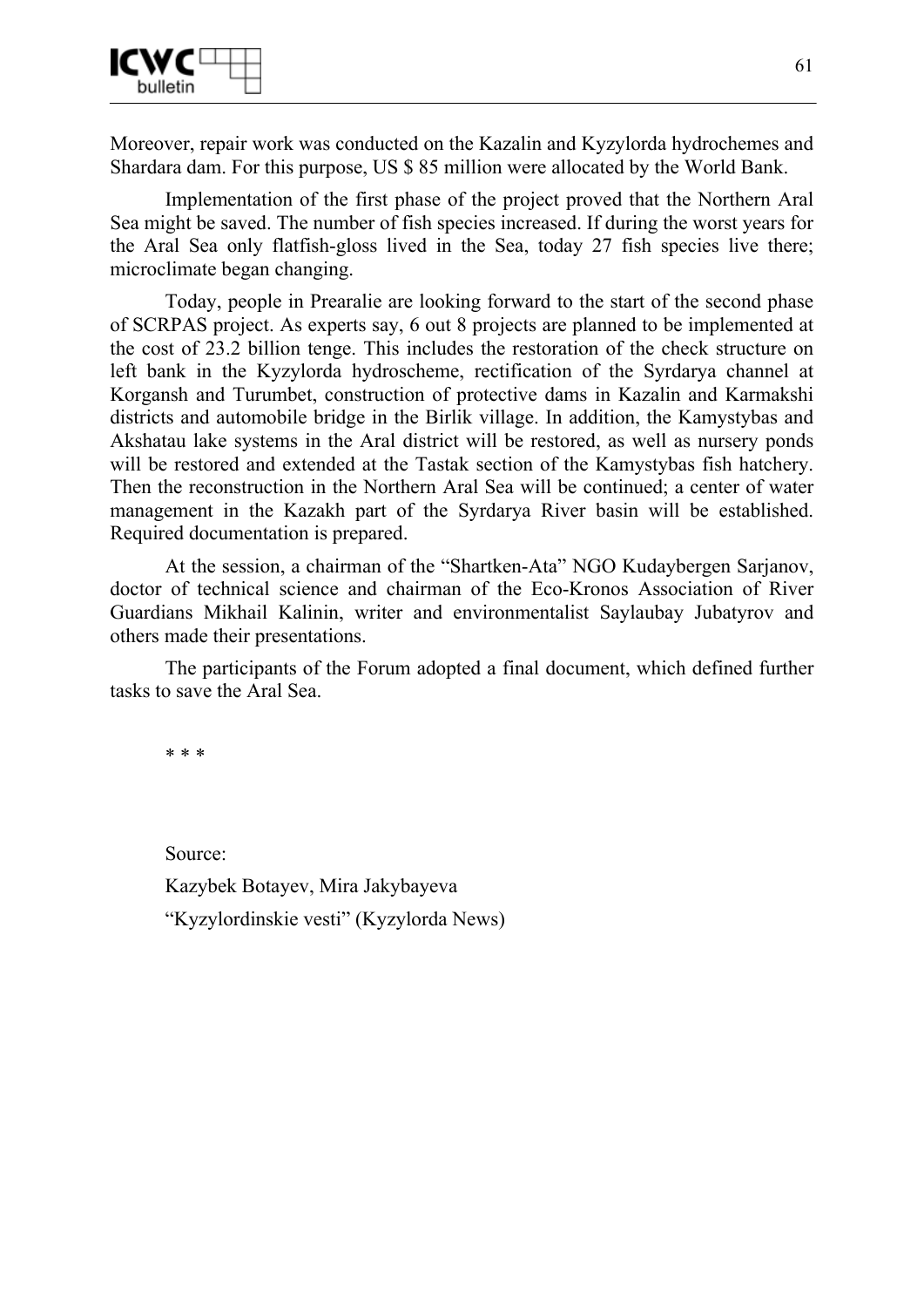

# **RESOLUTION OF THE FIRST INTERNATIONAL ARAL FORUM OF SUSTAINABLE DEVELOPMENT**

**On May 30-31, 2017, the first International Aral Forum of Sustainable Development was held in Kyzylorda**. The event was aimed at discussing and attracting attention to environmental and socio-economic problems in Prearalie, strengthening intergovernmental cooperation, developing partnership relations with international organizations and business entities to implement socio-economic, environmental, and educational projects and programs for the Aral Sea basin.

Representatives of concerned organizations from the Central Asian countries, international, regional, and donor organizations took part in the Forum; ecologists, hydraulic engineers, hydrologists, hydrogeologists, biologists, physicians, sociologists, economists, and politologists also took part.

At the Forum, leading scientists, manufacturers, and experts from Kazakhstan, Belarus, Iran, Russia, USA, Uzbekistan, and Japan made their presentations on the present state of and solutions to water, environmental, and social problems in Prearalie and the Aral Sea basin; possible environmental consequences were assessed; issues related to preservation and efficient management of natural resources of the region and forecast and management of natural resources were considered.

International donors and business entities were presented new projects on sustainable development of the Kazakh part in Prearalie.

### **The participants of the first Aral International Forum of Sustainable Development:**

- noted that the Central Asian countries take measures to solve the Aral Sea basin problems with the support and cooperation of international organization, financial institutes and governments of donor-countries;
- agreed upon the need to implement further large-scale measures to examine problems and conduct research with financial, scientific, and technical support;
- appeal to global society, international and donor organizations, governments, national companies, business entities, and research institutes to use the Forum as a place to consolidate joint efforts of scientific schools, directions, and scientists from various countries to develop efficient and best measures on improving environmental and socio-economic situation in general;
- underline that the scientific platform of the Forum will serve as one more space for regional cooperation on climate change, comprehensive solutions to water problems, industrial ecology, green technology development, and other issues related to sustainable development in Prearalie and the Aral Sea basin;
- consider that themes, range, and geography of the Forum should be extended in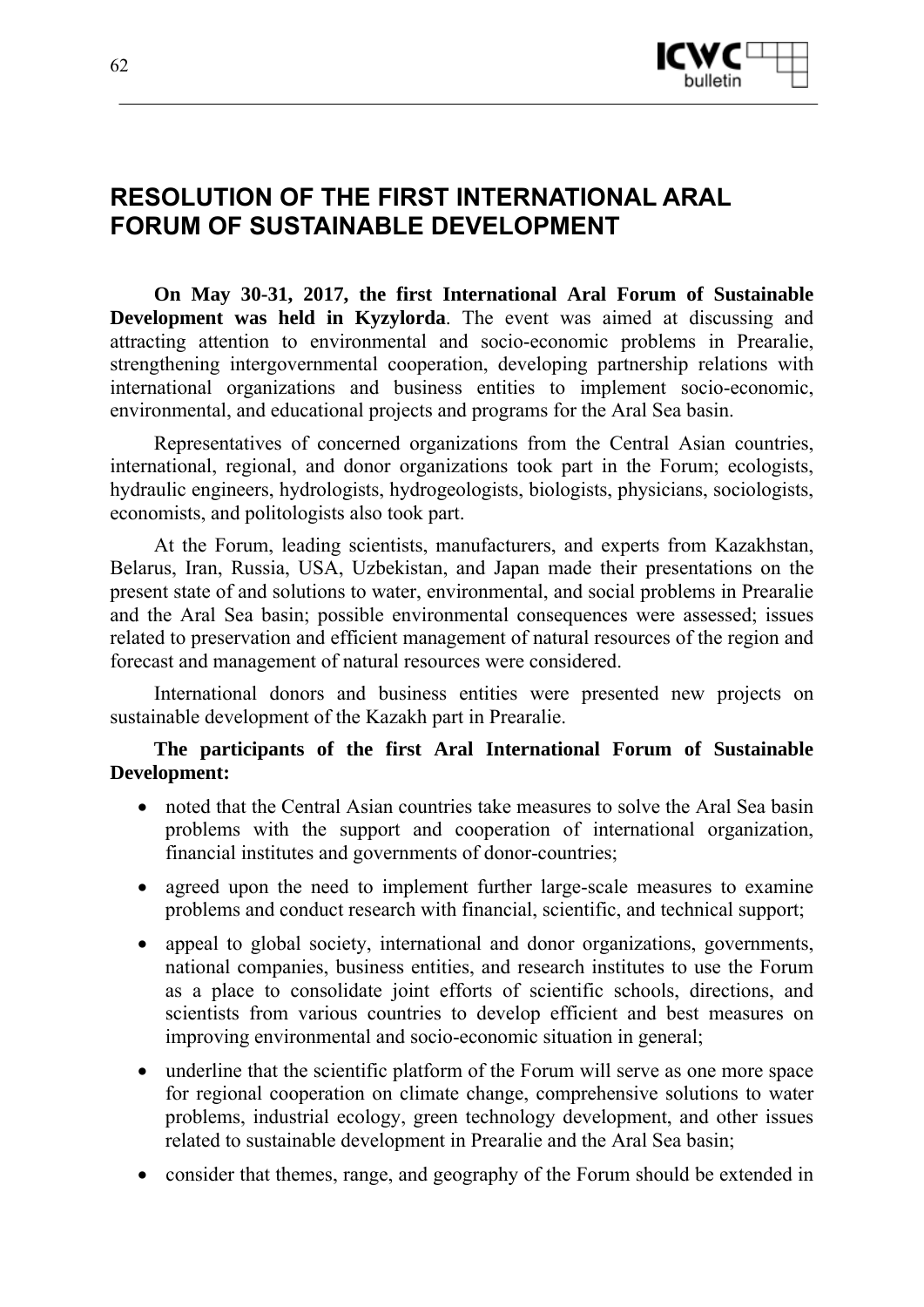

order to discuss not only environmental and socio-economic development of Prearalie and the Aral Sea basin but also positive experiences in solving environmental problems in the world;

- underline the relevance of establishment of a Scientific-Touristic Center "Aral" to coordinate and systemize scientific and practical research in Prearalie, as well as activities on commercialization of scientific and technical results;
- support the initiative to announce the  $26<sup>th</sup>$  of March, the date of IFAS establishment, as a "Day of the Aral Sea" and propose to hold public events and environmental campaigns devoted to the Aral Sea; and
- support the decision of the  $8<sup>th</sup>$  Nevsky International Ecological Congress on organization of the  $2^{nd}$  International Conference on the Aral Sea in Saint Petersburg in November 2017 under the umbrella of the Inter-parliamentary Assembly of CIS, Parliament of the Republic of Kazakhstan and Saint Petersburg Scientific Center of the Russian Academy of Sciences.

# **Summarizing the results of the Forum, participants proposed the following focus areas to improve environmental situation in the region:**

- to fix blown sands on the former bed of the Aral Sea by planting droughtresistant trees and bushes, developing saksaul forests, and local, areal, and zone planting of greenery to protect communities, irrigated areas, pastures, and enterprises.
- to provide engineering support to existing aquatic ecosystems with their water and near-water biodiversity;
- to preserve and restore population of rare animals listed in the Red Book;
- to systematically and comprehensively monitor environment and desertification using latest achievements in remote sensing and modeling emergency and dangerous environment and anthropogenic processes and situations;
- to carry out further work on improvement and filling up existing geospatial information systems with a set of simulation modeling to ensure timely and reasonable decision making on water resource management;
- to broadly promote careful environmental protection in mass media and education programs of secondary and higher institutions.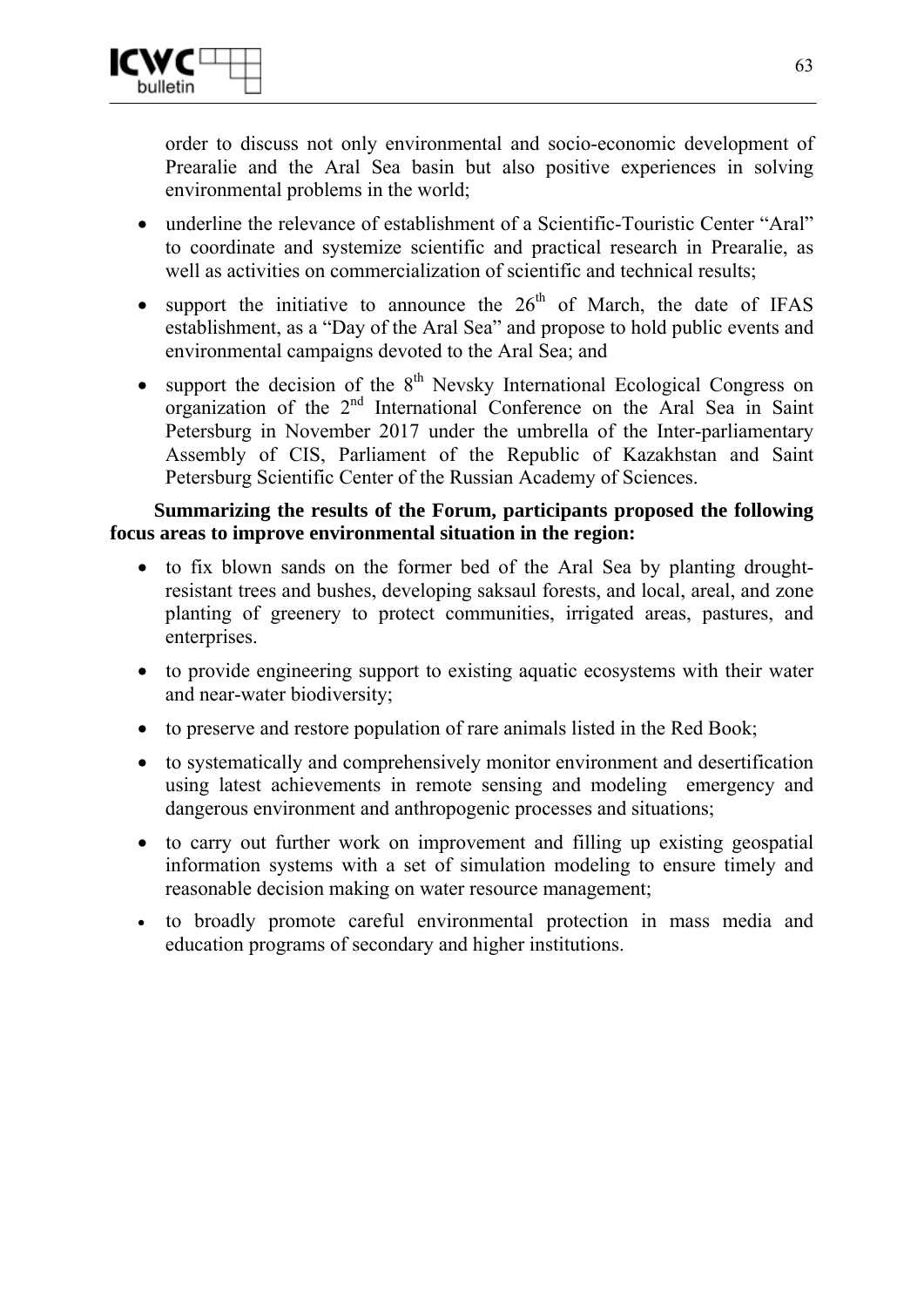

# **MINUTES OF THE MEETING OF SIC ICWC WORKING GROUP ON WATER CONSERVATION**

June 6, 2017 Yyldiz hotel, Ashgabat

Participants:

Gulmira Saginbayevna Imasheva– Ministry of Agriculture, Republic of Kazakhstan

Yanov Durdyevich Paschyev - Head of Water Use Department, Ministry of Agriculture and Water Resources, Turkmenistan

Gayrat Rakhimov – Ministry of Agriculture and Water Resources, Republic of **Uzbekistan** 

Shukhrat Shakirovich Mukhamedjanov– Acting Head of the Working Group on Water Conservation

Dinara Ravilyevna Ziganshina– Deputy Director, SIC ICWC

### Agenda of the meeting:

1. Opening of the meeting and approval of the agenda

2. Water conservation practices in the Central Asia states: achievements, problems, and potential

3. Summary of water conservation practices in the Central Asian states and proposals for further activities

4. Approaches to summarize water conservation practices and disseminate them

5. Discussion of institutional issues related to activities of the Group and closing remarks

The meeting was opened by D.Ziganshina. She presented the mandate and tasks of the Working Group. The participants were acquainted with the action plan of the Working Group for 2017 approved by ICWC. Based on this plan, the agenda of the first meeting of the Working Group was prepared.

*On the second item of the agenda*, Sh.Mukhamedjanov made a presentation on "The importance and value of water saving for Central Asia". The Working Group members from Kazakhstan, Turkmenistan and Uzbekistan presented their water saving practices.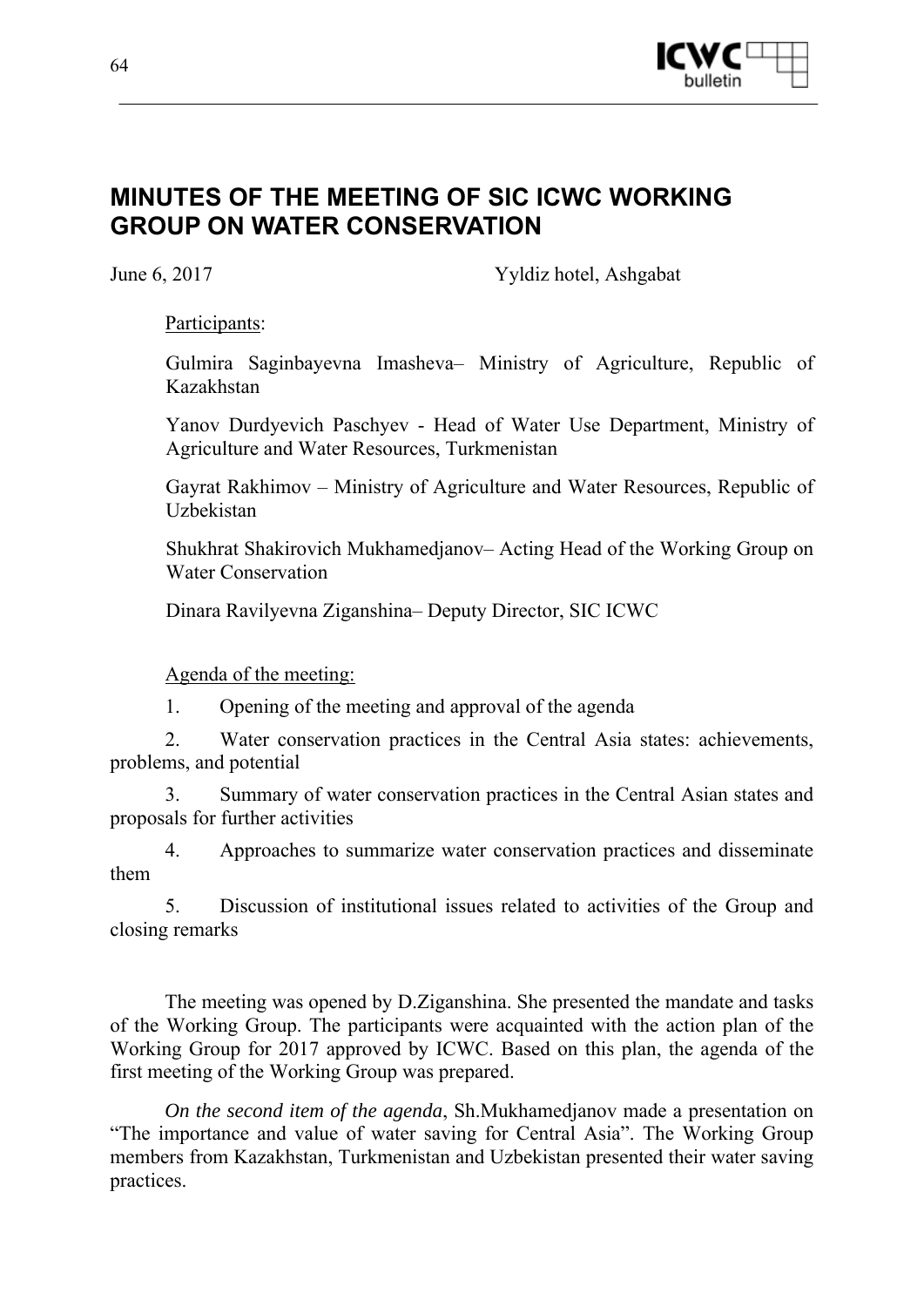

In particular, the ways to share practices and maintain cooperation with the current producers of water saving technologies were discussed. Mr. Paschyev mentioned that Uzbekistan has well developed infrastructure for production and installation of drip irrigation systems. It makes sense for Turkmenistan to consider possibilities for buying equipment from Uzbekistan as an alternative to the current equipment supplies from Israel and China. Mr. Rakhimov was proposed to provide the information on companies which produce drip irrigation systems in Uzbekistan, with their price lists. The Water Research Center in Taraz is responsible for dissemination of drip irrigation technologies in Kazakhstan. They implement pilot projects in each province to spark the interest of farmers by demonstrating benefits of these technologies.

The main focus was on water saving at the field level; the participants also mentioned the importance of measures undertaken at the main canal level and reduction of conveyance losses.

*On the third item*, Mr. Mukhamedjanov presented the draft structure of national reports on water saving to the Working Group for consideration. The participants agreed upon the presented structure as it covered all key aspects. While discussing the content of reports, it was underlined that they should contain not only practices, but also proposals for further water saving activities. The participants have set main components of the regional summary report that will include an overview of the situation in three Central Asian countries – Kazakhstan, Turkmenistan, and Uzbekistan.

*On the fourth item*, Ms. Ziganshina made a presentation on the current approaches to systematization of knowledge on water saving. Particularly, a brochure "Systematization of water saving practices based on country experiences and previous project developments" (by Sokolov V.I., Horst M.G.), preliminary version of the interactive map of best practices (joint product by CAREC and SIC ICWC), and hierarchical classification system of knowledge base of SIC ICWC ("Water saving" section) were presented. Other alternative ways were discussed also to systematize and disseminate knowledge. Particularly, it was proposed to develop a catalogue of producers of drip irrigation systems in Central Asia.

The invitees discussed institutional issues related to activities of the Group.

Based on the meeting outcomes, it was agreed that:

- 1. By July 10, 2017, the Working Group members would send the first drafts of the national reports on water saving based on the approved structure.
- 2. The members would present updated national reports at the Anniversary Conference in Tashkent in November 2017.
- 3. The Working Group members from SIC ICWC would prepare the regional summary report on "Water saving in the Central Asian countries: lessons learnt and future prospects" by the Anniversary Conference of ICWC in Tashkent in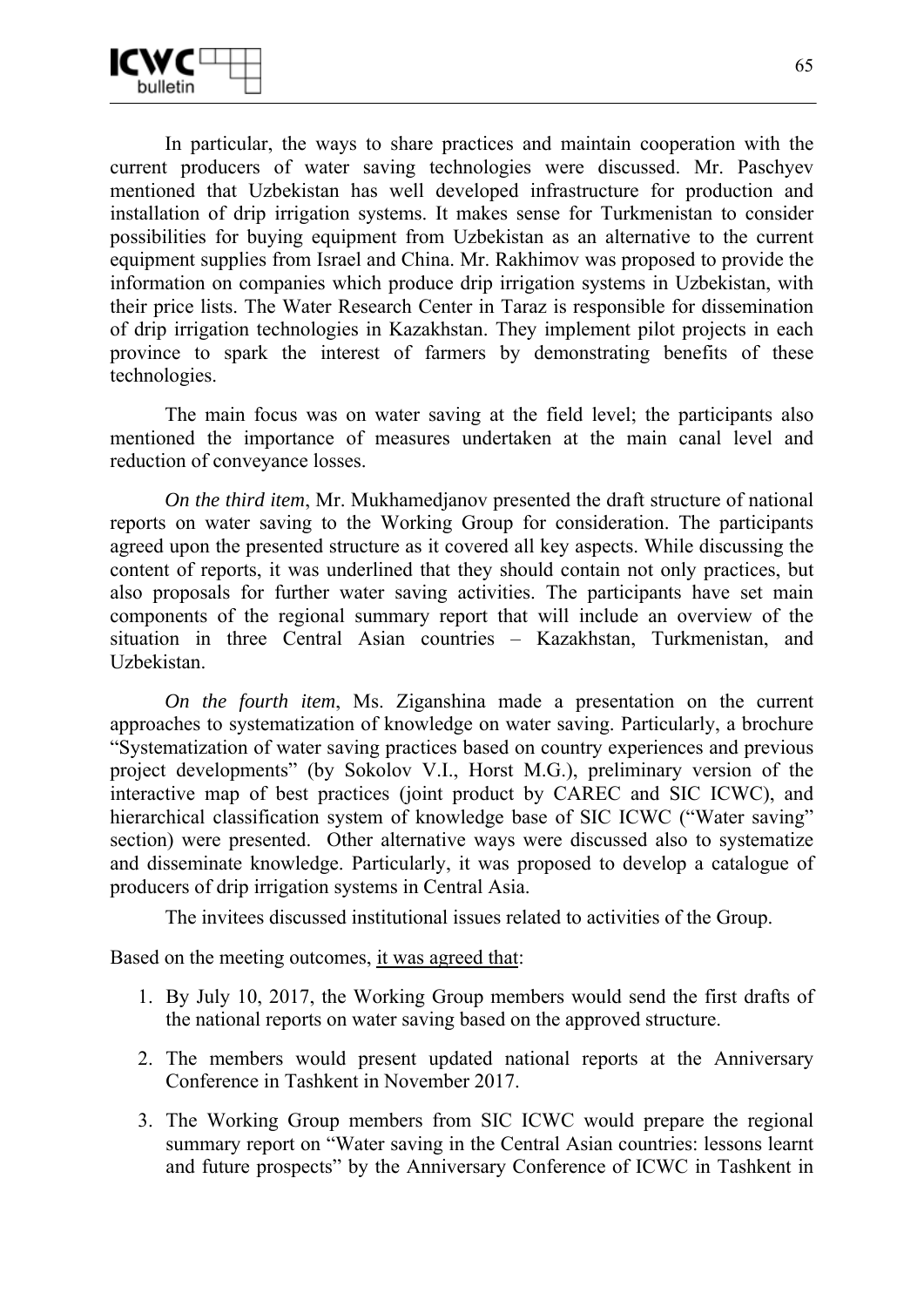

November 2017. The draft report is to be discussed with the Working Group members on a routine basis.

The Working Group members expressed their gratitude to the host country (Turkmenistan) and the Regional Environmental Center for Central Asia (CAREC) for their support in holding the meeting of the Working Group in Ashgabat.

### *Information:*

At the 63rd ICWC meeting (18-19.04.2014, Tashkent), the "Implementation Plan on strengthening ICWC activities in key directions" was approved. It consists of 4 main directions:

(1) Water conservation;

(2) Implementation of IWRM as a tool for "green" development and adaptation to climate change;

(3) Improvement of water accounting quality and accuracy;

(4) Building capacity of regional and national organizations.

To implement the Plan, 4 working groups were organized. At the  $70<sup>th</sup>$  ICWC meeting (11-12.04.2017, Tashkent), the members agreed upon to:

«3. Approve the Action plan of the Working Group for 2017 and the following schedule of their meeting:

- meeting of the Working Group on Water Conservation to be held on June 5, 2017 within the Central Asian International Ecological Forum in Ashgabat, Turkmenistan;
- meeting of the Working Group on Improvement of Water Accounting Quality and Accuracy to be held on July 19-20, 2017 within EXPO-2017 in Astana, Republic of Kazakhstan; and
- meeting of the Working Groups on Building Capacity of Regional and National Organizations and Implementation of IWRM and Adaptation to Climate Change to be held in September 2017 in Tashkent, Republic of Uzbekistan.

4. Entrust SIC ICWC to appeal to GIZ and CAREC with the request to fund meetings and preparation of reports of four regional groups, as previously agreed».

On behalf of ICWC, SIC ICWC appealed to GIZ and CAREC with the request to fund meetings and preparation of reports on these directions. CAREC agreed to support the meeting of the Working Group on Water Conservation under the Central Asian International Ecological Forum in Ashgabat.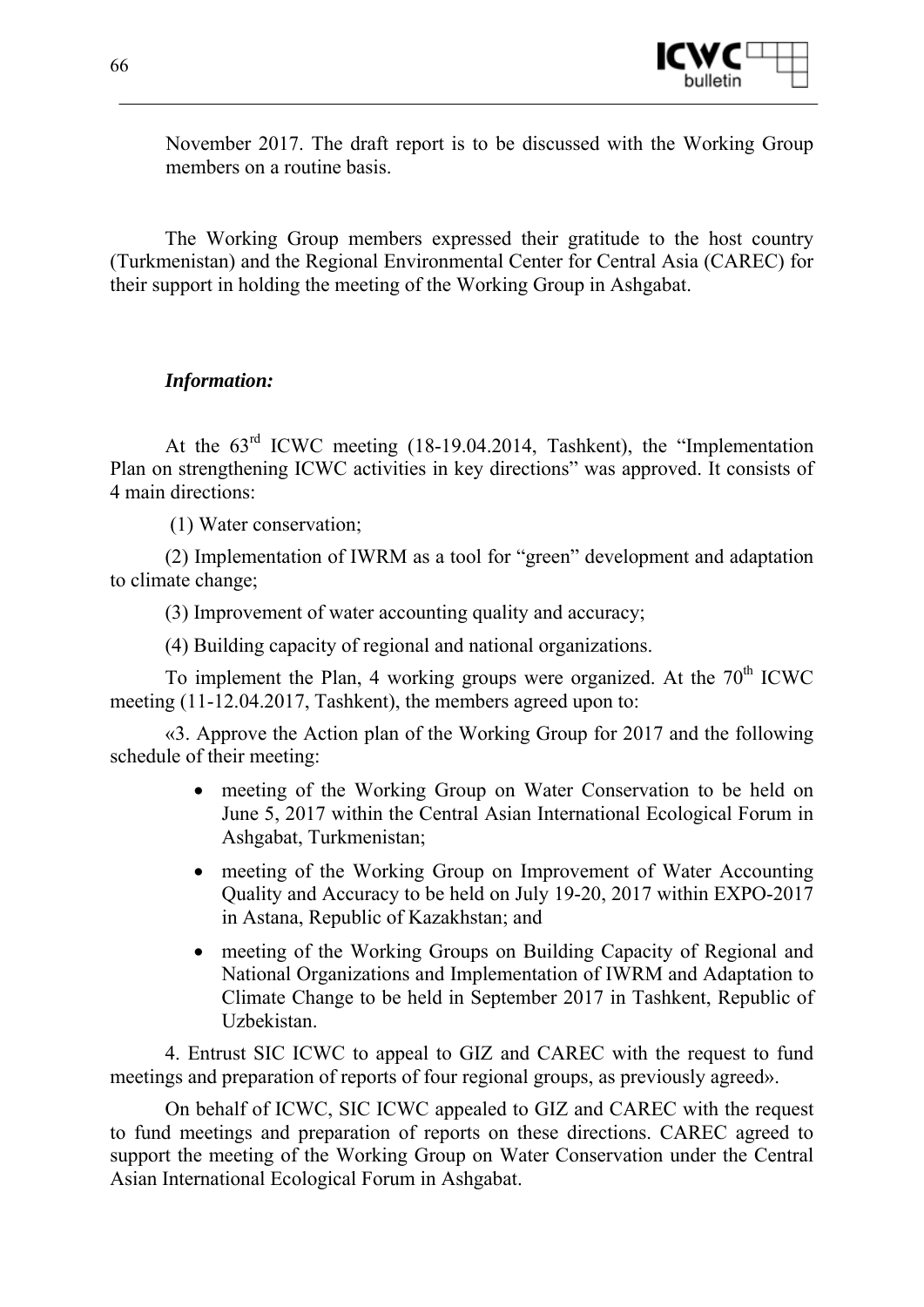

### **Aims and tasks of the Working Group**

The main task of the Working Group is to summarize the activities at the national level and support ICWC in developing and implementing water policies in the region, including rational water use. In this context, the Group will:

Summarize and systematize water saving practices in the Central Asian (CA) countries and abroad;

Analyze proposals and develop further actions for water saving and rational water use in the CA countries:

Keep track of activities and results of the international projects on water saving and rational water use to raise awareness among ICWC members.

### **Expected work results by the Working Group in 2017:**

- two meetings of the Working Group (in June in Ashgabat and in November in Tashkent);
- national reports on water saving practices in CA and future plans;
- regional summary report to be presented at the Anniversary Conference of ICWC in 2017 "Water saving in the Central Asian countries: lessons learnt and future prospects":
- systematized catalogue of water saving practices in the context of CA countries (taking into account local conditions);
- interactive map of the best practices on water saving in CA (joint product of CAREC and SIC ICWC)
- knowledge dissemination, including thematic publications (brochures, booklets)
- 2018 action plan of the Working Group.